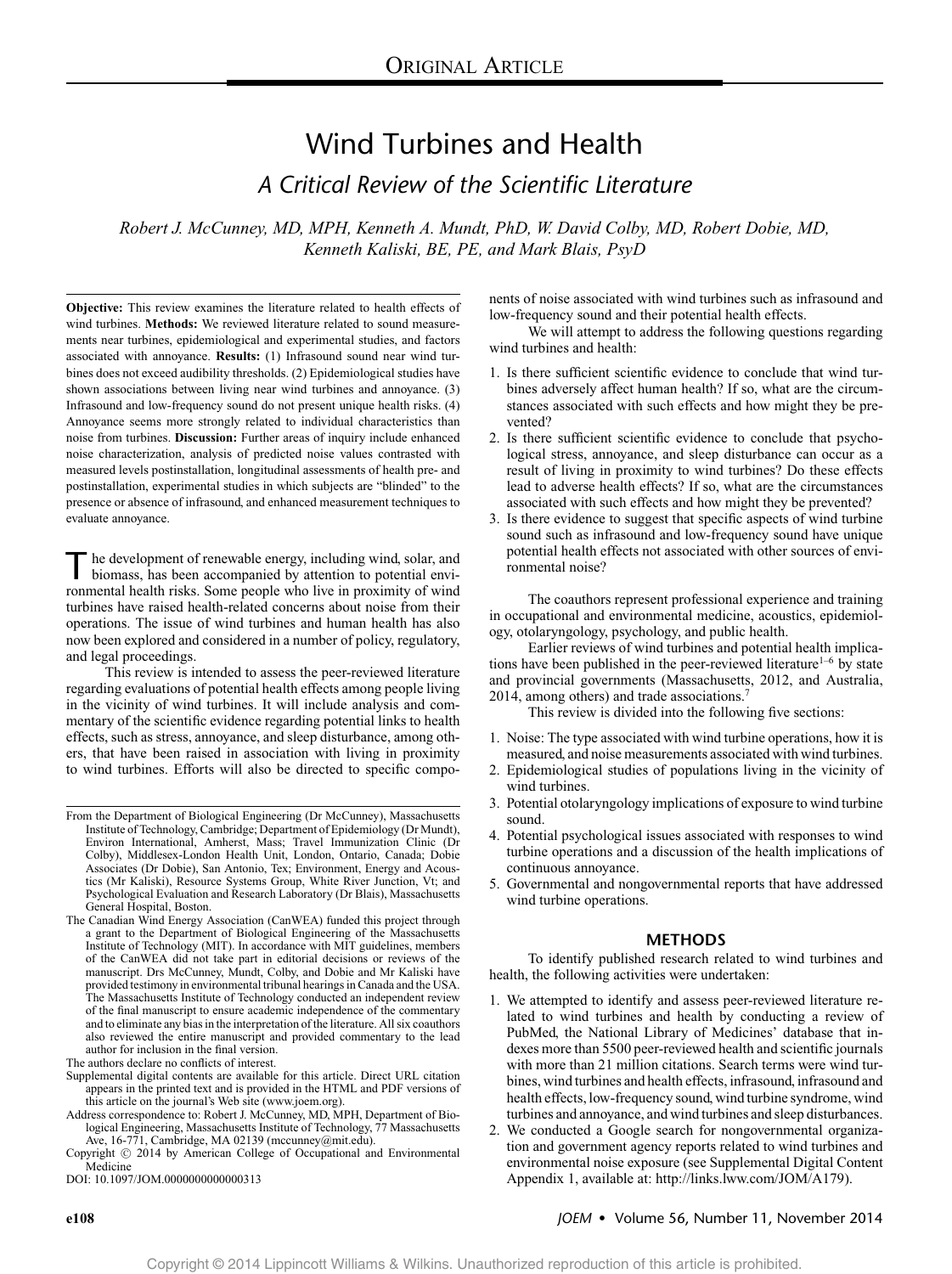- 3. After identifying articles obtained via these searches, they were categorized into five main areas that are noted below (section D) and referred to the respective authors of each section for their review and analysis. Each author then conducted their own additional review, including a survey of pertinent references cited in the identified articles. Articles were selected for review and commentary if they addressed exposure and a health effect—whether epidemiological or experimental—or were primary exposure assessments.
- 4. Identified studies were categorized into the following areas:
	- I. Sound, its components, and field measurements conducted in the vicinity of wind turbines;
	- II. Epidemiology;
	- III. Effects of sound components such as infrasound and low-frequency sound on health;
	- IV. Psychological factors associated with responses to wind turbines;
	- V. Governmental and nongovernmental reports.
- 5. The authors are aware of reports and commentaries that are not in the scientific or medical peer-reviewed literature that have raised concern about potential health implications for people who live near wind turbines. These reports describe relatively common symptoms with numerous causes, including headache, tinnitus, and sleep disturbance. Because of the difficulties in comprehensively identifying non–peer-reviewed reports such as these, and the inherent uncertainty in the quality of non–peer-reviewed reports, they were not included in our analysis, aside from some books and government reports that are readily identified. A similar approach of excluding non–peer-reviewed literature in scientific reviews is used by the World Health Organization (WHO)'s International Agency for Research on Cancer (IARC) in its deliberations regarding identification of human carcinogens.<sup>8</sup> International Agency for Research on Cancer, however, critically evaluates exposure assessments not published in the peer-reviewed literature, if conducted with appropriate quality and in accordance with international standards and guidelines. International Agency for Research on Cancer uses this policy for exposure assessments because many of these efforts, although containing valuable data in evaluating health risks associated with an exposure to a hazard, are not routinely published. The USA National Toxicology Program also limits its critical analysis of potential carcinogens to the peer-reviewed literature. In our view, because of the critical effect of scientific studies on public policy, it is imperative that peer-reviewed literature be used as the basis. Thus, in this review, only peer review studies are considered, aside from exposure-related assessments.

# **RESULTS**

# **Characteristics of Wind Turbine Sound**

In this portion of the review, we evaluate studies in which sound near wind turbines has been measured, discuss the use of modeled sound levels in dose–response studies, and review literature on measurements of low-frequency sound and infrasound from operating wind turbines. We evaluate sound levels measured in areas, where symptoms have been reported in the context of proximity to wind turbines. We address methodologies used to measure wind turbine noise and low-frequency sound. We also address characteristics of wind turbine sound, sound levels measured near existing wind turbines, and the response of humans to different levels and characteristics of wind turbine sound. Special attention is given to challenges and methods of measuring wind turbine noise, as well as low-frequency sound (20 to 200 Hz) and Infrasound (less than 20 Hz).

Wind turbines sound is made up from both moving components and interactions with nonmoving components of the wind turbine (Fig. 1). For example, mechanical components in the nacelle can generate noise and vibration, which can be radiated from the structure, including the tower. The blade has several components that create aerodynamic noise, such as the blade leading edge, which contacts the wind first in its rotation, the trailing edge, and the blade tip. Blade/tower interactions, especially where the blades are downwind of the tower, can create infrasound and low-frequency sound. This tower orientation is no longer used in large wind turbines.<sup>9</sup>

#### **Sound Level and Frequency**

Sound is primarily characterized by its pitch or frequency as measured in Hertz (Hz) and its level as measured in decibels (dB). The frequency of a sound is the number of times in a second that the medium through which the sound energy is traveling (ie, air, in the case of wind turbine sound) goes through a compression cycle. Normal human hearing is generally in the range of 20 to 20,000 Hz. As an example, an 88-key piano ranges from about 27.5 to 4186 Hz with middle C at 261.6 Hz. As in music, ranges of frequencies can be described in "octaves," where the center of each octave band has a frequency of twice that of the previous octave band (this is also written as a "1/1 octave band"). Smaller subdivisions can be used such as 1/3 and 1/12 octaves. The level of sound pressure for each frequency band is reported in decibel units.

To represent the overall sound level in a single value, the levels from each frequency band are logarithmically added. Because human hearing is relatively insensitive to very low- and high-frequency sounds, frequency-specific adjustments or weightings are added to the unweighted sound levels before summing to the overall level. The most common of these is the A-weighting, which simulates the human response to various frequencies at relatively low levels (40 phon or about 50 dB). Examples of A-weighted sound levels are shown in Fig. 2.

Other weightings are cited in the literature, such as the C-weighting, which is relatively flat at the audible spectrum; Gweighting, which simulates human perception and annoyance of sound that lie wholly or partly in the range from 1 to 20 Hz; and Z-weighting, which does not apply any weighting. The weighting of the sound is indicated after the dB label. For example, an A-weighted sound level of 45 dB would be written as 45 dBA or 45 dB(A). If no label is shown, the weighting is either implied or unweighted.



**FIGURE 1** . Schematic of a modern day wind turbine.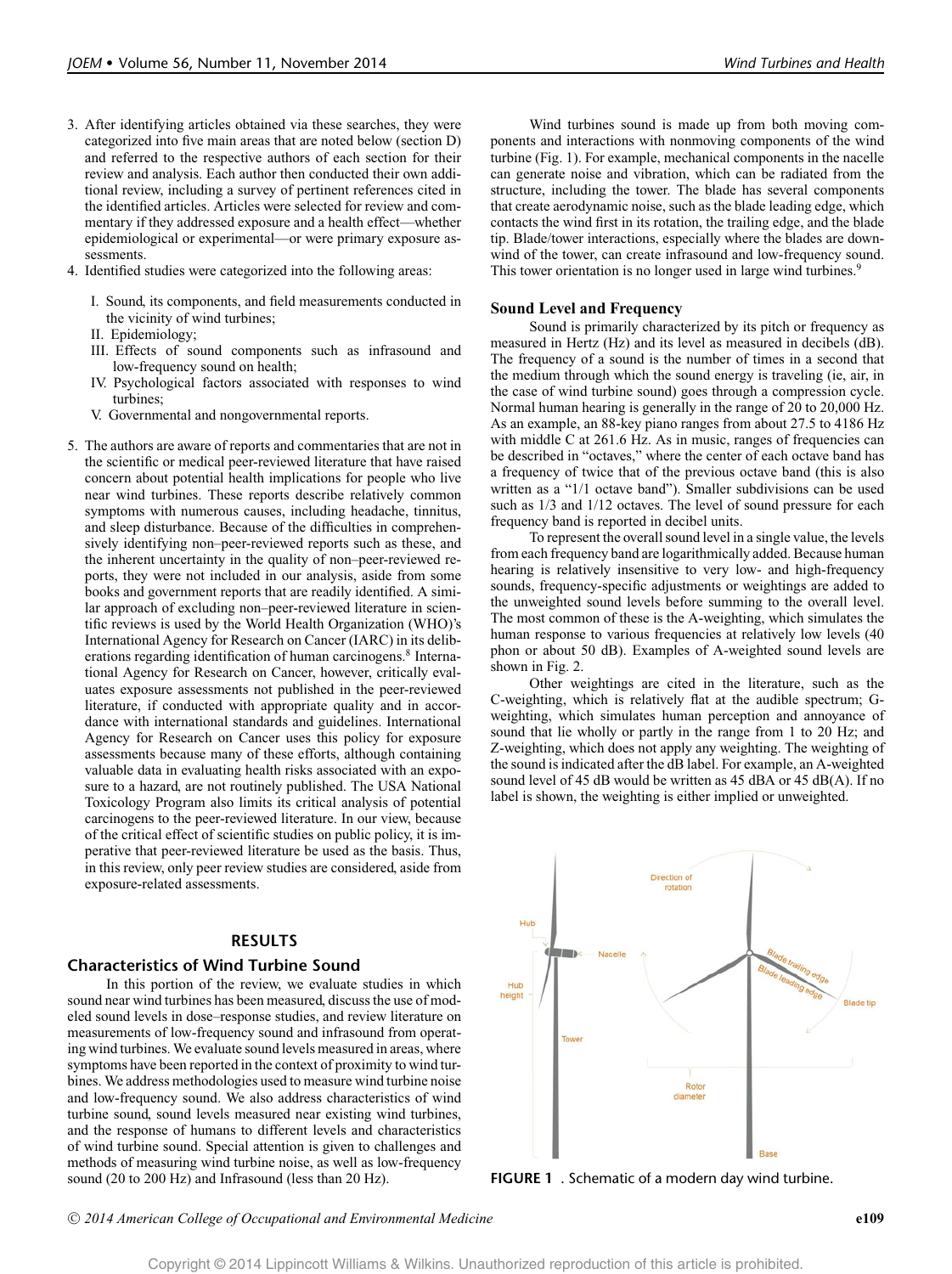

**FIGURE 2.** Sample A-weighted sound pressure levels.

Beyond the overall level, wind turbine noise may be amplitude modulated or have tonal components. Amplitude modulation is a regular cycling in the level of pure tone or broadband sound. A typical three-bladed wind turbine operating at 15 RPM would have a modulation period or cycle length of about 1.3 seconds. Tones are frequencies or narrow frequency bands that are much louder than the adjacent frequencies in sound spectra. Prominent tones can be identified through several standards, including ANSI S12.9 Part 4 and IEC 61400-11. Relative high-, mid-, and low-frequency content can also define how the sound is perceived, as well as many qualitative factors unique to the listener. Consequently, more than just the overall levels can be quantified, and studies have measured the existence of amplitude modulation, prominent tones, and spectral content in addition to the overall levels.

#### **Wind Turbine Sound Power and Pressure Levels**

The sound *power* level is the intrinsic sound energy radiated by a source. It is not dependent on the particular environment of the sound source and the location of the receiver relative to the source. The sound *pressure* level (SPL), which is measured by a sound-level meter at a location, is a function of the sound *power* emitted by neighboring sources and is highly dependent on the environment and the location of the receiver relative to the sound source(s).

Wind turbine sound is typically broadband in character with most of the sound energy at lower frequencies (less than 1000 Hz). Although wind turbines produce sound at frequencies less than the 25 Hz 1/3 octave band, sound power data are rarely published below that frequency. Most larger, utility-scale wind turbines have sound power levels between 104 and 107 dBA. Measured sound levels because of wind turbines depend on several factors, including weather conditions, the number of turbines, turbine layout, local topography, the particular turbine used, distance between the turbines and the receiver, and local flora. Meteorological conditions alone can cause 7 to 14 dB variations in sound levels.<sup>10</sup> Examples of the SPLs because of a single wind turbine with three different sound powers, and at various distances, are shown in Fig. 3 as calculated with ISO 9613-2.11 Measurement results of A-weighted, C-weighted, and G-weighted sound levels have confirmed that wind turbine sound attenuates logarithmically with respect to distance.<sup>12</sup>

With respect to noise standards, Hessler and Hessler<sup>13</sup> found an arithmetic average of 45 dBA daytime and 40 dBA nighttime for governments outside the United States, and a nighttime average of 47.7 dBA for US state noise regulation and siting standards. The metrics for those levels can vary. Common metrics are the dayevening-night level (Lden), day-night level (Ldn), equivalent average level (Leq), level exceeded 90% of the time (L90), and median (L50). The application of how these are measured and the time period over which they are measured varies, meaning that, from a practical



**FIGURE 3.** Sound levels at varying setbacks and turbine sound power levels—RSG Modeling, Using ISO 9613-2.

standpoint, sound-level limits are even more varied than the explicit numerical level. The Leq is one of the more commonly used metric. It is the logarithmic average of the squared relative pressure over a period of time. This results in a higher weighting of louder sounds.

Owing to large number of variables that contribute to SPLs because of wind turbines at receivers, measured levels can vary dramatically. At a wind farm in Texas, O'Neal et al<sup>14</sup> measured sound levels with the nearest turbine at 305 m (1000 feet) and with four turbines within 610 m (2000 feet) at 50 to 51 dBA and 63 dBC (10-minute Leq), with the turbines producing sufficient power to emit the maximum sound power. During the same test, sound levels were 27 dBA and 47 dBC (10-minute Leq) inside a home that was located 290 m (950 feet) from the nearest turbine and within 610 m (2000 feet) of four turbines<sup>15</sup> (see Fig. 4).

Bullmore et al<sup>16</sup> measured wind turbine sound at distances from 100 to 754 m (330 to 2470 feet), where they found sound levels ranging from 40 to 55 dBA over various wind conditions. At typical receiver distances (greater than 300 m or 1000 feet), sound was attenuated to below the threshold of hearing at frequencies above the 1.25 kHz 1/3 octave band. In studies mentioned here, measurements were made with the microphone between 1 and 1.6 m (3 and 5 feet) above ground.

#### **Wind Turbine Emission Characteristics**

#### *Low-Frequency Sound and Infrasound*

Low-frequency sound is typically defined as sound from 20 to 200 Hz, and infrasound is sound less than 20 Hz. Low-frequency sound and infrasound measurement results at distances close to wind turbines (< 500 meters) typically show infrasound because of wind farms, but not above audibility thresholds (such as ISO 226 or as published by the authors<sup>12,15,17–21,149</sup>). One study found sound levels 360 m and 200 m from a wind farm to be 61 dBG and 63 dBG, respectively. The threshold of audibility for G-weighted sound levels is 85 dBG. The same paper found infrasound levels of 69 dBG 250 m from a coastal cliff face and 76 dBG in downtown Adelaide, Australia.18 One study found that, even at distances less than 450 feet (136 m), infrasound levels were 80 dBG or less. At more typical receiver distances (greater than 300 m or 1000 feet), infrasound levels were 72 dBG or less. This corresponded to A-weighted sound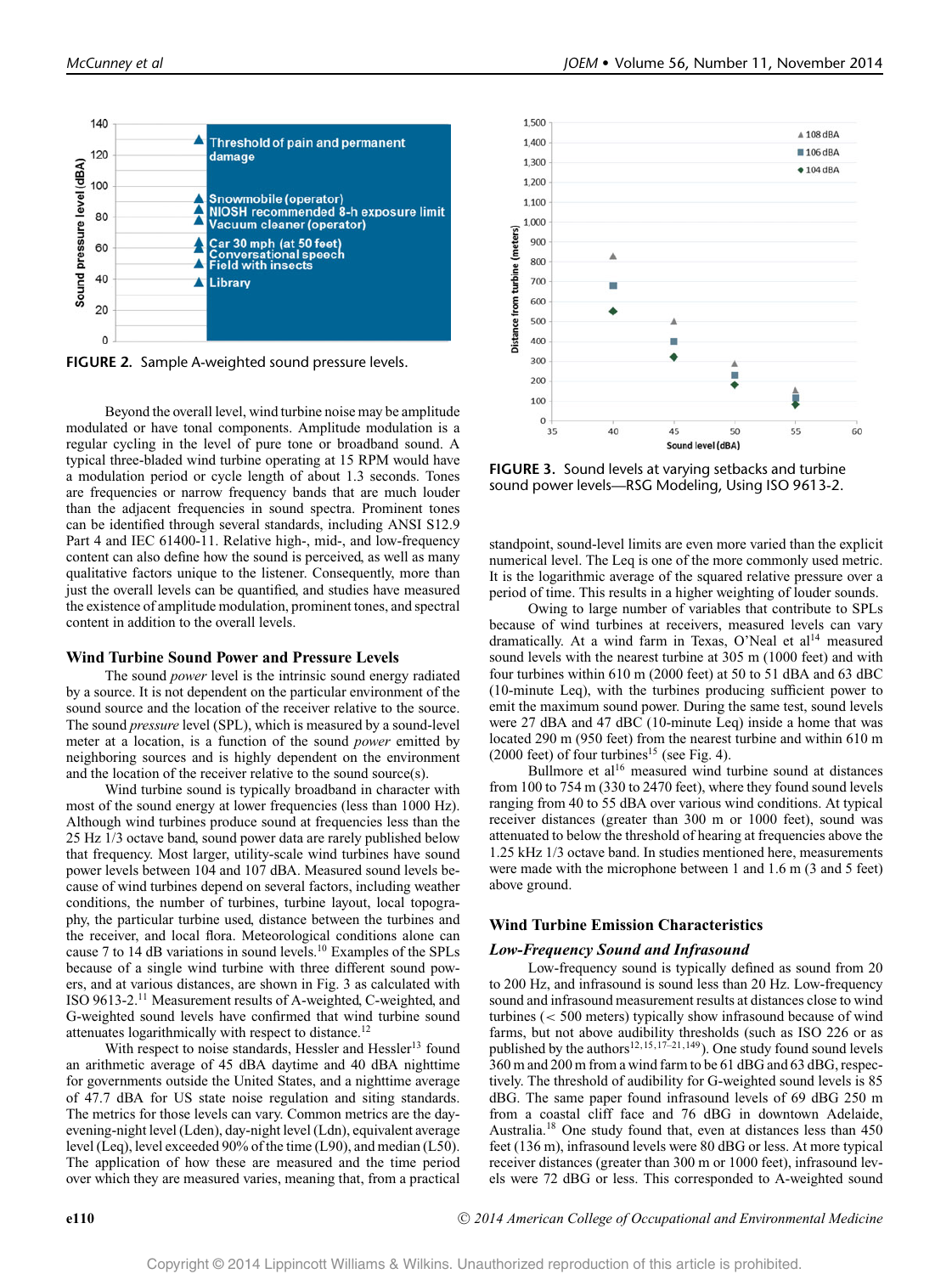

**FIGURE 4.** Sound power of the Siemens SWT 2.3-93 (TX) wind turbine.<sup>15</sup>

levels of 56 and 49 dBA, respectively, higher than most existing regulatory noise limits.12

Farther away from wind farms (1.5 km) infrasound is no higher than what would be caused by localized wind conditions, reinforcing the necessity for adequate wind-caused pseudosound reduction measures for wind turbine sound-level measurements.<sup>22</sup>

Low-frequency sound near wind farms is typically audible, with levels crossing the threshold of audibility between 25 and 125 Hz depending on the distance between the turbines and measurement location.<sup>12,15,19,20,23</sup> Figure 5 shows the frequency spectrum of a wind farm measured at about 3500 feet compared with a truck at 50 feet, a field of insects and birds, wind moving through vegetation, and the threshold of audibility according to ISO 387-7.

#### *Amplitude Modulation*

Wind turbine sound emissions vary with blade velocity and are characterized in part by amplitude modulation, a broadband oscillation in sound level, with a cycle time generally corresponding to the blade passage frequency. The modulation is typically located in the 1/1 octave bands from 125 Hz to 2 kHz. Fluctuation magnitudes are typically not uniform throughout the frequency range. These fluctuations are typically small (2 to 4 dB) but under more unusual circumstances can be as great as 10 dB for A-weighted levels and as much as 15 dB in individual 1/3 octave bands.<sup>19, $\bar{2}4$ </sup> Stigwood et al<sup>24</sup> found that, in groups of several turbines, the individual modulations can often synchronize causing periodic increases in the modulation magnitude for periods of 6 to 20 seconds with occasional periods where the individual turbine modulations average each other out, minimizing the modulation magnitude. This was not always the case though, with periods of turbine synchronization occasionally lasting for hours under consistent high wind shear, wind strength, and wind direction.

Amplitude modulation is caused by many factors, including blade passage in front of the tower (shadowing), sound emission directivity of the moving blade tips, yaw error of the turbine blades (where the turbine blades are not perpendicular to the wind), inflow turbulence, and high levels of wind shear.<sup>19,24,25</sup> Amplitude modulation level is not correlated with wind speed. Most occurrences of "enhanced" amplitude modulation (a higher magnitude of modulation) are caused by anomalous meteorological conditions.<sup>19</sup> Amplitude modulation varies by site. Some sites rarely exhibit amplitude modulation, whereas at others amplitude modulation has been measured up to  $30\%$  of the time.<sup>10</sup> It has been suggested by some that

amplitude modulation may be the cause of "infrasound" complaints because of confusing of amplitude modulation, the modulation of a broadband sound, with actual infrasound.<sup>19</sup>

#### *Tonality*

Tones are specific frequencies or narrow bands of frequencies that are significantly louder than adjacent frequencies. Tonal sound is not typically generated by wind turbines but can be found in some cases.20,26 In most cases, the tonal sound occurs at lower frequencies (less than 200 Hz) and is due to mechanical noise originating from the nacelle, but has also been found to be due to structural vibrations originating from the tower, and anomalous aerodynamic characteristics of the blades<sup>27</sup> (see Fig. 5).

# **Sound Levels at Residences where Symptoms Have Been Reported**

One recent research focus has been the sound levels at (and in) the residences of people who have complained about sound levels emitted by turbines as some have suggested that wind turbine noise may be a different type of environmental noise.28 Few studies have actually measured sound levels inside or outside the homes of people. Several hypotheses have been proposed about the characteristics of wind turbine noise complaints, including infrasound,<sup>28</sup> low-frequency tones,<sup>20</sup> amplitude modulation,<sup>19,29</sup> and overall noise levels.

#### *Overall Noise Levels*

Because of the large variability of noise sensitivity among people, sound levels associated with self-reported annoyance can vary considerably. (Noise sensitivity and annoyance are discussed in more detail later in this review.) People exposed to measured external sound levels from 38 to 53 dBA (10-minute or 1-hour Leq). Department of Trade and Industry,<sup>19</sup> Walker et al,<sup>28</sup> Gabriel et al,<sup>29</sup> and van den Berg et al<sup>30,149</sup> have reported annoyance. Sound levels have also been measured inside complainant residences at between 22 and 37 dBA (10-minute Leq). $19$ 

#### *Low Frequency and Infrasonic Levels*

Concerns have been raised in some settings that low-frequency sound and infrasound may be special features of wind turbine noise that lead to adverse health effects.<sup>31</sup> As a result, noise measurements in areas of operating wind turbines have focused specifically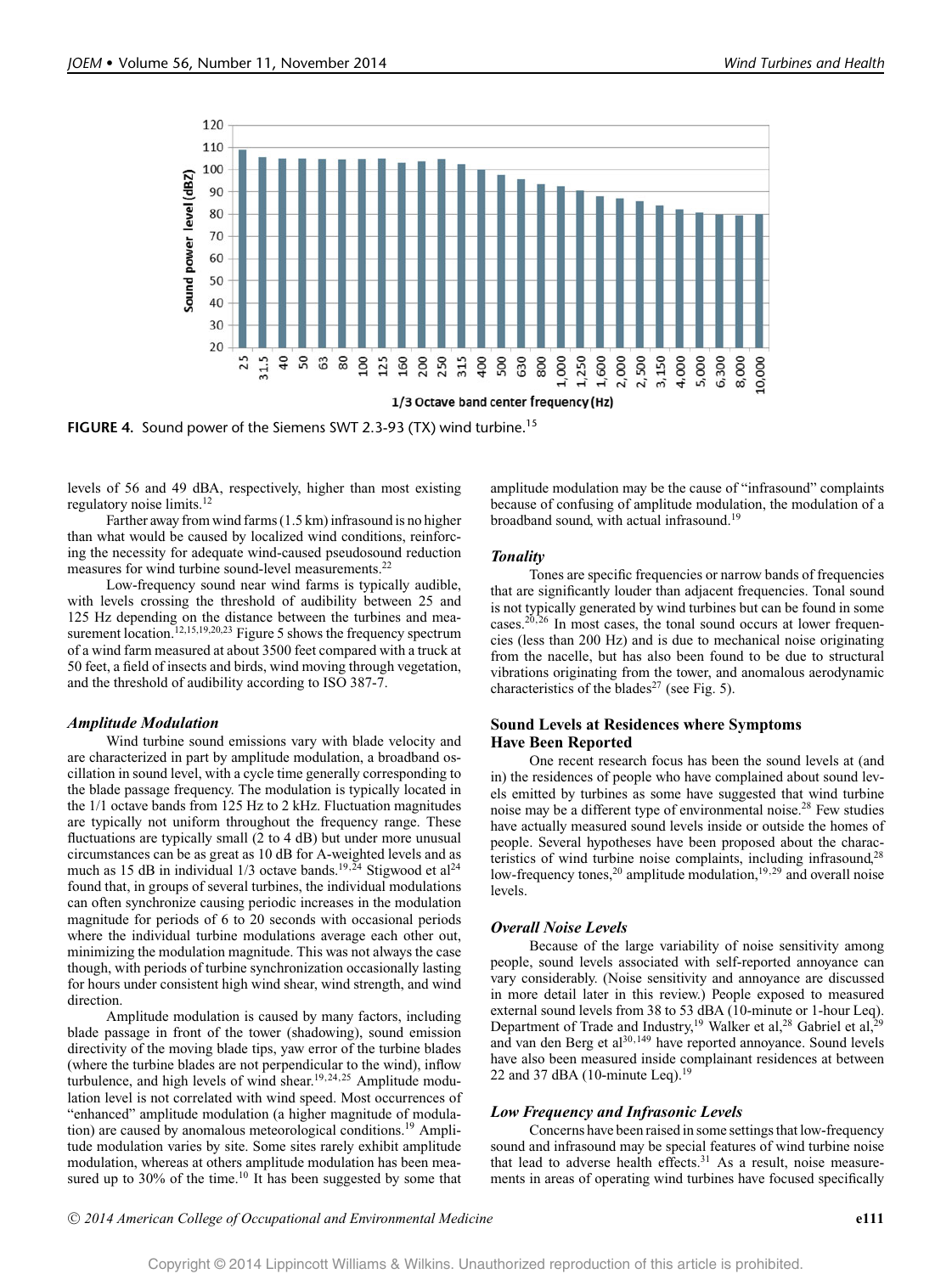

**FIGURE 5.** Comparison of frequency spectrum of a truck passby at 50 feet, wind turbines at 3500 feet, insects, birds, wind, and the threshold of audibility according to ISO 387-7.

on sound levels in the low-frequency range and occasionally the infrasonic range.

Infrasonic sound levels at residences are typically well below published audibility thresholds, even thresholds for those particularly sensitive to infrasound. Nevertheless, low-frequency sound typically exceeds audibility thresholds in a range starting between 25 and 125 Hz.<sup>19,20,23</sup> In some cases, harmonics of the blade passage frequency (about 1 Hz, ie infrasound) have been measured at homes of people who have raised concerns about health implications of living near wind turbine with sound levels reaching 76 dB; however, these are well below published audibility thresholds.<sup>28</sup>

#### *Amplitude Modulation*

Amplitude modulation has been suggested as a major cause of complaints surrounding wind turbines, although little data have been collected to confirm this hypothesis. A recent study of residents surrounding a wind farm that had received several complaints showed predicted sound levels at receiver distances to be 33 dBA or less. Residents were instructed to describe the turbine sound, when they found it annoying. Amplitude modulation was present in 68 of 95 complaints. Sound recorders distributed to the residents exhibited a high incidence of amplitude modulation.<sup>29</sup>

Limited studies have addressed the percentage of complaints surrounding utility-scale wind farms, with only one comparing the occurrence of complaints with sound levels at the homes. The complaint rate among residents within 2000 feet (610 m) of the perimeter of five mid-western United States wind farms was approximately 4%. All except one of the complaints were made at residences, where wind farm sound levels exceeded 40 dBA.<sup>13</sup> The authors used the LA90 metric to assess wind farm sound emissions. LA90 is the Aweighted sound level that is exceeded 90% of the time. This metric is used to eliminate wind-caused spikes and other short-term sound events that are not caused by the wind farm.

In Northern New England, 5% of households within 1000 m of turbines complained to regulatory agencies about wind turbine noise.32 All complaints were included, even those that were related to temporary issues that were resolved. Up to 48% of the complainants were at wind farms, where at least one noise violation was found or a variance from the noise standard. A third of the all complaints were due to a single wind farm.

# **Sound Measurement Methodology**

Collection of accurate, comparable, and useful noise data depends on careful and consistent methodology. The general methodology for environmental sound level monitoring is found in ANSI 12.9 Part 2. This standard covers basic requirements that include the type of measurement equipment necessary, calibration procedures, windscreen specifications, microphone placement guidance, and suitable meteorological conditions. Nevertheless, there are no recommendations for mitigating the effects of *high* winds (greater than 5 m/s) or measuring in the infrasonic frequency range (less than 20 Hz).<sup>33</sup> Another applicable standard is IEC 61400-11, which provides a method for determining the sound power of individual wind turbines. The standard gives specifications for measurement positions, the type of data needed, data analysis methods, report content requirements, determination of tonality, determination of directivity, and the definitions and descriptors of different acoustical parameters.<sup>34</sup> The standard specifies a microphone mounting method to minimize wind-caused pseudosound, but some have found the setup to be insufficient under gusty wind conditions, and no recommendations are given for infrasound measurement.<sup>35</sup> Because the microphone is ground mounted, it is not suitable for long-term measurements.

#### *Low-Frequency Sound and Infrasound Measurement*

There are no standards currently in place for the measurement of wind turbine noise that includes the infrasonic range (ie, frequencies less than 20 Hz), although one is under development (ANSI/ASA S12.9 Part 7). Consequently, all current attempts to measure low-frequency sound and infrasound have either used an existing methodology, an adapted existing methodology, or proposed a new methodology.

The main problem with measuring low-frequency sound and infrasound in environmental conditions is wind-caused pseudosound due to air pressure fluctuation, because air flows over the microphone. With conventional sound-level monitoring, this effect is minimized with a wind screen and/or elimination of data measured during windy periods (less than 5 m/s [11 mph] at a 2-m [6.5 feet] height).<sup>36</sup> In the case of wind turbines, where maximum sound levels may be coincident with ground wind speeds greater than 5 m/s (11 mph), this is not the best solution. With infrasound in particular, wind-caused pseudosound can influence measurements, even at wind speeds down to 1 m/s.12 In fact, many sound-level meters do not measure infrasonic frequencies.

A common method of dealing with infrasound is using an additional wind screen to further insulate the microphone from air flow.<sup>18,35</sup> In some cases, this is simply a larger windscreen that further insulates the microphone from air flow.35 One author used a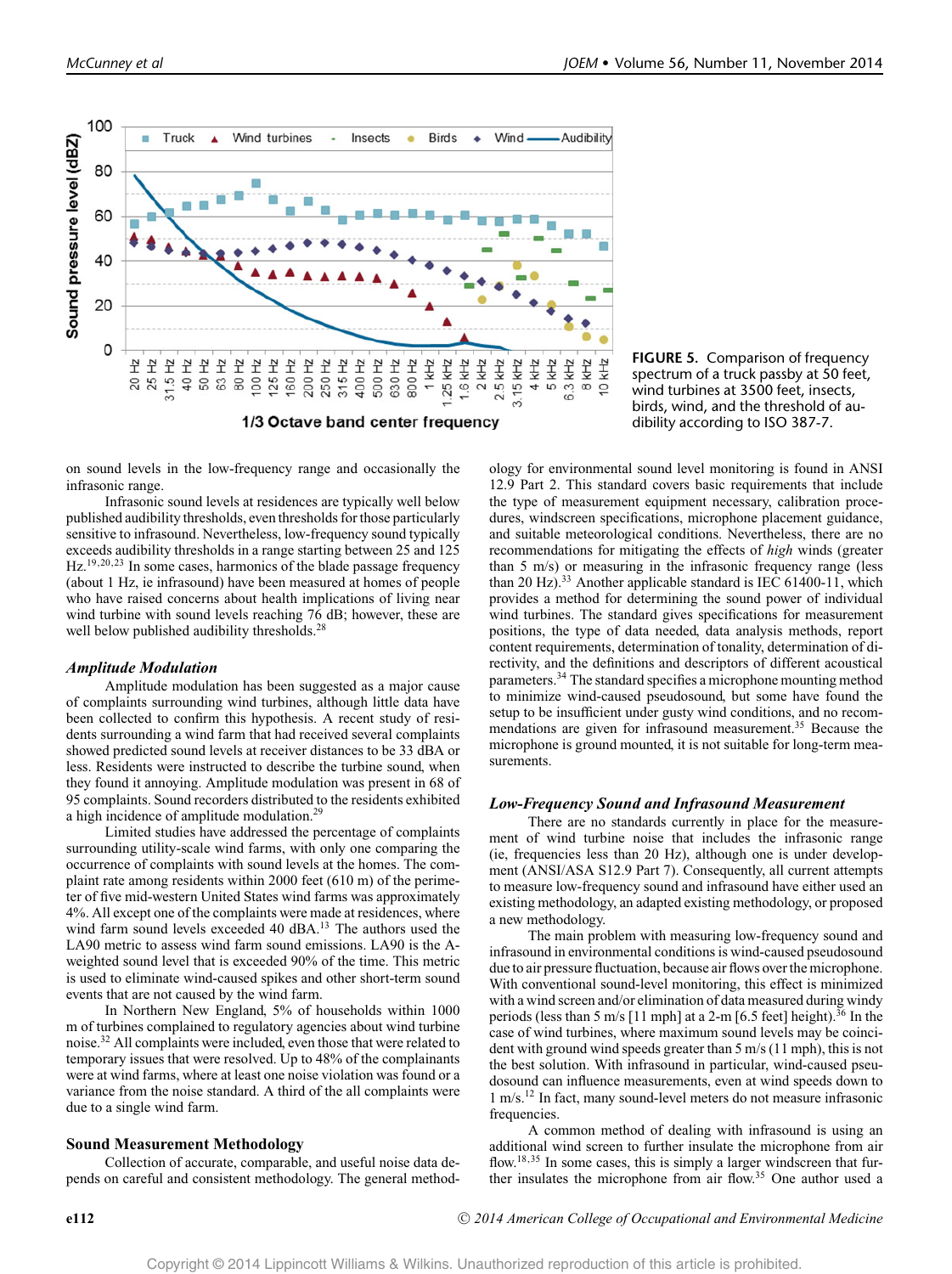windscreen with a subterranean pit to shelter the microphone, and another used wind resistant cloth.<sup>35</sup> A compromise to an underground microphone mounting is mounting the microphone close (20-cm height) to the ground, minimizing wind influence, or using a standard ground mounted microphone with mounting plate, as found in IEC 61400-11.<sup>35</sup> Low-frequency sound and infrasound differences between measurements made with dedicated specialized windscreens and/or measurement setup and standard wind screens/measurements setups can be quite large.<sup>12,37</sup> Nevertheless, increased measurement accuracy can come at the cost of reduced accuracy at higher frequencies using some methods.<sup>38</sup>

To further filter out wind-caused pseudosound, some authors have advocated a combination of microphone arrays and signal processing techniques. The purpose of the signal processing techniques is to detect elements of similarity in the sound field measured at the different microphones in the array.

Levels of infrasound from other environmental sources can be as high as infrasound from wind turbines. A study of infrasound measured at wind turbines and at other locations away from wind turbines in South Australia found that the infrasound level at houses near the wind turbines is no greater than that found in other urban and rural environments. The contribution of wind turbines to the infrasound levels is insignificant in comparison with the background level of infrasound in the environment.<sup>22</sup>

#### **Conclusions**

Wind turbine noise measurement can be challenging because of the necessity of measuring sound levels during high winds, and down to low frequencies. No widely accepted measurement methodologies address all of these issues, meaning that methods used in published measurements can differ substantially, affecting the comparability of results.

Measurements of low-frequency sound, infrasound, tonal sound emission, and amplitude-modulated sound show that infrasound is emitted by wind turbines, but the levels at customary distances to homes are typically well below audibility thresholds, even at residences where complaints have been raised. Low-frequency sound, often audible in wind turbine sound, typically crosses the audibility threshold between 25 and 125 Hz depending on the location and meteorological conditions.12,15,19,20,23 Amplitude modulation, or the rapid (once per second) and repetitive increase and decrease of broadband sound level, has been measured at wind farms. Amplitude modulation is typically 2 to 4 dB but can vary more than 6 dB in some cases (A-weighted sound levels).<sup>19,24</sup>

A Canadian report investigated the total number of noiserelated complaints because of operating wind farms in Alberta, Canada, over its entire history of wind power. Wind power capacity exceeds 1100 MW; some of the turbines have been in operation for 20 years. Five noise-oriented complaints at utility-scale wind farms were reported over this period, none of which were repeated after the complaints were addressed. Complaints were more common during construction of the wind farms; other power generation methods (gas, oil, etc) received more complaints than wind power. Farmers and ranchers did not raise complaints because of effects on crops and cattle.<sup>41</sup> An Australian study found a complaint rate of less than 1% for residents living within 5 km of turbines greater than 1 MW. Complaints were concentrated among a few wind farms; many wind farms never received complaints.15

Reviewing complaints in the vicinity of wind farms can be effective in determining the level and extent of annoyance because of wind turbine noise, but there are limitations to this approach. A complaint may be because of higher levels of annoyance (rather annoyed or very annoyed), and the amount of annoyance required for an individual to complain may be dependent on the personality of the person and the corresponding attitude toward the visual effect of the turbines, their respective attitudes toward wind energy, and whether

they derive economic benefit from the turbines. (All of these factors are discussed in more detail later in this report.)

Few studies have addressed sound levels at the residents of people who have described symptoms they consider because of wind turbines. Limited available data show a wide range of levels (38 to 53 dBA [10-minute or 1-hour Leq] outside the residence and from 23 to 37 dBA [10-minute Leq] inside the residence).19,26,28,28 The rate of complaints surrounding wind farms is relatively low; 3% for residents within 1 mile of wind farms and 4% to 5% within 1 km.13,32,41

# **Epidemiological Studies of Wind Turbines**

Key to understanding potential effects of wind turbine noise on human health is to consider relevant evidence from wellconducted epidemiological studies, which has the advantage of reflecting risks of real-world exposures. Nevertheless, environmental epidemiology is an observational (vs experimental) science that depends on design and implementation characteristics that are subject to numerous inherent and methodological limitations. Nevertheless, evidence from epidemiological studies of reasonable quality may provide the best available indication of whether certain exposures such as industrial wind turbine noise—may be harming human health. Critical review and synthesis of the epidemiological evidence, combined with consideration of evidence from other lines of inquiry (ie, animal studies and exposure assessments), provide a scientific basis for identifying causal relationships, managing risks, and protecting public health.

# **Methods**

Studies of greatest value for validly identifying risk factors for disease include well-designed and conducted cohort studies and case–control studies—provided that specific diseases could be identified—followed by cross-sectional studies (or surveys). Case reports and case series do not constitute epidemiological studies and were not considered because they lack an appropriate comparison group, which can obscure a relationship or even suggest one where none exists.<sup>39,40,42</sup> Such studies may be useful in generating hypotheses that might be tested using epidemiological methods but are not considered capable of demonstrating causality, a position also taken by international agencies such as the WHO.<sup>8</sup>

Epidemiological studies selected for this review were identified through searches of PubMed and Google Scholar using the following key words individually and in various combinations: "wind," "wind turbine," "wind farm," "windmill," "noise," "sleep," "cardiovascular," "health," "symptom," "condition," "disease," "cohort," "case–control," "cross-sectional," and "epidemiology." In addition, general Web searches were performed, and references cited in all identified publications were reviewed. Approximately 65 documents were identified and obtained, and screened to determine whether (1) the paper described a primary epidemiological study (including experimental or laboratory-based study) published in a peer-reviewed health, medical or relevant scientific journal; (2) the study focused on or at least included wind turbine noise as a risk factor; (3) the study measured at least one outcome of potential relevance to health; and (4) the study attempted to relate the wind turbine noise with the outcome.

# **Results**

Of the approximately 80 articles initially identified in the search, only 20 met the screening criteria (14 observational and six controlled human exposure studies), and these were reviewed in detail to determine the relative quality and validity of reported findings. Other documents included several reviews and commentaries<sup>4,5,7,43–51</sup>; case reports, case studies, and surveys<sup>23,52-54</sup>; and documents published in media other than peerreviewed journals. One study published as part of a conference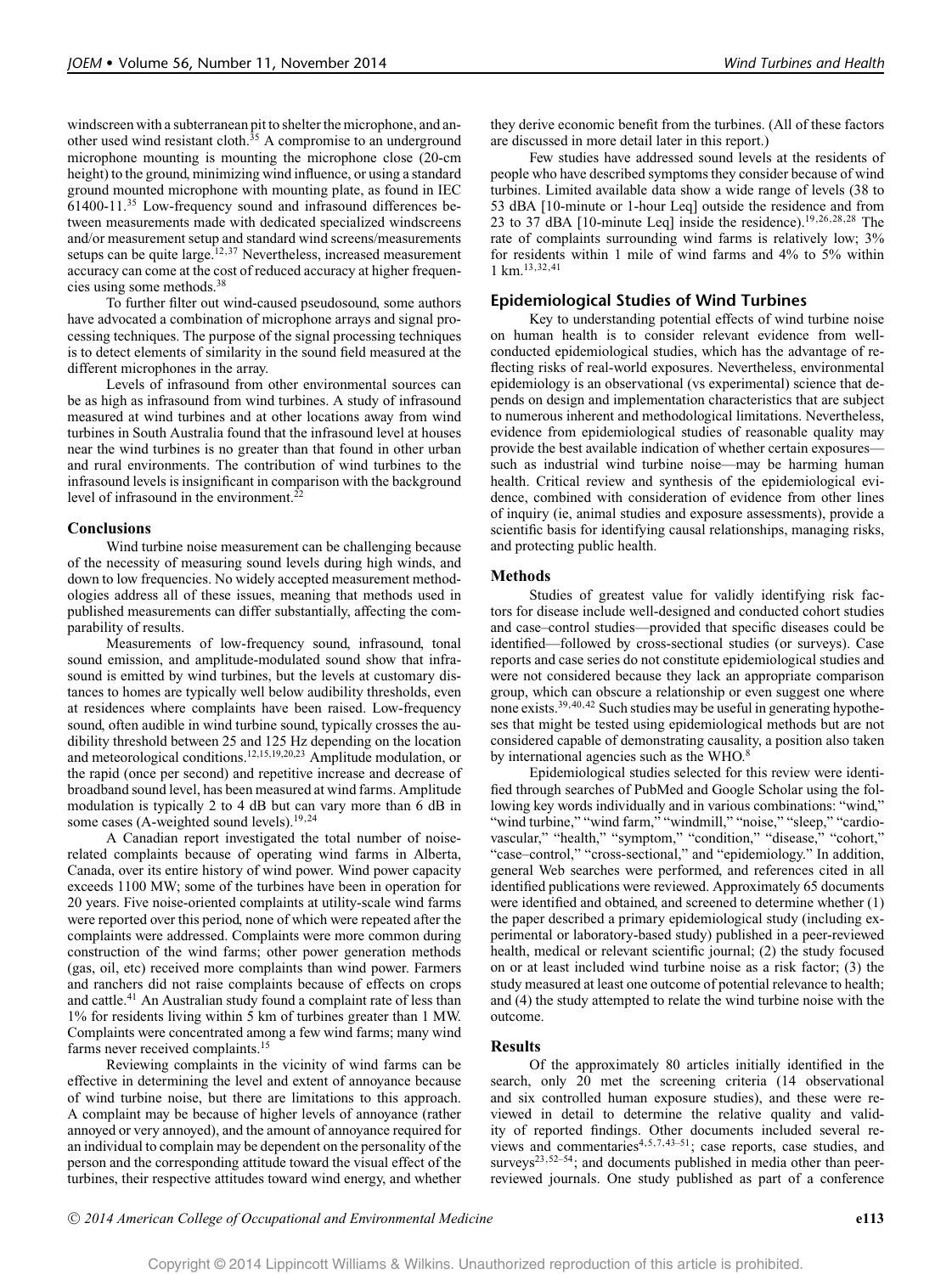proceedings did not meet the peer-reviewed journal eligibility criterion but was included because it seemed to be the first epidemiological study on this topic and an impetus for subsequent studies.<sup>55</sup>

The 14 observational epidemiological studies were critically reviewed to assess their relative strengths and weaknesses on the basis of the study design and the general ability to avoid selection bias (eg, the selective volunteering of individuals with health complaints), information bias (eg, under- or overreporting of health complaints, possibly because of reliance on self-reporting), and confounding bias (the mixing of possible effects of other strong risk factors for the same disease because of correlation with the exposure).

Figure 6 depicts the 14 observational epidemiological studies published in peer-reviewed health or medical journals, all of which were determined to be cross-sectional studies or surveys. As can be seen from the figure, the 14 publications were based on analyses of data from only eight different study populations, that is, six publications were based on analyses of a previously published study (eg, Pedersen et al<sup>56</sup> and Bakker et al<sup>57</sup> were based on the data from Pedersen et al<sup>58</sup>) or on combined data from previously published studies (eg, Pedersen and Larsman<sup>59</sup> and Pedersen and Waye<sup>60</sup> were based on the combined data from Pedersen and Waye<sup>61,62</sup>; and Pedersen<sup>63</sup> and Janssen et al<sup>64</sup> were based on the combined data from Pedersen et al,<sup>58</sup> Pedersen and Waye,<sup>61</sup> and Pedersen and Waye<sup>62</sup>). Therefore, in the short summaries of individual studies below, publications based on the same study population(s) are grouped.

# *Summary of Observational Epidemiological Studies*

Possibly the first epidemiological study evaluating wind turbine sound and noise annoyance was published in the proceedings of the 1993 European Community Wind Energy Conference.<sup>55</sup> Investigators surveyed 574 individuals (159 from the Netherlands, 216 from Germany, and 199 from Denmark). Up to 70% of the people



**FIGURE 6.** The 14 observational epidemiological studies published in peer-reviewed health or medical journals, all of which were determined to be cross-sectional studies or surveys.

resided near wind turbines for at least 5 years. No response rates were reported, so the potential for selection or participation bias cannot be evaluated. Wind turbine sound levels were calculated in 5 dBA intervals for each respondent, on the basis of site measurements and residential distance from turbines. The authors claimed that noiserelated annoyance was weakly correlated with objective sound levels but more strongly correlated with indicators of respondents' attitudes and personality.<sup>5</sup>

In a cross-sectional study of 351 participants residing in proximity to wind turbines (power range 150 to 650 kW), Pederson (a coauthor of the Wolsink<sup>55</sup> study) and Persson and Waye<sup>61</sup> described a statistically significant association between modeled wind turbine audible noise estimates and self-reported annoyance. In this section, "statistically significant" means that the likelihood that the results were because of chance is less than 5%. No respondents among the 12 exposed to wind turbine noise less than 30 dBA reported annoyance with the sound; however, the percentage reporting annoyance increased with noise exceeding 30 dBA. No differences in health or well-being outcomes (eg, tinnitus, cardiovascular disease, headaches, and irritability) were observed. With noise exposures greater than 35 dBA, 16% of respondents reported sleep disturbance, whereas no sleep disturbance was reported among those exposed to less than 35 dBA. Although the authors observed that the risk of annoyance from wind turbine noise exposure increased statistically significantly with each increase of 2.5 dBA, they also reported a statistically significant risk of reporting noise annoyance among those self-reporting a negative attitude toward the visual effect of the wind turbines on the landscape scenery (measured on a five-point scale ranging from "very positive" to "very negative" opinion). These results suggest that attitude toward visual effect is an important contributor to annoyance associated with wind turbine noise. In addition to its reliance on self-reported outcomes, this study is limited by selection or participation bias, suggested by the difference in response rate between the highest-exposed individuals (78%) versus lowest-exposed individuals (60%).

Pederson<sup>62</sup> examined the association between modeled wind turbine sound pressures and self-reported annoyance, health, and well-being among 754 respondents in seven areas in Sweden with wind turbines and varying landscapes. A total of 1309 surveys were distributed, resulting in a response rate of 57.6%. Annoyance was significantly associated with SPLs from wind turbines as well as having a negative attitude toward wind turbines, living in a rural area, wind turbine visibility, and living in an area with rocky or hilly terrain. Those annoyed by wind turbine noise reported a higher prevalence of lowered sleep quality and negative emotions than those not annoyed by noise. Because of the cross-sectional design, it cannot be determined whether wind turbine noise caused these complaints or if those who experienced disrupted sleep and negative emotions were more likely to notice and report annoyance from noise. Measured SPLs were not associated with any health effects studied. In the same year, Petersen et al reported on what they called a "grounded theory study" in which 15 informants were interviewed in depth regarding the reasons they were annoyed with wind turbines and associated noise. Responses indicated that these individuals perceived the turbines to be an intrusion and associated with feelings of lack of control and influence.<sup>65</sup> Although not an epidemiological study, this exercise was intended to elucidate the reasons underlying the reported annoyance with wind turbines.

Further analyses of the combined data from Pedersen and Waye61,62 (described above) were published in two additional papers.59,60 The pooled data included 1095 participants exposed to wind turbine noise of at least 30 dBA. As seen in the two original studies, a significant association between noise annoyance and SPL was observed. A total of 84 participants (7.7%) reported being fairly or very annoyed by wind turbine noise. Respondents reporting wind turbines as having a negative effect on the scenery were also

<sup>C</sup> *2014 American College of Occupational and Environmental Medicine*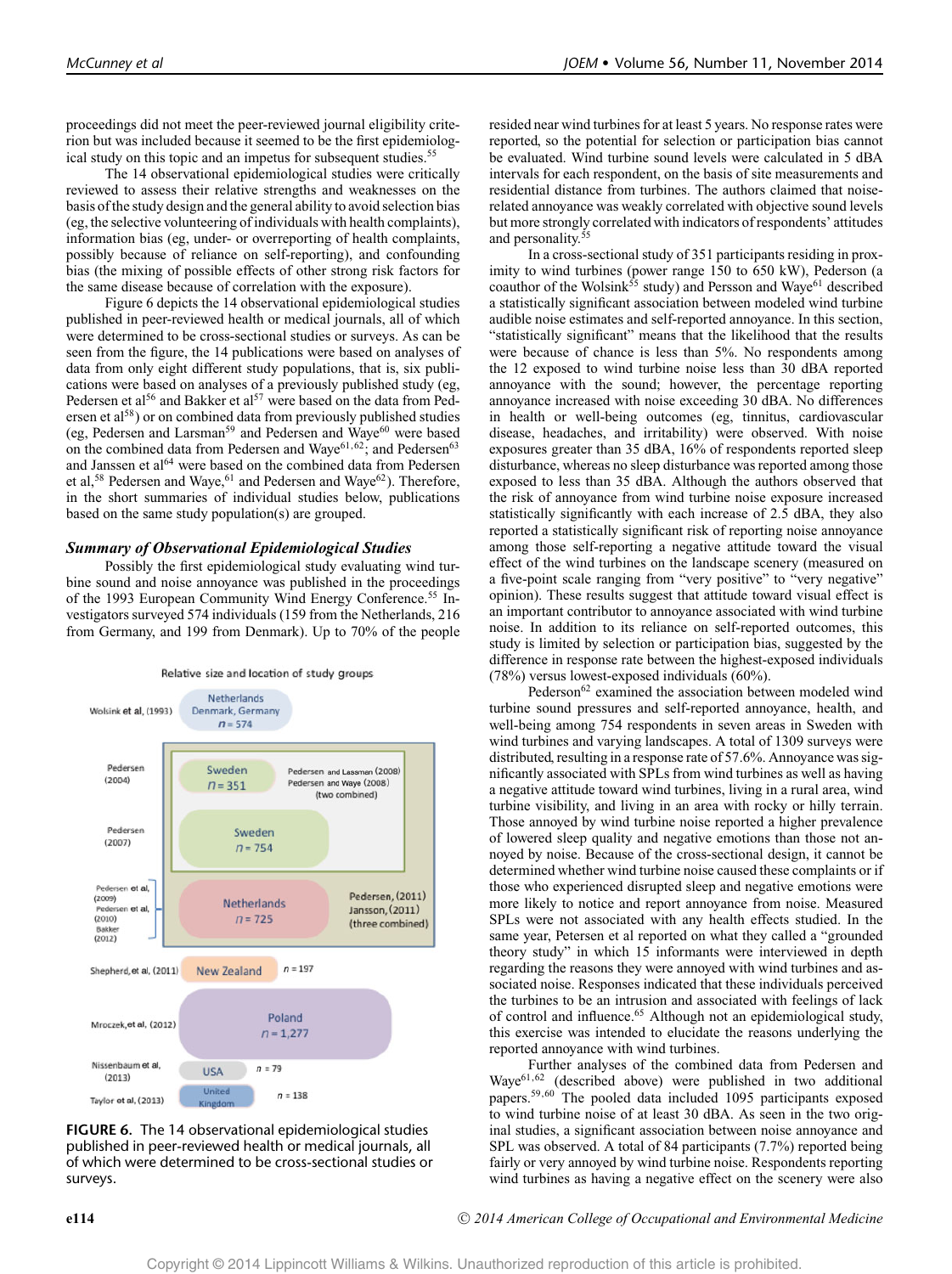statistically significantly more likely to report annoyance to wind turbine noise, regardless of SPLs.<sup>59</sup> Self-reported stress was higher among those who were fairly or very annoyed compared with those not annoyed; however, these associations could not be attributed specifically to wind turbine noise. No differences in self-reported health effects such as hearing impairment, diabetes, or cardiovascular diseases were reported between the 84 (7.7%) respondents who were fairly or very annoyed by wind turbine noise compared with all other respondents.60 The authors did not report the power of the study.

Pederson et al<sup>56–58</sup> evaluated the data from 725 residents in the Netherlands living within 2.5 km of a site containing at least two wind turbines of 500 kW or greater. Using geographic information systems methods, 3727 addresses were identified in the study target area, for which names and telephone numbers were found for 2056; after excluding businesses, 1948 were determined to be residences and contacted. Completed surveys were received from 725 for a response rate of 37%. Although the response rate was lower than in previous cross-sectional studies, nonresponse analyses indicated that similar proportions responded across all landscape types and sound pressure categories.<sup>57</sup> Calculated sound levels, other sources of community noise, noise sensitivity, general attitude, and visual attitude toward wind turbines were evaluated. The authors reported an exposure–response relationship between calculated Aweighted SPLs and self-reported annoyance. Wind turbine noise was reported to be more annoying than transportation noise or industrial noise at comparable levels. Annoyance, however, was also correlated with a negative attitude toward the visual effect of wind turbines on the landscape. In addition, a statistically significantly decreased level of annoyance from wind turbine noise was observed among those who benefited economically from wind turbines, despite equal perception of noise and exposure to generally higher (greater than 40 dBA) sound levels.<sup>58</sup> Annoyance was strongly correlated with self-reporting a negative attitude toward the visual effect of wind turbines on the landscape scenery (measured on a five-point scale ranging from "very positive" to "very negative" opinion). The low response rate and reliance on self-reporting of noise annoyance limit the interpretation of these findings.

Results of further analyses of noise annoyance were reported in a separate report,<sup>56</sup> which indicated that road traffic noise had no effect on annoyance to wind turbine noise and vice versa. Visibility of, and attitude toward, wind turbines and road traffic were significantly related to annoyance from their respective noise source; stress was significantly associated with both types of noise.<sup>56,157</sup>

Additional analyses of the same data were performed using a structural equation approach that indicated that, as with annoyance, sleep disturbance increased with increasing SPL because of wind turbines; however, this increase was statistically significant only at pressures of 45 dBA and higher. Results of analyses of the combined data from the two Swedish<sup>61,62</sup> and the Dutch<sup>58</sup> crosssectional studies have been published in two additional papers. Using the combined data from these three predecessor studies, Pedersen et al56,58 identified 1755 (ie, 95.9%) of the 1830 total participants for which complete data were available to explore the relationships between calculated A-weighted SPLs and a range of indicators of health and well-being. Specifically, they considered sleep interruption; headache; undue tiredness; feeling tense, stressed, or irritable; diabetes; high blood pressure; cardiovascular disease; and tinnitus.<sup>63</sup> As in the precursor studies, noise annoyance indoors and outdoors was correlated with A-weighted SPLs. Sleep interruption seemed at higher sound levels and was also related to annoyance. No other health or well-being variables were consistently related to SPLs. Stress was not directly associated with SPLs but was associated with noise-related annoyance.

Another report based on these data (in these analyses, 1820 of the 1830 total participants) modeled the relationship between wind turbine noise exposure and annoyance indoors and outdoors.<sup>64</sup>

The authors excluded respondents who benefited economically from wind turbines, then compared their modeled results with other modeled relationships for industrial and transportation noise; they claimed that annoyance from wind turbine noise at or higher than 45 dBA is associated with more annoyance than other noise sources.

Shepherd et al,<sup>66</sup> who had conducted an earlier evaluation of noise sensitivity and Health Related Quality of Life (HRQL),<sup>158</sup> compared survey results from 39 residents located within 2 km of a wind turbine in the South Makara Valley in New Zealand with 139 geographically and socioeconomically matched individuals who resided at least 8 km from any wind farm. The response rates for both the proximal and more distant study groups were poor, that is, 34% and 32%, respectively, although efforts were made to blind respondents to the study hypotheses. No indicator of exposure to wind turbine noise was considered beyond the selection of individuals based on the proximity of their residences from the nearest wind turbine. Health-related quality-of-life (HRQOL) scales were used to describe and compare the general well-being and well-being in the physical, psychological, and social domains of each group. The authors reported statistically significant differences between the groups in some HRQOL domain scores, with residents living within 2 km of a turbine installation reporting lower mean physical HRQOL domain score (including lower component scores for sleep quality and selfreported energy levels) and lower mean environmental quality-of-life (QOL) scores (including lower component scores for considering one's environment to be less healthy and being less satisfied with the conditions of their living space). No differences were reported for social or psychological HRQOL domain scores. The group residing closer to a wind turbine also reported lower amenity but not related to traffic or neighborhood noise annoyance. Lack of actual wind turbine and other noise source measurements, combined with the poor response rate (both noted by the authors as limitations), limits the inferential value of these results because they may pertain to wind turbine emissions.<sup>66</sup>

Possibly the largest cross-sectional epidemiological study of wind turbine noise on QOL was conducted in an area of northern Poland with the most wind turbines.<sup>67</sup> Surveys were completed by a total of 1277 adults (703 women and 574 men), aged 18 to 94 years, representing a 10% two-stage random sample of the selected communities. Although the response rate was not reported, participants were sequentially enrolled until a 10% sample was achieved, and the proportion of individuals invited to participate but unable or refusing to participate was estimated at 30% (B. Mroczek, dr hab n. zdr., e-mail communication, January 2, 2014). Proximity of residence was the exposure variable, with 220 (17.2%) respondents within 700 m; 279 (21.9%) between 700 and 1000 m; 221 (17.3%) between 1000 and 1500 m; and 424 (33.2%) residing more than 1500 m from the nearest wind turbine. Indicators of QOL and health were measured using the Short Form–36 Questionnaire (SF-36). The SF-36 consists of 36 questions specifically addressing physical functioning, role-functioning physical, bodily pain, general health, vitality, social functioning, role-functioning emotional, and mental health. An additional question concerning health change was included, as well as the Visual Analogue Scale for health assessment. It is unclear whether age, sex, education, and occupation were controlled for in the statistical analyses. The authors report that, within all subscales, those living closest to wind farms reported the best QOL, and those living farther than 1500 m scored the worst. They concluded that living in close proximity of wind farms does not result in the worsening of, and might improve, the QOL in this region.<sup>67</sup>

A small survey of residents of two communities in Maine with multiple industrial wind turbines compared sleep and general health outcomes among 38 participants residing 375 to 1400 m from the nearest turbine with another group of 41 individuals residing 3.3 to 6.6 km from the nearest wind turbine.<sup>68</sup> Participants completed questionnaires and in-person interviews on a range of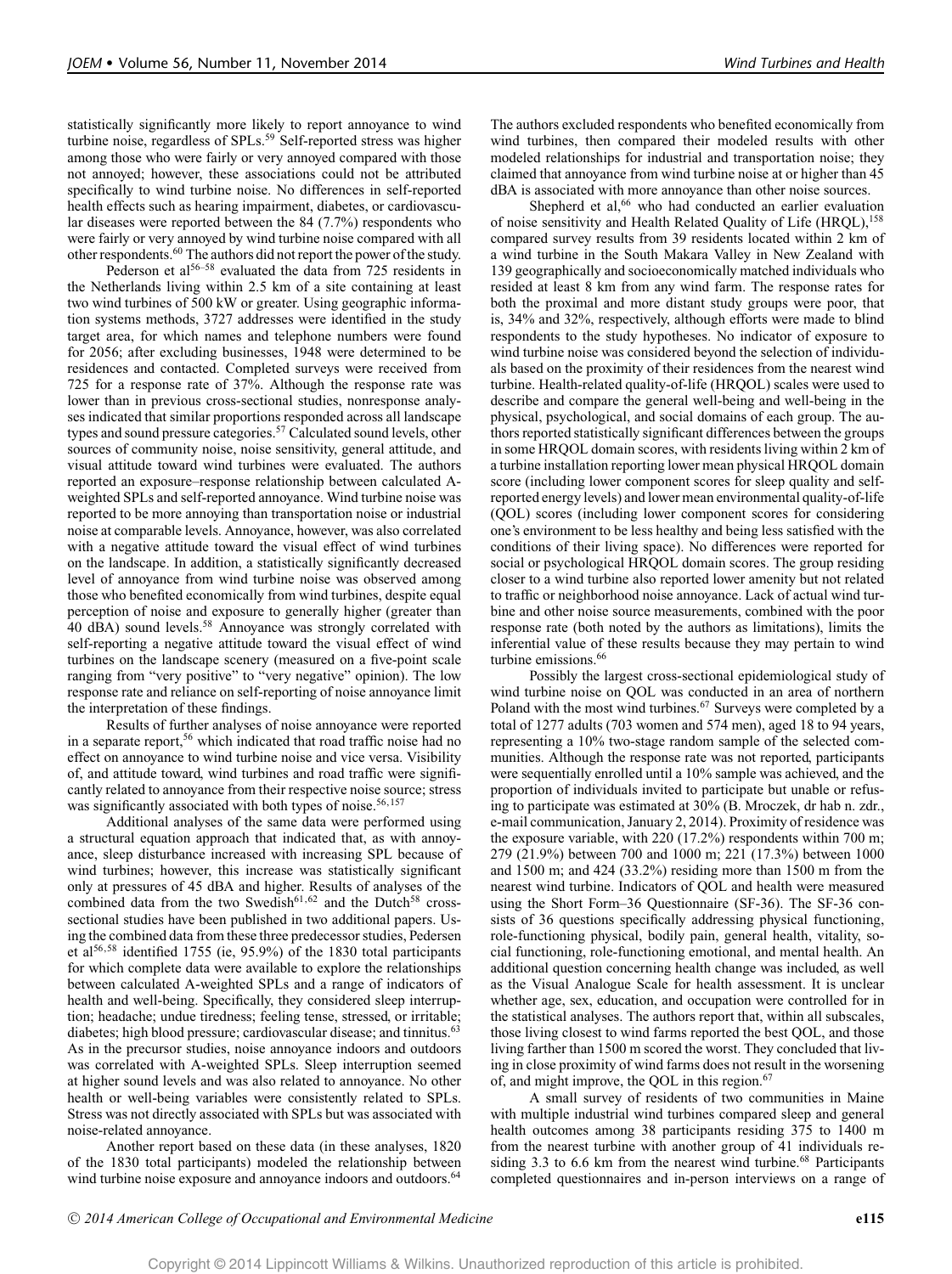health and attitudinal topics. Prevalence of self-reported health and other complaints was compared by distance from the wind turbines, statistically controlling for age, sex, site, and household cluster in some analyses. Participants living within 1.4 km of a wind turbines reported worse sleep, were sleepier during the day, and had worse SF-36 Mental Component Scores compared with those living farther than 3.3 km away. Statistically significant correlations were reported between Pittsburgh Sleep Quality Index, Epworth Sleepiness Scale, SF-36 Mental Component Score, and log-distance to the nearest wind turbine. The authors attributed the observed differences to the wind turbines68; methodological problems such as selection and reporting biases were overlooked. This study has a number of methodological limitations, most notably that all of the "near" turbine groups were plaintiffs in a lawsuit against the wind turbine operators and had already been interviewed by the lead investigator prior to the study. None of the "far" group had been interviewed; they were "cold called" by an assistant. This differential treatment of the two groups introduces a bias in the integrity of the methods and corresponding results. Details of the far group, as well as participation rates, were not noted.<sup>6</sup>

In another study, the role of negative personality traits (defined by the authors using separate scales for assessing neuroticism, negative affectivity, and frustration intolerance) on possible associations between actual and perceived wind turbine noise and medically unexplained nonspecific symptoms was investigated via a mailed survey.<sup>69</sup> Of the 1270 identified households within 500 m of eight 0.6 kW micro-turbine farms and within 1 km of four 5 kW small wind turbine farms in two cities in the United Kingdom, only 138 questionnaires were returned, for a response rate of 10%. No association was noted between calculated and actual noise levels and nonspecific symptoms. A correlation between perceived noise and nonspecific symptoms was seen among respondents with negative personality traits. Despite the participant group's reported representativeness of the target population, the low survey response rate precludes firm conclusions on the basis of these data.<sup>69</sup>

In a study of residents living near a "wind park" in Western New York State, surveys were administered to 62 individuals living in 52 homes.70 The wind park included 84 turbines. No association was noted between self-reported annoyance and short duration sound measurements. A correlation was noted between the measure of a person's concern regarding health risks and reported measures of the prevalence of sleep disturbance and stress. While a cross-sectional study is based on self-reported annoyance and health indicators, and therefore limited in its interpretation, one of its strengths is that it is one of the few studies that performed actual sound measurements (indoors and outdoors).

A small but detailed study on response to the wind turbine noise was carried out in Poland.<sup>71</sup> The study population consisted of 156 people, age 15–82 years, living in the vicinity of 3 wind farms located in the central and northwestern parts of Poland. No exclusion criteria were applied, and each individual agreeing to participate was sent a questionnaire patterned after the one used in the Pederson 2004 and Pederson 2007 studies and including questions on living conditions, self-reported annoyance due to noise from wind turbines, and self-assessment of physical health and well-being (such as headaches, dizziness, fatigue, insomnia, and tinnitus). The response rate was 71%. Distance from the nearest wind turbine and modeled A-weighted SPLs were considered as exposure indicators. One third (33.3%) of the respondents found wind turbine noise annoying outdoors, and one fifth (20.5%) found the noise annoying while indoors. Wind turbine noise was reported as being more annoying than other environmental noises, and self-reported annoyance increased with increasing A-weighted SPLs. Factors such as attitude toward wind turbines and "landscape littering" (visual impact) influenced the perceived annoyance from the wind turbine noise. This study, as with most others, is limited by the cross-sectional design

and reliance on self-reported health and well-being indicators; however, analyses focused on predictors of self-reported annoyance, and found that wind turbine noise, attitude toward wind turbines, and attitude toward "landscape littering" explain most of the reported annoyance.

# *Other Possibly Relevant Studies*

A publication based on the self-reporting of 109 individuals who "perceived adverse health effects occurring with the onset of an industrial wind turbine facility" indicated that 102 reported either "altered health or altered quality of life." The authors appropriately noted that this was a survey of self-selected participants who chose to respond to a questionnaire specifically designed to attract those who had health complaints they attributed to wind turbines, with no comparison group. Nevertheless, the authors inappropriately draw the conclusion that "Results of this study suggest an underlying relationship between wind turbines and adverse health effects and support the need for additional studies."<sup>48(p.336)</sup> Such a report cannot provide valid evidence of any relationship for which there is no comparison and is of little if any inferential value.

Researchers at the School of Public Health, University of Sydney, in Australia conducted a study to explore psychogenic explanations for the increase around 2009 of wind farm noise and/or health complaints and the disproportionate corresponding geographic distribution of those complaints.<sup>52</sup> They obtained records of complaints about noise or health from residents living near all 51 wind farms (1634 turbines) operating between 1993 and 2012 from wind farm companies and corroborated with documents such as government public enquiries, news media records, and court affidavits. Of the 51 wind farms, 33 (64.7%) had no record of noise or health complaints, including all wind farms in Western Australia and Tasmania. The researchers identified 129 individuals who had filed complaints, 94 (73%) of whom lived near six wind farms targeted by anti-wind advocacy groups. They observed that 90% of complaints were registered after anti-wind farm groups included health concerns as part of their advocacy in 2009. The authors concluded that their findings were consistent with their psychogenic hypotheses.

# **Discussion**

No cohort or case–control studies were located in this updated review of the peer-reviewed literature. The lack of published case–control studies is less surprising and less critical because there has been no discrete disease or constellation of diseases identified that likely or might be explained by wind turbine noise. Anecdotal reports of symptoms associated with wind turbines include a broad array of nonspecific symptoms, such as headache, stress, and sleep disturbance, that afflict large proportions of the general population and have many recognized risk factors. Retrospectively associating such symptoms with wind turbines or even measured wind turbine noise—as would be necessary in case– control studies—does not prevent recall bias from influencing the results.

Although cross-sectional studies and surveys have the advantage of being relatively simple and inexpensive to conduct, they are susceptible to a number of influential biases. Most importantly, however, is the fact that, because of the simultaneous ascertainment of both exposure (eg, wind turbine noise) and health outcomes or complaints, the temporal sequence of exposure–outcome relationship cannot be demonstrated. If the exposure cannot be established to precede the incidence of the outcome—and not the reverse, that is, the health complaint leads to increased perception of or annoyance with the exposure, as with insomnia headaches or feeling tense/stressed/irritable—the association cannot be evaluated for a possible causal nature.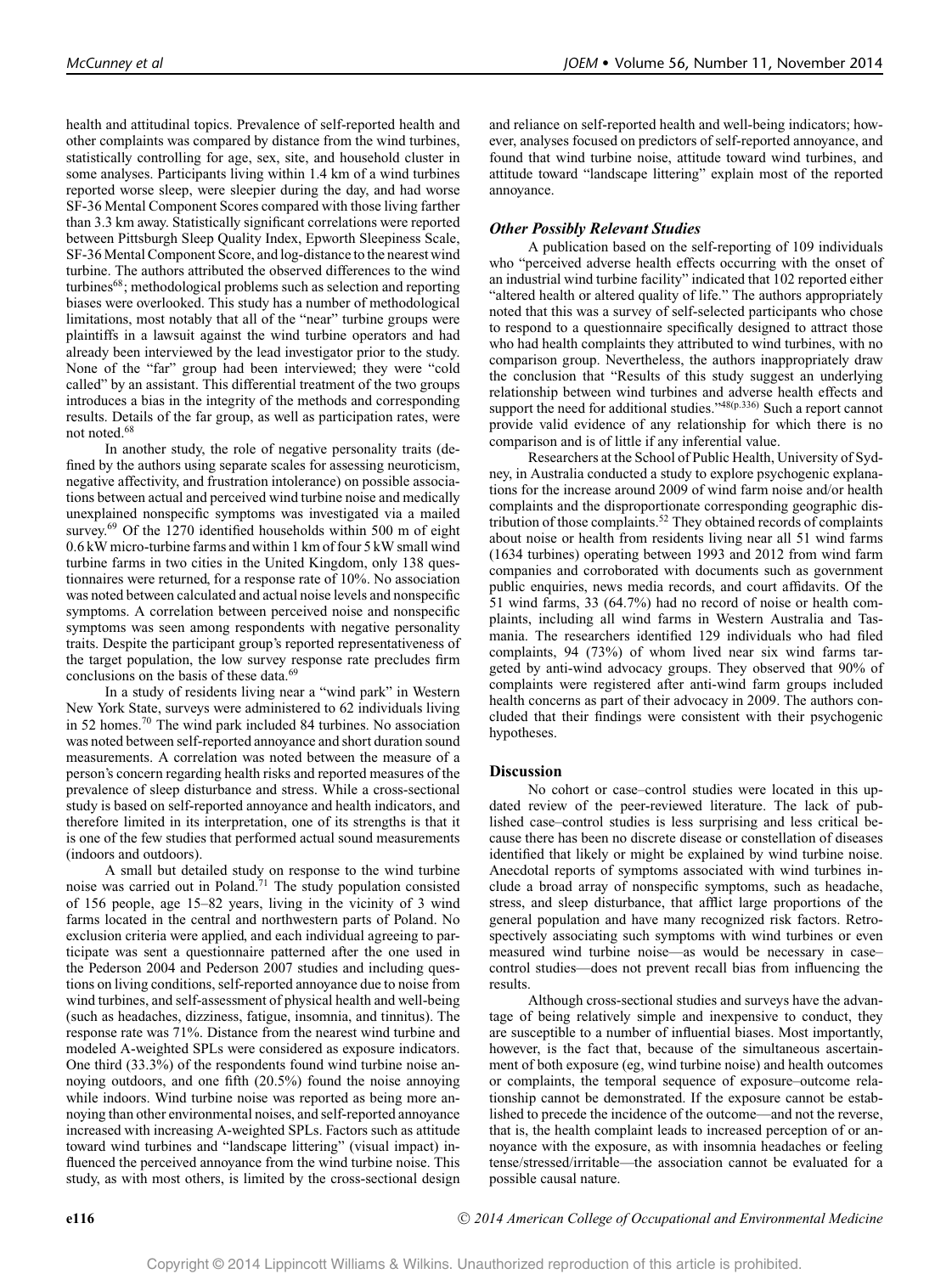# **Conclusions**

A critical review and synthesis of the evidence available from the eight study populations studied to date (and reported in 14 publications) provides some insights into the hypothesis that wind turbine noise harms human health in those living in proximity to wind turbines. These include the following:

- No clear or consistent association is seen between noise from wind turbines and any reported disease or other indicator of harm to human health.
- In most surveyed populations, some individuals (generally a small proportion) report some degree of annoyance with wind turbines; however, further evaluation has demonstrated:
- Certain characteristics of wind turbine sound such as its intermittence or rhythmicity may enhance reported perceptibility and annoyance;
- The context in which wind turbine noise is emitted also influences perceptibility and annoyance, including urban versus rural setting, topography, and landscape features, as well as visibility of the wind turbines;
- Factors such as attitude toward visual effect of wind turbines on the scenery, attitude toward wind turbines in general, personality characteristics, whether individuals benefit financially from the presence of wind turbines, and duration of time wind turbines have been in operation all have been correlated with self-reported annoyance; and
- Annoyance does not correlate well or at all with objective sound measurements or calculated sound pressures.
- Complaints such as sleep disturbance have been associated with A-weighted wind turbine sound pressures of higher than 40 to 45 dB but not any other measure of health or well-being. Stress was associated with annoyance but not with calculated sound pressures.63
- Studies of QOL including physical and mental health scales and residential proximity to wind turbines report conflicting findings– one study (with only 38 participants living within 2.0 km of the nearest wind turbine) reported lower HRQOL among those living closer to wind turbines than respondents living farther away,<sup>66</sup> whereas the largest of all studies (with 853 living within 1500 m of the nearest wind turbine)<sup>67</sup> found that those living closer to wind turbines reported higher QOL and health than those living farther away.<sup>67</sup>

Because these statistical correlations arise from crosssectional studies and surveys in which the temporal sequence of the exposure and outcome cannot be evaluated, and where the effect of various forms of bias (especially selection/volunteer bias and recall bias) may be considerable, the extent to which they reflect causal relationships cannot be determined. For example, the claims such as "We conclude that the noise emissions of wind turbines disturbed the sleep and caused daytime sleepiness and impaired mental health in residents living within 1.4 km of the two wind turbines installations studied" cannot be substantiated on the basis of the actual study design used and some of the likely biases present.<sup>70</sup>

Notwithstanding the limitations inherent to cross-sectional studies and surveys—which alone may provide adequate explanation for some of the reported correlations—several possible explanations have been suggested for the wind turbines–associated annoyance reported in many of these studies, including attitudinal and even personality characteristics of the survey participants.69 Pedersen and colleague,<sup>59</sup> who have been involved in the majority of publications on this topic, noted "The enhanced negative response [toward wind turbines] could be linked to aesthetical response, rather than to multi-modal effects of simultaneous auditory and visual stimulation, and a risk of hindrance to psycho-physiological restoration could not be excluded."(p.389) They also found that wind turbines might be more likely to elicit annoyance because some perceive them to be "intrusive" visually and with respect to their noise.<sup>65</sup> Alternative explanations on the basis of evaluation of all health complaints filed between 1993 and 2012 with wind turbine operators across Australia include the influence of anti-wind power activism and the surrounding publicity on the likelihood of health complaints, calling the complaints "communicated diseases."52

As noted earlier, the 14 papers meeting the selection criteria for critical review and synthesis were based on only eight independent study groups—three publications were based on the same study group from the Netherlands<sup>58</sup> and four additional publications were based on the combined data from the two Swedish surveys $61,62$  or from the combined data from all three. The findings across studies based on analyses of the same data are not independent observations, and therefore the body of available evidence may seem to be larger and more consistent than it should. This observation does not necessarily mean that the relationships observed (or the lack of associations between calculated wind turbines sound pressures and disease or other indicators of health) are invalid, but that consistency across reports based on the same data should not be overinterpreted as independent confirmation of findings. Perhaps more important is that all eight were cross-sectional studies or surveys, and therefore inherently limited in their ability to demonstrate the presence or absence of true health effects.

Recent controlled exposure laboratory evaluations lend support to the notion that reports of annoyance and other complaints may reflect, at least in part, preconceptions about the ability of wind turbine noise to harm health<sup>52,71,72</sup> or even the color of the turbine<sup>73</sup> more than the actual noise emission.

Sixty years ago, Sir Austin Bradford Hill delivered a lecture entitled "Observations and Experiment" to the Royal College of Occupational Medicine. In his lecture, Hill stated that "The observer may well have to be more patient than the experimenter—awaiting the occurrence of the natural succession of events he desires to study; he may well have to be more imaginative—sensing the correlations that lie below the surface of his observations; and he may well have to be more logical and less dogmatic—avoiding as the evil eye the fallacy of '*post hoc ergo propter hoc*,' the mistaking of correlation for causation."74(p.1000)

Although it is typical and appropriate to point out the obvious need for additional research, it may be worth emphasizing that more research of a similar nature—that is, using cross-sectional or survey approaches—is unlikely to be informative, most notably for public policy decisions. Large, well-conducted prospective cohort studies that document baseline health status and can objectively measure the incidence of new disease or health conditions over time with the introduction would be the most informative. On the contrary, the phenomena that constitute wind turbine exposures—primarily noise and visual effect—are not dissimilar to many other environmental (eg, noise of waves along shorelines) and anthropogenic (eg, noise from indoor Heating Ventilation and Air Conditioning or road traffic) stimuli, for which research and practical experience indicate no direct harm to human health.

# **Sound Components and Health: Infrasound, Low-Frequency Sound, and Potential Health Effects**

# **Introduction**

This section addresses potential health implications of infrasound and low-frequency sound because claims have been made that the frequency of wind turbine sound has special characteristics that may present unique health risks in comparison with other sources of environmental sound.

Wind turbines produce two kinds of sound. Gears and generators can make mechanical noise, but this is less prominent than the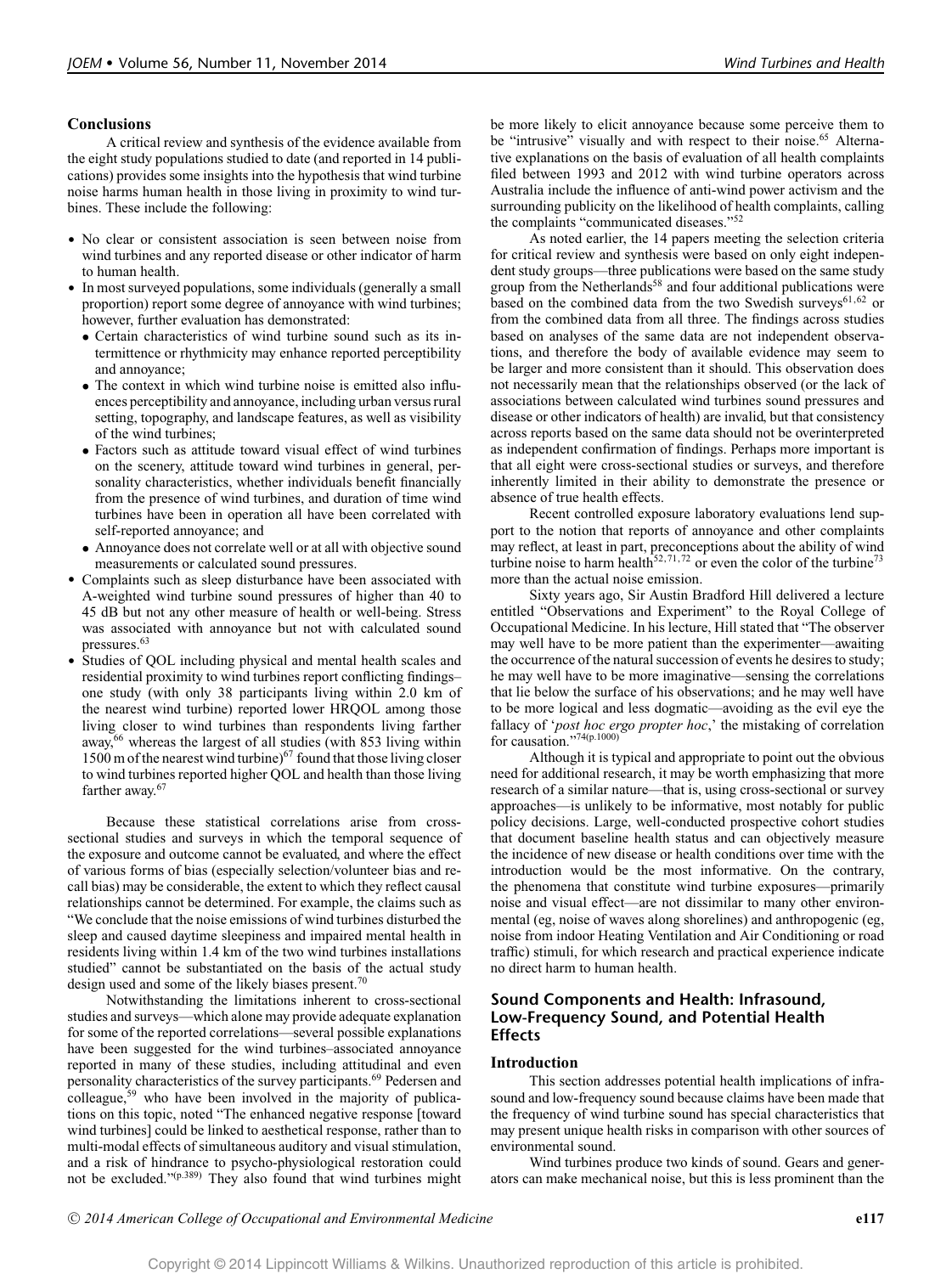| <b>TABLE 1.</b> Human Thresholds for Different Frequencies |  |
|------------------------------------------------------------|--|
|------------------------------------------------------------|--|

| <b>Frequency (Hz)</b> | Threshold (dB SPL) |
|-----------------------|--------------------|
| 100                   | 27                 |
| 25                    | 69                 |
| 10                    | 97                 |

aerodynamic noise of the blades, whose tips may have velocities in excess of 200 mph. Three-bladed turbines often rotate about once every 3 seconds; their "blade-pass" frequency is thus about 1 Hz (Hz: cycle per second). For this reason, the aerodynamic noise often rises and falls about once per second, and some have described the sounds as "whooshing" or "pulsing."

Several studies<sup>44,75,76</sup> have shown that at distances of 300 m or more, wind turbine sounds are below human detection thresholds for frequencies less than 50 Hz. The most audible frequencies (those whose acoustic energies exceed human thresholds the most) are in 500 to 2000 Hz range. At this distance from a single wind turbine, overall levels are typically 35 to 45 dBA.<sup>77,78</sup> These levels can be audible in a typical residence with ambient noise of 30 dBA and windows open (a room with an ambient level of 30 dBA would be considered by most people to be quiet or very quiet). In outdoor environments, sound levels drop about 6 dB for every doubling of the distance from the source, so one would predict levels of 23 to 33 dBA, that is, below typical ambient noise levels in homes, at a distance of 1200 m. For a wind farm of 12 large turbines, Møller and Pedersen<sup>79</sup> predicted a level of 35 dBA at a distance of 453 m.

As noted earlier in this report, sound intensity is usually measured in decibels (dB), with 0 dB SPL corresponding to the softest sounds young humans can hear. Nevertheless, humans hear well only within the frequency range that includes the frequencies most important for speech understanding—about 500 to 5000 Hz. At lower frequencies, hearing thresholds are much higher.<sup>75</sup> Although frequencies lower than 20 Hz are conventionally referred to as "infrasound," sounds in this range can in fact be heard, but only when they are extremely intense (a sound of 97 dB SPL has 10 million times as much energy as a sound of 27 dB; see Table 1).

Complex sounds like those produced by wind turbines contain energy at multiple frequencies. The most complete descriptions of such sounds include dB levels for each of several frequency bands (eg, 22 to 45 Hz, 45 to 90 Hz, 90 to 180 Hz, . . . , 11,200 to 22,400 Hz). It is simpler, and appropriate in most circumstances, to specify overall sound intensity using meters that give full weight to the frequencies people hear well, and less weight to frequencies less than 500 Hz and higher than 5000 Hz. The resulting metric is "A-weighted" decibels or dBA. Levels in dBA correlate well with audibility; in a very quiet place, healthy young people can usually detect sounds less than 20 dBA.

# **Low-Frequency Sound and Infrasound**

Low-frequency noise (LFN) is generally considered frequencies from 20 to 250 Hz, as described earlier in more detail in subsection "Low Frequency and Infrasonic Levels." The potential health implications of low-frequency sound from wind turbines have been investigated in a study of four large turbines and 44 smaller turbines in the Netherlands.<sup>17</sup> In close proximity to the turbines, infrasound levels were below audibility. The authors suggested that LFN could be an important aspect of wind turbine noise; however, they did not link measured or modeled noise levels with any health outcome measure, such as annoyance.

A literature review of infrasound and low-frequency sound concluded that low-frequency sound from wind turbines at residences did not exceed levels from other common noise sources, such as traffic.44 The authors concluded that a "statistically significant association between noise levels and self-reported sleep disturbance was found in two of the three [epidemiology] studies."(p.1). It has been suggested that LFN from wind turbines causes other and more serious health problems, but empirical support for these claims is lacking.<sup>44</sup>

Sounds with frequencies lower than 20 Hz (ie, infrasound) may be audible at very high levels. At even higher levels, subjects may experience symptoms from very low-frequency sounds—ear pressure (at levels as low as 127 dB SPL), ear pain (at levels higher than 145 dB), chest and abdominal movement, a choking sensation, coughing, and nausea (at levels higher than 150 dB). $80,81$  The National Aeronautics and Space Administration considered that infrasound exposures lower than 140 dB SPL would be safe for astronauts; American Conference of Governmental Industrial Hygienists recommends a threshold limit value of 145 dB SPL for third-octave band levels between 1 and 80 Hz. $^{81}$  As noted earlier, infrasound from wind turbines has been measured at residential distances and noted to be many orders of magnitude below these levels.

Whenever wind turbine sounds are audible, some people may find the sounds annoying, as discussed elsewhere in this review. Some authors, however, have hypothesized that even inaudible sounds, especially at very low frequencies, could affect people by activating several types of receptors, including the following:

- 1. Outer hair cells of the cochlea $82$ ;
- 2. Hair cells of the normal vestibular system, $83$  especially the otolith  $organs<sup>84</sup>$ ;
- 3. Hair cells of the vestibular system after its fluid dynamics have been disrupted by infrasound $82$ ;
- 4. Visceral graviceptors acting as vibration sensors.<sup>83</sup>

To evaluate these hypotheses, it is useful to review selected aspects of the anatomy and physiology of the inner ear (focusing on the differences between the cochlea and the vestibular organs), vibrotactile sensitivity to airborne sound, and the types of evidence that, while absent at present, could in theory support one or more of these hypotheses.

# **How the Inner Ear Works**

The inner ear contains the cochlea (the organ of hearing) and five vestibular organs (three semicircular canals and two otolith organs, transmitting information about head position and movement). The cochlea and the vestibular organs have one important feature in common—they both use hair cells to convert sound or head movement into nerve impulses that can then be transmitted to the brain. Hair cells are mechanoreceptors that can elicit nerve impulses only when their stereocilia (or sensory hairs) are bent.

The anatomy of the cochlea ensures that its hair cells respond well to airborne sound and poorly to head movement, whereas the anatomy of the vestibular organs optimizes hair cell response to head movement and minimizes response to airborne sound. Specifically, the cochlear hair cells are not attached to the bony otic capsule, and the round window permits the cochlear fluids to move more freely when air-conducted sound causes the stapes to move back and forth in the oval window. Conversely, the vestibular hair cells are attached to the bony otic capsule, and the fluids surrounding them are not positioned between the two windows and thus cannot move as freely in response to air-conducted sound. At the most basic level, this makes it unlikely that inaudible sound from wind turbines can affect the vestibular system.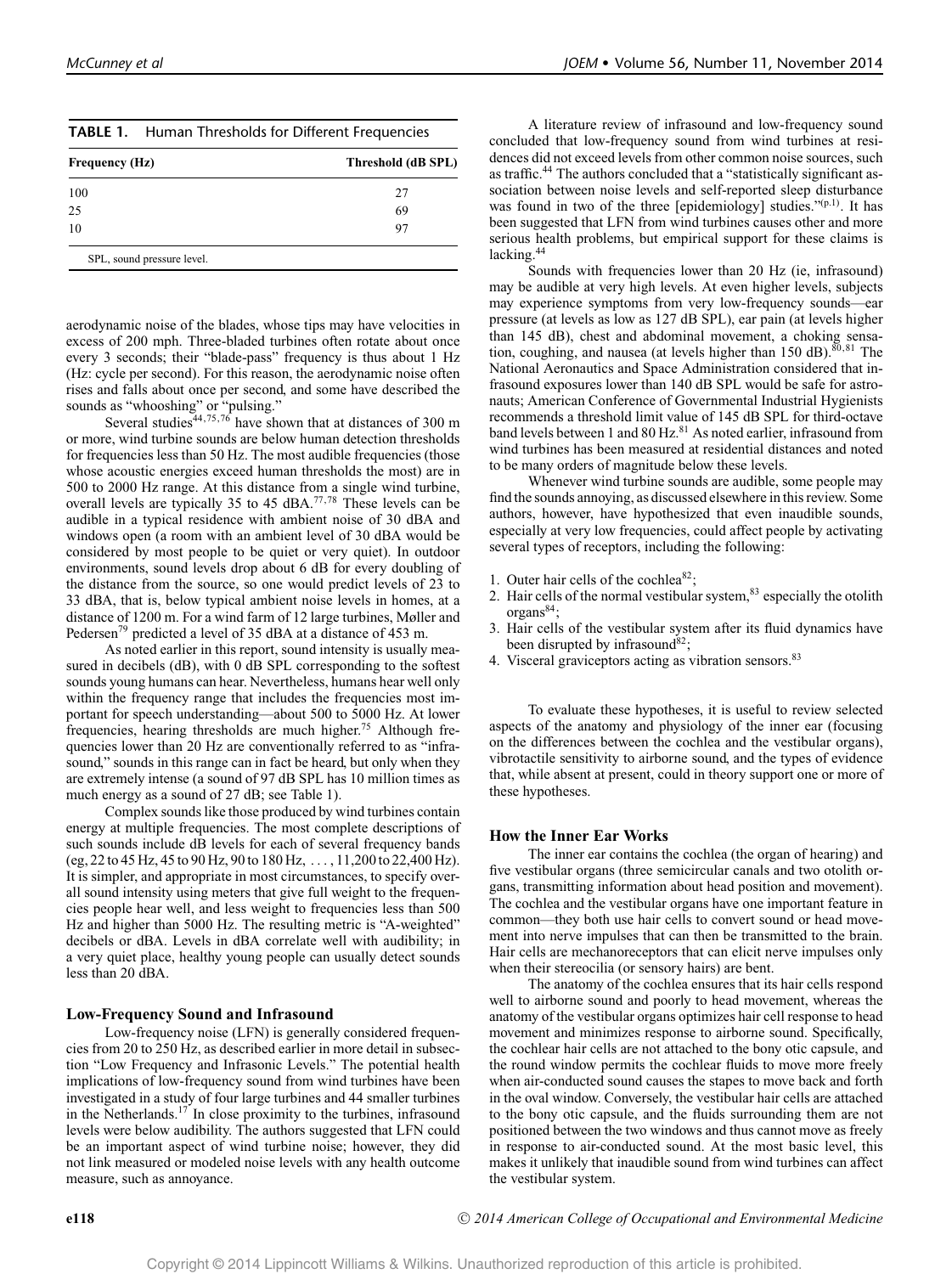# *Responding to Airborne Sound*

Airborne sound moves the eardrum and ossicles back and forth; the ossicular movement at the oval window then displaces inner ear fluid, causing a movement of membranes in the cochlea, with bending of the hair cell stereocilia. Nevertheless, this displacement of the cochlear hair cells depends on the fact that there are two windows separating the inner ear from the middle ear, with the cochlear hair cells positioned between them—whenever the oval window (the bony footplate of the stapes, constrained by a thin annular ligament) is pushed inward, the round window (a collagenous membrane lined by mucous membrane) moves outward, and vice versa. When the round window is experimentally sealed,<sup>85</sup> the cochlea's sensitivity to sound is reduced by 35 dB.

The vestibular hair cells are not positioned between the two cochlear windows, and therefore airborne sound-induced inner ear fluid movement does not efficiently reach them. Instead, the vestibular hair cells are attached to the bone of the skull so that they can respond faithfully to head movement (the cochlear hair cells are not directly attached to the skull). As one might expect, vestibular hair cells can respond to head vibration (bone-conducted sound), such as when a tuning fork is held to the mastoid. Very intense airborne sound can also make the head vibrate; people with severe conductive hearing loss can hear airborne sound in this way, but only when the sounds are made 50 to 60 dB more intense than those audible to normal people.

The cochlea contains two types of hair cells. It is often said that we hear with our inner hair cells (IHCs) because all the "type I" afferent neurons that carry sound-evoked impulses to the brain connect to the IHCs. The outer hair cells (OHCs) are important as "preamplifiers" that make it possible to hear very soft sounds; they are exquisitely tuned to specific frequencies, and when they move they create fluid currents that then displace the stereocilia of the IHCs.

Although more numerous than the IHCs, the OHCs receive only very scanty afferent innervation, from "type II" neurons, the function of which is unknown. Salt and Hullar ${}^{82}$  have pointed out that OHCs generate measurable electrical responses called cochlear microphonics to very low frequencies (eg, 5 Hz) at levels that are presumably inaudible to the animals and have hypothesized that the type II afferent fibers from the OHCs might carry this information to the brain. Nevertheless, it seems that no one has ever recorded action potentials from type II cochlear neurons, nor have physiological responses other than cochlear microphonics been recorded in response to inaudible sounds.<sup>86,87</sup> In other words, as Salt and Hullar<sup>82</sup> acknowledge, "The fact that some inner ear components (such as the OHC) may respond to [airborne] infrasound at the frequencies and levels generated by wind turbines does not necessarily mean that they will be perceived or disturb function in any way."(p.19)

# *Responses of the Vestibular Organs*

As previously noted, vestibular hair cells are efficiently coupled to the skull. The three semicircular canals in each ear are designed to respond to head rotations (roll, pitch, yaw, or any combination). When the head rotates, as in shaking the head to say "no," the fluid in the canals lags behind the skull and bends the hair cells. The otolith organs (utricle and saccule) contain calcium carbonate crystals (otoconia) that are denser than the inner ear fluid, and this allows even static head position to be detected; when the head is tilted, gravitational pull on the otoconia bends the hair cells. The otolith organs also respond to linear acceleration of the head, as when a car accelerates.

Many people complaining about wind turbines have reported dizziness, which can be a symptom of vestibular disorders; this has led to suggestions that wind turbine sound, especially inaudible infrasound, can stimulate the vestibular organs.<sup>83,84</sup> Pierpont<sup>83</sup> introduced a term "Wind Turbine Syndrome" based on a case series of 10 families who reported symptoms that they attributed to living near wind turbines. The author invited people to participate if they thought they had symptoms from living in the vicinity of wind turbines; this approach introduces substantial selection bias that can distort the results and their corresponding significance. Telephone interviews were conducted; no medical examination, diagnostic studies or review, and documentation of medical records were conducted as part of the case series. Noise measurements were not provided. Nonetheless, the author described a collection of nonspecific symptoms that were described as "Wind Turbine Syndrome." The case series, at the time of preparation of this review, has not been published in the peer-reviewed scientific literature. Although not medically recognized, advocates of this "disorder" suggest that wind turbines produce symptoms, such as headaches, memory loss, fatigue, dizziness, tachycardia, irritability, poor concentration, and anxiety.88

To support her hypotheses, Pierpont cited a report by Todd et al<sup>89</sup> that demonstrated human vestibular responses to boneconducted sound at levels below those that can be heard. But as previously noted, this effect is not surprising because the vestibular system is designed to respond to head movement (including head vibration induced by direct contact with a vibrating source). The relevant issue is how the vestibular system responds to airborne sound, and here the evidence is clear. Vestibular responses to airborne sound require levels well above audible thresholds.<sup>90,91</sup> Indeed, clinical tests of vestibular function using airborne sound use levels in excess of 120 dB, which raise concerns of acoustic trauma.<sup>92</sup>

Salt and Hullar<sup>82</sup> acknowledge that a normal vestibular system is unlikely to respond to inaudible airborne sound—"Although the hair cells in other sensory structures such as the saccule may be tuned to infrasonic frequencies, auditory stimulus coupling to these structures is inefficient so that they are unlikely to be influenced by airborne infrasound."(p.12) They go on to hypothesize that infrasound may cause endolymphatic hydrops, a condition in which one of the inner ear fluid compartments is swollen and may disturb normal hair cell function. But here, too, they acknowledge the lack of evidence— " . . . it has never been tested whether stimuli in the infrasound range cause endolymphatic hydrops."(p.19) In previous research, Salt<sup>93</sup> was able to create temporary hydrops in animals using airborne sound, but only at levels (115 dB at 200 Hz) that are many orders of magnitude higher than levels that could exist at residential distances from wind turbines.

# *Human Vibrotactile Sensitivity to Airborne Sound*

Very loud sound can cause head and body vibration. As previously noted, a person with absent middle ear function but an intact cochlea may hear sounds at 50 to 60 dB SPL. Completely deaf people can detect airborne sounds using the vibrotactile sense, but only at levels far above hearing threshold, for example, 128 dB SPL at 16 Hz.94 Vibrotactile sensation depends on receptors in the skin and joints.

Pierpont<sup>83</sup> hypothesized that "visceral graviceptors,"<sup>95,96</sup> which contain somatosensory receptors, could detect airborne infrasound transmitted from the lungs to the diaphragm and then to the abdominal viscera. These receptors would seem to be well suited to detect body tilt or perhaps whole-body vibration, but there is no evidence that airborne sound could stimulate sensory receptors in the abdomen. Airborne sound is almost entirely reflected away from the body; when Takahashi et al<sup>97</sup> used airborne sound to produce chest or abdominal vibration that exceeded ambient body levels, levels had to exceed 100 dB at 20 to 50 Hz.

# **Further Studies of Note**

The influence of preconception on mood and physical symptoms after exposure to LFN was examined by showing 54 university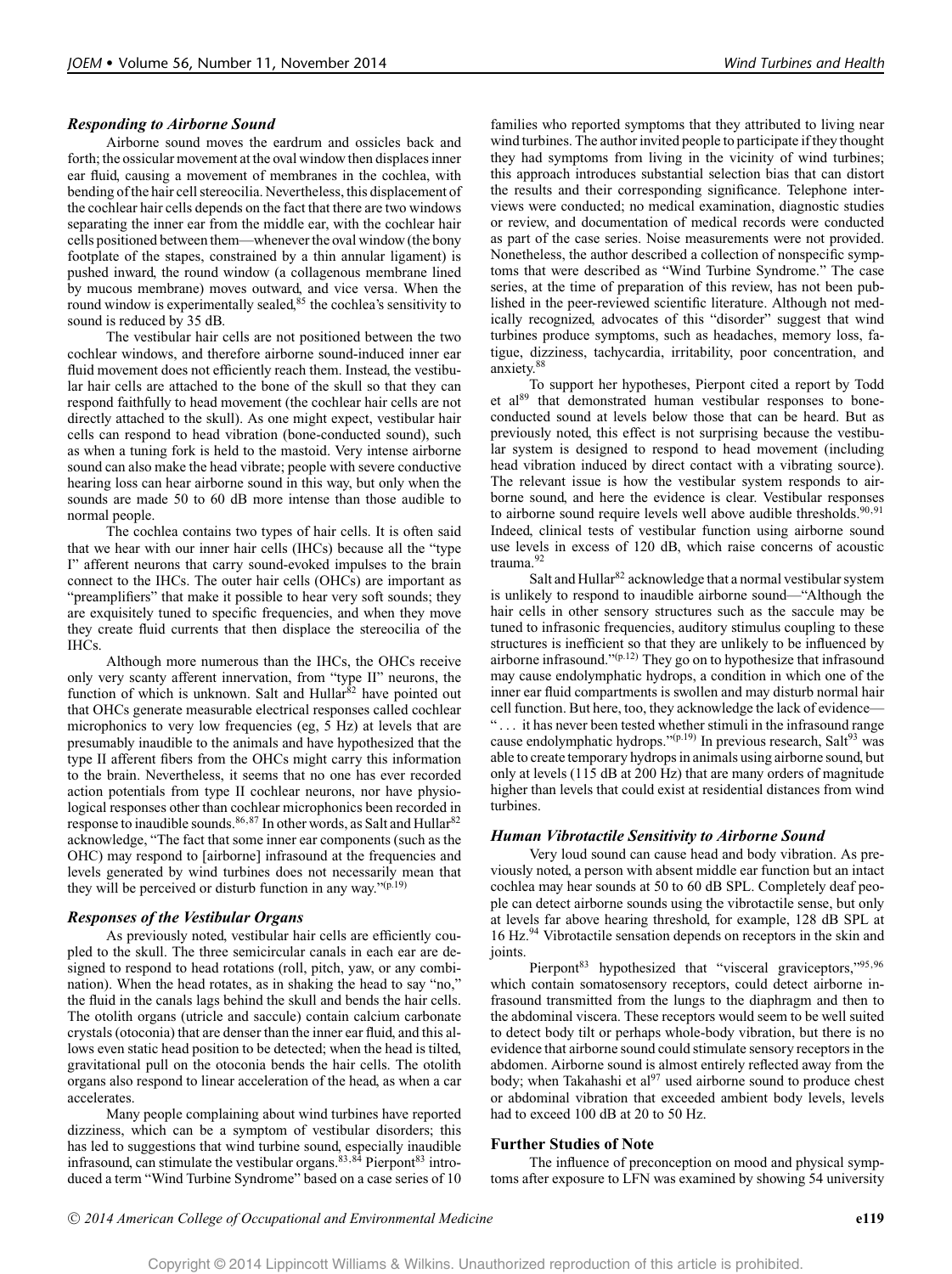students one of two series of short videos that either promoted or dispelled the notion that sounds from wind turbines had health effects, then exposing subjects to 10 minutes of quiet period followed by infrasound (40 dB at 5 Hz) generated by computer software, and assessing mood and a series of physical symptoms.<sup>71</sup> In a double-blind protocol, participants first exposed to either a "high-expectancy" presentation included first-person accounts of symptoms attributed to wind turbines or a "low-expectancy" presentation showed experts stating scientific positions indicating that infrasound does not cause symptoms. Participants were then exposed to 10 minutes of infrasound and 10 minutes of sham infrasound. Physical symptoms were reported before and during each 10-minute exposure. The study showed that healthy volunteers, when given information designed to invoke either high or low expectations that exposure to infrasound causes symptom complaints, reported symptoms that were consistent with the level of expectation. These data demonstrate that the participants' expectations of the wind turbine sounds determined their patterns of self-reported symptoms, regardless of whether the exposure was to a true or sham wind turbine sound. The concept known as a "nocebo" response, essentially the opposite of a placebo response, will be discussed in more detail later in this report. A nocebo response refers to how a preconceived negative reaction can occur in anticipation of an event.98

A further study assessed whether positive or negative health information about infrasound generated by wind turbines affected participants' symptoms and health perceptions in response to wind farm sound.72 Both physical symptoms and mood were evaluated after exposure to LFN among 60 university students first shown highexpectancy or low-expectancy short videos intended to promote or dispel the notion that wind turbines sounds impacted health. One set of videos presented information indicating that exposure to wind turbine sound, particularly infrasound, poses a health risk, whereas the other set presented information that compared wind turbine sound to subaudible sound created by natural phenomena such as ocean waves and the wind, emphasizing their positive effects on health. Students were continuously exposed during two 7-minute listening sessions to both infrasound (50.4 dB, 9 Hz) and audible wind farm sound (43 dB), which had been recorded 1 km from a wind farm, and assessed for mood and a series of physical symptoms. Both highexpectancy and low-expectancy groups were made aware that they were listening to the sound of a wind farm and were being exposed to sound containing both audible and subaudible components and that the sound was at the same level during both sessions. Participants exposed to wind farm sound experienced a placebo response elicited by positive preexposure expectations, with those participants who were given expectations that infrasound produced health benefits reporting positive health effects. They concluded that reports of symptoms or negative effects could be nullified if expectations could be framed positively.

University students exposed to recorded sounds from locations 100 m from a series of Swedish wind turbines for 10 minutes were assessed for parameters of annoyance.<sup>99</sup> Sound was played at a level of 40 dBAeq (the "eq" refers to the average level over the 10 minute exposure). After the initial exposure, students were exposed to an additional 3 minutes of noise while filling out questionnaires. Authors reported that ratings of annoyance, relative annoyance, and awareness of noise were different among the different wind turbine recordings played at equivalent noise levels. Various psychoacoustic parameters (sharpness, loudness, roughness, fluctuation strength, and modulation) were assessed and then grouped into profiles. Attributes such as "lapping," "swishing," and "whistling'' were more easily noticed and potentially annoying, whereas "low frequency" and "grinding" were associated with less intrusive and potentially less annoying sounds.

Adults exposed to sounds recorded from a 1.5 MV Korean wind turbine were assessed for the degree of noise annoyance.<sup>100</sup>

Over a 40-minute period, subjects were exposed to a series of 25 random 30-second bursts of wind turbine noise, separated by at least 10 seconds of quiet between bursts. Following a 3-minute quiet period, this pattern was repeated. Participants reported their annoyance on a scale of 1 to 11. Authors found that the amplitude modulation of wind turbine noise had a statistically significant effect on the subjects' perception of noise annoyance.

The effect of psychological parameters on the perception of noise from wind turbines was also assessed in Italian adults from both urban and rural areas. Recorded sounds from different distances (150 m, 250 m, and 500 m) away from wind turbines were played while pictures of wind turbines were shown and subjects described their reaction to the pictures.73 Pictures differed in color, the number of wind turbines, and distance from wind turbines. Pictures had a weak effect on individual reactions to the number of wind turbines; the color of the wind turbines influenced both visual and auditory individual reactions, although in different ways.

# **Epilepsy and Wind Turbines**

Rapidly changing visual stimuli, such as flashing lights or oscillating pattern changes, can trigger seizures in susceptible persons, including some who never develop spontaneous seizures; stimuli that change at rates of 12 to 30 Hz are most likely to trigger seizures.<sup>101</sup> Rotating blades (of a ceiling fan, helicopter, or wind turbine) that interrupt light can produce a flicker, leading to a concern that wind turbines might cause seizures. Nevertheless, large wind turbines (2 MW or more) typically rotate at rates less than 1 Hz; with three blades, the frequency of light interruption would be less than 3 Hz, a rate that would pose negligible risk to developing a photoepileptic seizure.<sup>102</sup>

Smedley et al<sup>103</sup> applied a complex simulation model of seizure risk to wind turbines, assuming worst-case conditions—a cloudless day, an observer looking directly toward the sun with wind turbine blades directly between the observer and the sun, but with eyes closed (which scatters the light more broadly on the retina); they concluded that there would be a risk of seizures at distances up to nine times the turbine height, but only when blade frequency exceeds 3 Hz, which would be rare for large wind turbines. Smaller turbines, typically providing power for a single structure, often rotate at higher frequencies and might pose more risk of provoking seizures. At the time of preparation of this report, there has been no published report of a photoepileptic seizure being triggered by looking at a rotating wind turbine.

# **Sleep and Wind Turbines**

Sleep disturbance is relatively common in the general population and has numerous causes, including illness, depression, stress, and the use of medications, among others. Noise is well known to be potentially disruptive to sleep. The key issue with respect to wind turbines is whether the noise is sufficiently loud to disrupt sleep. Numerous environmental studies of noise from aviation, rail, and highways have addressed sleep implications, many of which are summarized in the WHO's position paper on Nighttime Noise Guidelines (Fig. 7).104 This consensus document is based on an expert analysis of environmental noise from sources other than wind turbines, including transportation, aviation, and railway noise. The WHO published the figure (Fig. 7) to indicate that significant sleep disturbance from environmental noise begins to occur at noise levels greater than 45 dBA. This figure is based on an analysis of pooled data from 24 different environmental noise studies, although no wind turbine–related noise studies were included in the analysis. Nonetheless, the studies provide substantial data on environmental noise exposure that can be contrasted with noise levels associated with wind turbine operations to enable one to draw reasonable inferences.

In contrast to the WHO position, an author in an editorial claimed that routine wind turbine operations that result in noise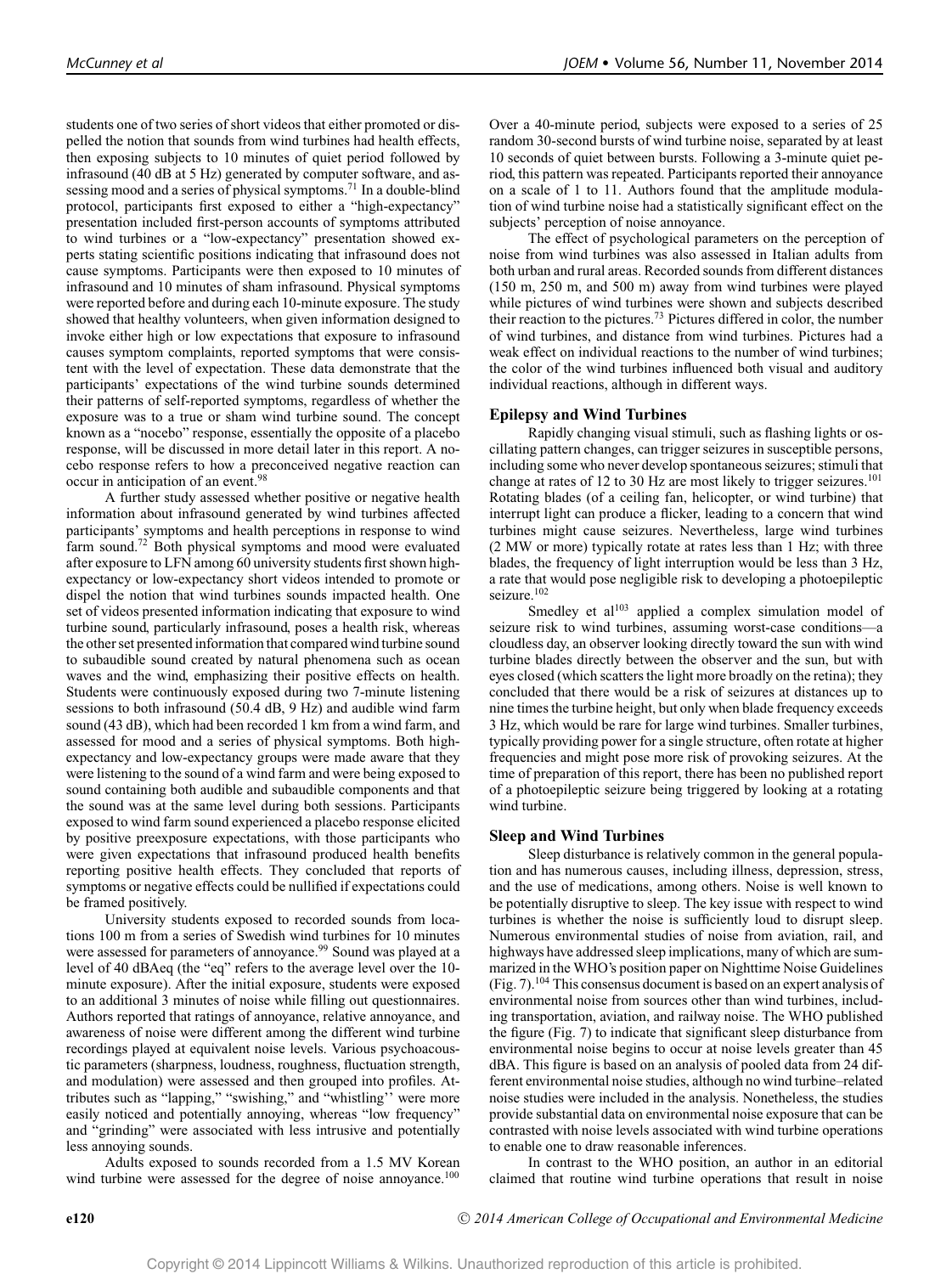levels less than 45 dBA can have substantial effects on sleep, with corresponding adverse health effects.105 Another author, however, challenged the basis of the assertion by pointing out that Hanning had ignored 17 reviews on the topic with alternative perspectives and different results.<sup>106</sup>

Sleep disturbance is a potential extra-auditory effect of noise, and research has shown a link between wind turbine noise and sleep disruption.<sup>4,57,63,66,107</sup> As with of the other variables reviewed, quantifying sleep quality is typically done with coarse measures. In fact, this reviewer identified no studies that used a multi-item validated sleep measure. Research studies typically rely on a single item (sometimes answered yes/no) to measure sleep quality. Such coarse measurement of sleep quality is unfortunate because impaired sleep is a plausible pathway by which wind turbine noise exposure may impact both psychological well-being and physical health.

Disturbed sleep can be associated with adverse health effects.<sup>108</sup> Awakening thresholds, however, depend on both physical and psychological factors. Signification is a psychological factor that refers to the meaning or attitude attached to a sound. Sound with high signification will awaken a sleeper at lower intensity than sound lacking signification.<sup>108</sup> As reviewed above, individuals often attach attitudes to wind turbine sound; as such, wind turbine sleep disruption may be impacted by psychological factors related to the sound source.

Shepherd et al<sup>66</sup> found a significant difference in perceived sleep quality between their wind farm and comparison groups, with the wind farm group reporting worse sleep quality. In the wind farm group, noise sensitivity was strongly correlated with sleep quality. In both the wind farm and comparison groups, sleep quality showed similar strong positive relationships with physical HRQL and psychological HRQL. Pedersen<sup>63</sup> found that sound-level exposure was associated with sleep interruption in two of three studies reviewed; however, the effect sizes associated with sound exposure were minimal.

Bakker et al<sup>57</sup> found that noise exposure was related to sleep disturbance in quiet areas  $(d = 0.40)$  but not for individuals in noisy areas  $(d = 0.02)$ . Nevertheless, when extreme sound exposure groups were composed,<sup>57</sup> data showed that individuals living in high sound areas (greater than 45 dBA) had significantly greater sleep disruption than subjects in low sound areas (less than 30 dBA). Annoyance rat-



Source: Miedema, Passchier-Vermeer and Vos, 2003

**FIGURE 7.** Worst-case prediction of noise-induced behavioral awakenings. Adapted from WHO<sup>104</sup> (Chapter 3); Miedema et al.<sup>163</sup>

ings were more strongly associated with sleep disruption.<sup>57</sup> Furthermore, when<sup>57</sup> structural equation models (SEMs) were applied, the direct association between sound level and sleep disruption was lost and annoyance seemed to mediate the effect of wind turbine sound on sleep disturbance. Across the reviewed studies it seems that sleep disruption was associated with sound-level exposure; however, the associations were weak and annoyance ratings were more strongly and consistently associated with self-reported sleep disruption.

#### **Conclusions**

Infrasound and low-frequency sound can be generated by the operation of wind turbines; however, neither low-frequency sound nor infrasound in the context of wind turbines or in experimental studies has been associated with adverse health effects.

# **Annoyance, Wind Turbines, and Potential Health Implications**

The potential effect of noise on health may occur through both physiological (sleep disturbance) and psychological pathways. Psychological factors related to noise annoyance reported in association with wind turbine noise will be reviewed and analyzed. A critique of the methodological adequacy of the existing wind turbine research as it relates to psychological outcomes will be addressed.

As noted earlier, "annoyance" has been used as an outcome measure in environmental noise studies for many decades. Annoyance is assessed via a questionnaire. Because annoyance has been associated under certain circumstances with living in the vicinity of wind turbines, this section examines the significance of annoyance, risk factors for reporting annoyance in the context of wind turbines, and potential health implications.

For many years, it has been recognized that exposure to high noise levels can adversely affect health<sup>109,110</sup> and that environmental noise can adversely affect psychological and physical health.<sup>111</sup> Key to evaluating the health effects of noise exposure—like any hazard—is a thorough consideration of noise intensity and duration. When outcomes are broadened to include more subjective qualities like annoyance and QOL, additional psychological factors must be studied.

Noise-related annoyance is a subjective psychological condition that may result in anger, disappointment, dissatisfaction, withdrawal, helplessness, depression, anxiety, distraction, agitation, or exhaustion.<sup>112</sup> Annoyance is primarily identified using standardized self-report questionnaires. Well-established psychiatric conditions like major depressive disorder are also subjective states that are most often identified by self-report questionnaires. Despite its subjective nature, noise annoyance was included as a negative health outcome by the WHO in their recent review of disease burden related to noise exposure.112 The inclusion of annoyance with conditions like cardiovascular disease reinforces its status as a legitimate primary health outcome for environmental noise research.

This section reviews the literature on the effect of wind turbines, including noise-related annoyance and its corresponding effect on health, QOL, and psychological well-being. "Quality of life" is a multidimensional concept that captures subjective aspects of an individual's experience of functioning, well-being, and satisfaction across the physical, mental, and social domains of life. The WHO defines QOL as "an individual's perception of their position in life in the context of the culture and value systems in which they live and in relation to their goals, expectations, standards and concerns. It is a broad ranging concept affected in complex ways by the person's physical health, psychological status, personal beliefs, social relationships and their relationship to salient features of their environment".<sup>113(p1404)</sup> Numerous well-validated QOL measures are available, with the  $SF-12$  and  $SF-36^{114}$  and the WHO Quality of Life—Short Form (WHOQLO-BREF<sup>115</sup>) being among the most commonly used. Quality of life measures have been widely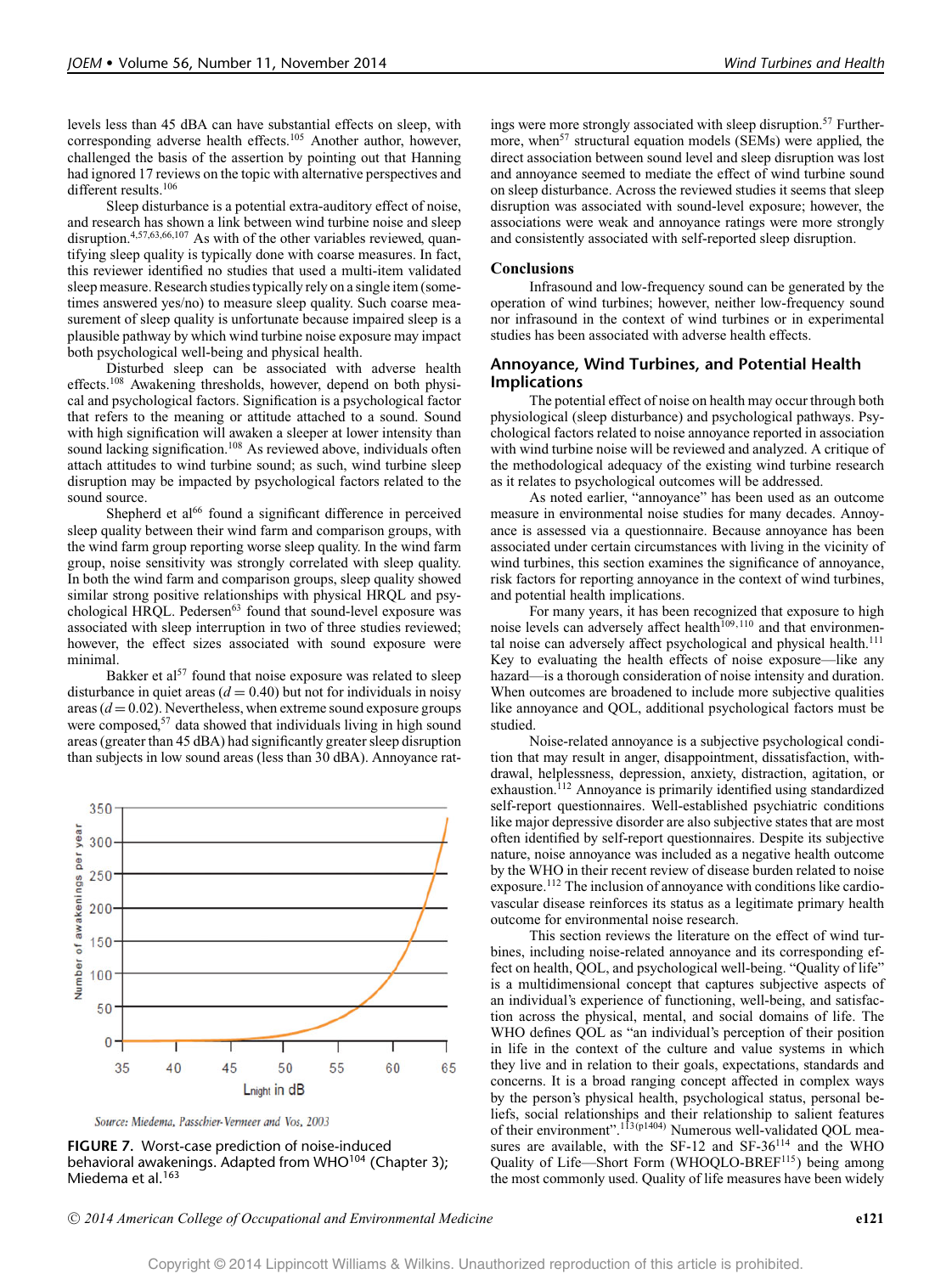adopted as primary outcomes for clinical trials and cost-effectiveness research.

Meta-analysis is a quantitative method for summarizing the relative strength of an effect or relationship as observed across multiple independent studies.<sup>116</sup> The increased application of metaanalysis has had a considerable effect on how literature reviews are approached. Currently, more than 20 behavioral science journals require that authors report measures of effect size along with tests of significance.117 The use of effect size indicators enhances the comparability of findings across studies by changing the reported outcome statistics to a common metric. In behavioral health, the most frequently used effect size indicators are the Cohen  $d^{118}$  and  $r$ the zero-order (univariate) correlation coefficient.<sup>117</sup> An additional advantage of reporting outcomes as effect size units is that benchmarks exist for judging the magnitude of these (significant) differences. Studies reviewed below report an array of statistical analyses (the *t* test, analysis of variances, odds ratios, and point-biserial and biserial correlations), some of which are not suitable for conversion into the Cohen *d*; thus, following the recommendations of McGrath and Meyer, $117$   $r$  will be used as the common effect size measure for evaluating studies. As reference points, *r* between 0.10 and 0.23 represents small effects, *r* between 0.24 and 0.36 represents medium effects, and *r* of 0.37 and greater represent large effects.<sup>117</sup> Although these values offer useful guidelines for comparing findings, it is important to realize that, in health-related research, very small effects with  $r < 0.10$  can be of great importance.<sup>119</sup>

# **Noise Sensitivity**

Noise sensitivity is a stable and normally distributed psychological trait,<sup>120</sup> but predicting who will be annoyed by sound is not a straightforward process.<sup>121</sup> Noise sensitivity has been raised as a major risk factor for reporting annoyance in the context of environmental noise.156 Noise sensitivity is a psychological trait that affects how a person reacts to sound. Despite lacking a standard definition, people can usually reliably rate themselves as low (noise tolerant), average, or high on noise sensitivity questionnaires; those who rate themselves as high are by definition noise sensitive.

Noise-sensitive individuals react to environmental sound more easily, evaluate it more negatively, and experience stronger emotional reactions than noise tolerant people.122–124,146,153–156,159–161 Noise sensitivity is not related to objectively measured auditory thresholds,<sup>125</sup> intensity discrimination, auditory reaction time, or power-function exponents for loudness.<sup>120</sup> Noise sensitivity reflects a psychophysiological process with neurocognitive and psychological features. Noise-sensitive individuals have noise "annoyance thresholds" approximately 10 dB lower than noise tolerant individuals.<sup>123</sup> Noise sensitivity has been described as increasing a person's risk for experiencing annoyance when exposed to sound at low and moderate levels.4,157

# **Noise-Related Annoyance**

Noise sensitivity and noise-related annoyance are moderately correlated ( $r = 0.32^{120}$ ) but not isomorphic. The WHO<sup>112</sup> defines noise annoyance as a subjective experience that may include anger, disappointment, dissatisfaction, withdrawal, helplessness, depression, anxiety, distraction, agitation, or exhaustion. A survey of an international group of noise researchers indicated that noise-related annoyance is multifaceted and includes both behavioral and emotional features.<sup>126</sup> This finding is consistent with Job's<sup>122</sup> definition of noise annoyance as a state associated with a range of reactions, including frustration, anger, dysphoria, exhaustion, withdrawal, and helplessness.

#### **Annoyance and Wind Turbine Sounds**

As noted elsewhere in this review, Pedersen and  $\text{colle}$ agues<sup>58,61,62,65</sup> conducted the world's largest epidemiological studies of people living in the vicinity of wind turbines. These studies have been discussed in detail in the epidemiological studies section of this review. Other authors have also addressed annoyance in the context of living near wind turbines.<sup>57,61,125,127,128</sup> Pedersen<sup>63</sup> later compared findings from the three cross-sectional epidemiological studies to identify common outcomes. Across all three studies, SPLs were associated with annoyance outside (*r* between 0.05 and 0.09) and inside of the people's homes (*r* between 0.04 and 0.05). These effect sizes were all less than the small effect boundary of 0.10, meaning that sound levels played a minor role in annoyance. The percentages of people reporting annoyance with wind turbine noise ranged from 7% to 14% for indoor exposure and 18% to 33% for outside exposure.<sup>58,61</sup> These rates are similar to those reported for exposure to other forms of environmental noise.<sup>129</sup>

The dynamic nature of wind turbine sound may make it more annoying than other sources of community noise according to Pedersen et al.58 They compared self-reported annoyance from other environmental noise exposure studies (aircraft, railways, road traffic, industry, and shunting yards) with annoyance from wind turbine sound. Proportionally, more subjects were annoyed with wind turbine sound at levels lower than 50 dB than with all other sources of noise exposure, except for shunting yards. Pedersen and Waye<sup>107,128</sup> reported that the sound characteristics of swishing  $(r = 0.70)$  and whistling  $(r = 0.62)$  were highly correlated with annoyance to wind turbine sound. Others have reported similar findings. One author has suggested that wind turbine sound may have acoustic qualities that may make it more annoying at certain noise levels.<sup>80</sup> Other theories for symptoms described in association with living near wind turbines have also been proposed.<sup>139</sup>

Annoyance associated with wind turbine sounds tends to show a linear association. Sound levels, however, explain only between 9%  $(r = 0.31)$  and 13%  $(r = 0.36)$  of the variance in annoyance ratings.57,61 Therefore, SPLs seem to play a significant, albeit limited, role in the experience of annoyance associated with wind turbines, a conclusion similar to that reached by Knopper and Ollson.4

#### **Nonacoustical Factors Associated With Annoyance**

Although noise levels and noise sensitivity affect the risk of a person reporting annoyance, nonacoustic factors also play a role, including the visual effect of the turbines, whether a person derives economic benefit from the turbines and the type of terrain where one lives.<sup>4</sup> Pedersen and Waye<sup>61</sup> assessed the effect of visual/perceptual factors on wind turbine–related annoyance; all of the variables described above were significantly related to self-reported annoyance after controlling for SPLs. Nevertheless, when these variables were evaluated simultaneously, only attitude to the visual effect of the turbines remained significantly related to annoyance  $(r = 0.41,$  which can be interpreted as a large effect) beyond sound exposure. Pedersen and Waye<sup>128</sup> also found visual effect to be a significant factor in addition to sound exposure for self-reported annoyance to wind turbine sounds. Pedersen et al<sup>58</sup> explored the effect of visual attitude on wind turbine sound-related annoyance. Logistic regression showed that sound levels, noise sensitivity, attitudes toward wind turbines, and visual effect were all significant independent predictors of annoyance. Nevertheless, visual attitudes showed an effect size of *r* = 0.27 (medium effect), whereas noise sensitivity had an *r* of 0.09. Other authors have also found the visual effect of wind turbines to be related to annoyance ratings.<sup>130</sup> Results from multiple studies support the conclusion that visual effect contributes to wind turbine annoyance, $4$  with this review finding visual effect to have an effect size in the medium to large range. Nevertheless, given that noise sensitivity and visual attitude are consistently correlated  $(r = 0.19$  and  $r = 0.26$ , respectively),<sup>58,61</sup> it is possible that visual effect enhances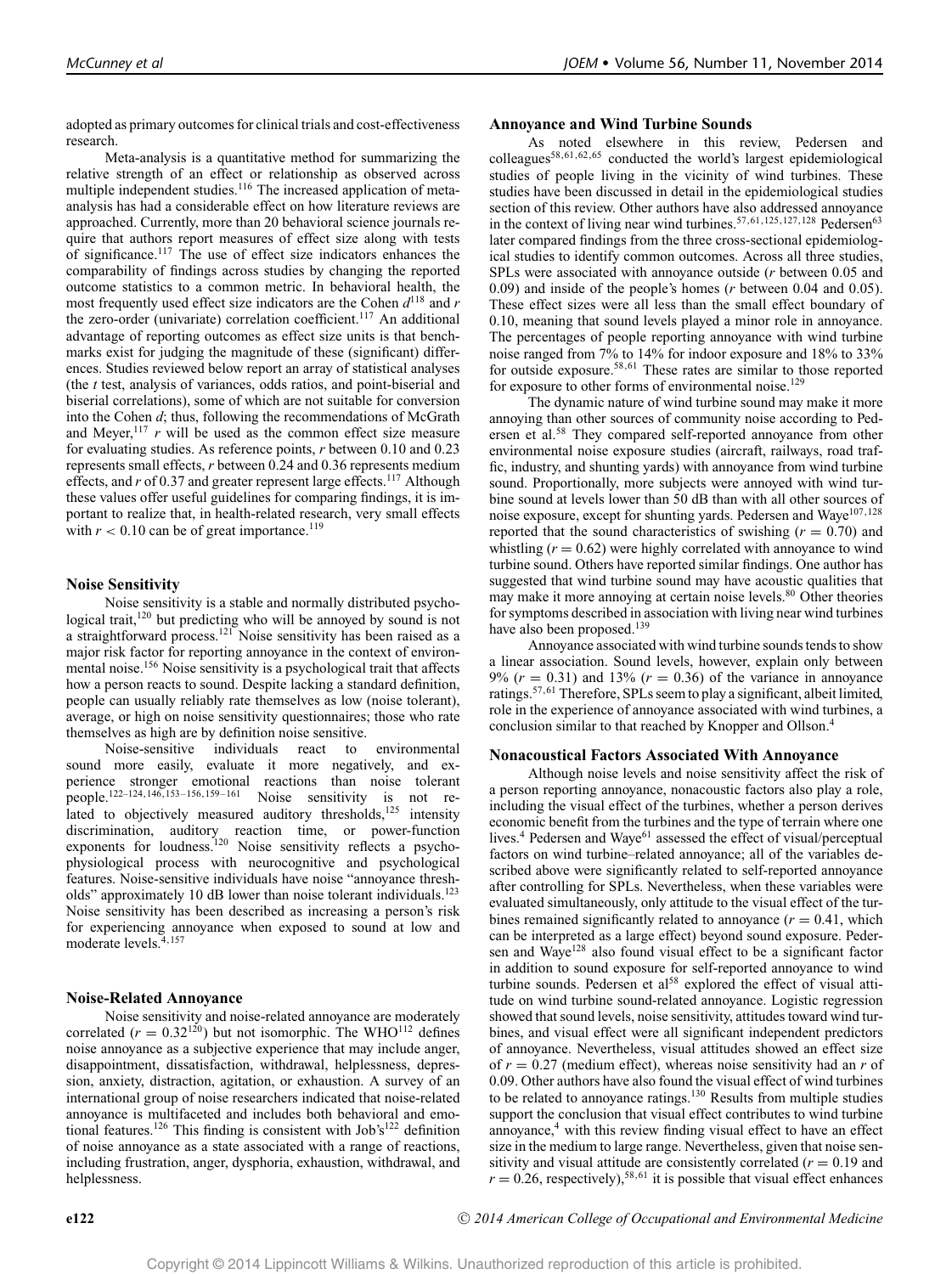annoyance through multisensory (visual and auditory) activation of the noise-sensitivity trait.

# **Economic Benefit, Wind Turbines, and Annoyance**

Some studies have indicated that people who derive economic benefit from wind turbines are less likely to report annoyance. Pedersen et al<sup>58</sup> found that people who benefited economically  $(n =$ 103) from wind turbines reported significantly less annoyance despite being exposed to relatively high levels of wind turbine noise. The annoyance mitigating effect of economic benefit was replicated in Bakker et al.<sup>57</sup> The mitigation effect of economic benefit seems to be within the small effect size range  $(r = 0.15)$ .<sup>57</sup> In addition, because receiving economic benefit represents a personal choice to have wind turbines on their property in exchange for compensation, the involvement of subject selection factors (ie, noise tolerance) requires additional study.

# **Annoyance, Quality of Life, Well-being, and Psychological Distress**

The largest cross-sectional epidemiological study of wind turbine noise on QOL was conducted in northern Poland.<sup>67</sup> Surveys were completed by 1277 adults (703 women and 574 men), aged 18 to 94 years, representing a 10% two-stage random sample of the selected communities. Although the response rate was not reported, participants were sequentially enrolled until a 10% sample was achieved, and the proportion of individuals invited to participate but unable or refusing to participate was estimated at 30% (B. Mroczek, personal communication). Proximity of residence was the exposure variable, with 220 (17.2%) respondents within 700 m, 279 (21.9%) between 700 and 1000 m, 221 (17.3%) between 1000 and 1500 m, and 424 (33.2%) residing more than 1500 m from the nearest wind turbine. Several indicators of QOL, measured using the SF-36, were analyzed by proximity to wind turbines. The SF-36 consists of 36 questions divided into the following subscales: physical functioning, role-functioning physical, bodily pain, general health, vitality, social functioning, role-functioning emotional, and mental health. An additional question concerning health change was included, as well as the Visual Analogue Scale for health assessment. It is unclear whether age, sex, education, and occupation were controlled. The authors report that within all subscales, those living closest to wind farms reported the best QOL, and those living farther than 1500 m scored the worst. They concluded that living in close proximity to wind farms does not result in worsening of the QOL.<sup>67</sup> The authors recommend that subsequent research evaluate the reasons for the higher QOL and health indicators associated with living in closer proximity to wind farms. They speculated that these might include economic factors such as opportunities for employment with or renting land to the wind farm companies.

Individuals living closer to wind farms reported higher levels of mental health ( $r = 0.11$ ), physical role functioning ( $r = 0.07$ ), and vitality ( $r = 0.10$ ) than did those living farther away.<sup>67</sup> Nevertheless, the implications of the study<sup>67</sup> are unclear, as the authors did not estimate sound-level exposure or obtain noise annoyance ratings from their subjects. Overall, with the exception of the study by Mroczek et al, $67$  noise annoyance demonstrated a consistent small to medium effect on QOL and psychological well-being.

A study a year earlier of 39 individuals in New Zealand came to different conclusions than the Polish study.131 Survey results from 39 residents located within 2 km of a wind turbine in the South Makara Valley in New Zealand were compared with 139 geographically and socioeconomically matched individuals who resided at least 8 km from any wind farm. The response rates for both the proximal and more distant study groups were poor, that is, 34% and 32%, respectively, although efforts were made to blind respondents to the study hypotheses. No other indicator of exposure to wind turbines was included beyond the selection of individuals from within 2 km or

beyond 8 km of a wind turbine, so actual or calculated wind turbine noise exposures were not available. Subjective HRQOL scales were used to describe and compare the self-reported physical, psychological, and social well-being for each group. Health-related quality of life measures are believed to provide an alternative approach to direct health assessment in that decrements in well-being are assumed to be sensitive to and reflect possible underlying health effects. The authors reported statistically significant differences between the groups in some HRQOL domain scores, with residents living within 2 km of a turbine installation reporting lower mean physical HRQOL domain score (including lower component scores for sleep quality and selfreported energy levels) and lower mean environmental QOL scores (including lower component scores for considering one's environment to be less healthy and being less satisfied with the conditions of their living space). The wind farm group scored significantly lower on physical HRQL  $(r = 0.21)$ , environmental QOL  $(r = 0.19)$ , and overall HRQL  $(r = 0.10)$  relative to the comparison group. Although the psychological QOL ratings were not significantly different  $(P = 0.06)$ , the wind farm group also scored lower on this measure  $(r = 0.16)$ . In the wind farm group, noise sensitivity was strongly correlated with noise annoyance  $(r = 0.44)$ , psychological HRQL  $(r = 0.40)$ , and social HRQOL  $(r = 0.35)$ . These correlations approach or exceed the large effect size boundary (*r* > 0.37 suggested by Cohen).

There were no differences seen for social or psychological HRQOL domain scores. The turbine group also reported lower amenity scores, which are based on responses to two general questions—"I am satisfied with my neighborhood/living environment," and "My neighborhood/living environment makes it difficult for me to relax at home." No differences were reported between groups for traffic or neighborhood noise annoyance. Lack of actual wind turbine and other noise source measurements, combined with the low response rate (both noted by the authors as limitations), limits the inferential value of this study because it might pertain to wind turbine emissions.

Across three studies, Pedersen<sup>63</sup> found that outdoor annoyance with turbine sound was associated with tension and stress ( $r = 0.05$ ) to 0.06) and irritability ( $r = 0.05$  to 0.08), qualities associated with psychological distress. Bakker et al<sup>57</sup> also found that psychological distress was significantly related to wind turbine sound  $(r = 0.16)$ , reported outside annoyance  $(r = 0.18)$  and inside annoyance  $(r = 1.18)$ 0.24). Taylor et  $al^{69}$  found that subjects living in areas with a low probability of hearing turbine noise reported significantly higher levels of positive affect than those living in moderate or high noise areas  $(r = 0.24)$ , suggesting greater well-being for the low noise group.

# **Personality Factors and Wind Turbine Sound**

Personality psychologists use five bipolar dimensions (neuroticism, extraversion-introversion, openness, agreeableness, and conscientiousness) to organize personality traits.132 Two of these dimensions, neuroticism and extraversion-introversion, have been studied in relation to noise sensitivity and annoyance. Neuroticism is characterized by negative emotional reactions, sensitivity to harmful cues in the environment, and a tendency to evaluate situations as threatening.133 Introversion (the opposite pole of extraversion) is characterized by social avoidance, timidity, and inhibition.<sup>133</sup> A strong negative correlation has been shown between noise sensitivity (self-ratings) and self-rated extraversion,<sup>125</sup> suggesting that introverts are more noise sensitive. Introverts experience a greater disruption in vigilance when exposed to low-intensity noise than do extroverts.<sup>134</sup> Extroverts and introverts differ in terms of stimulation thresholds with introverts being more easily overstimulated than extroverts.<sup>135</sup> Despite these studies, the potential link between broad personality domains and noise annoyance remains unclear.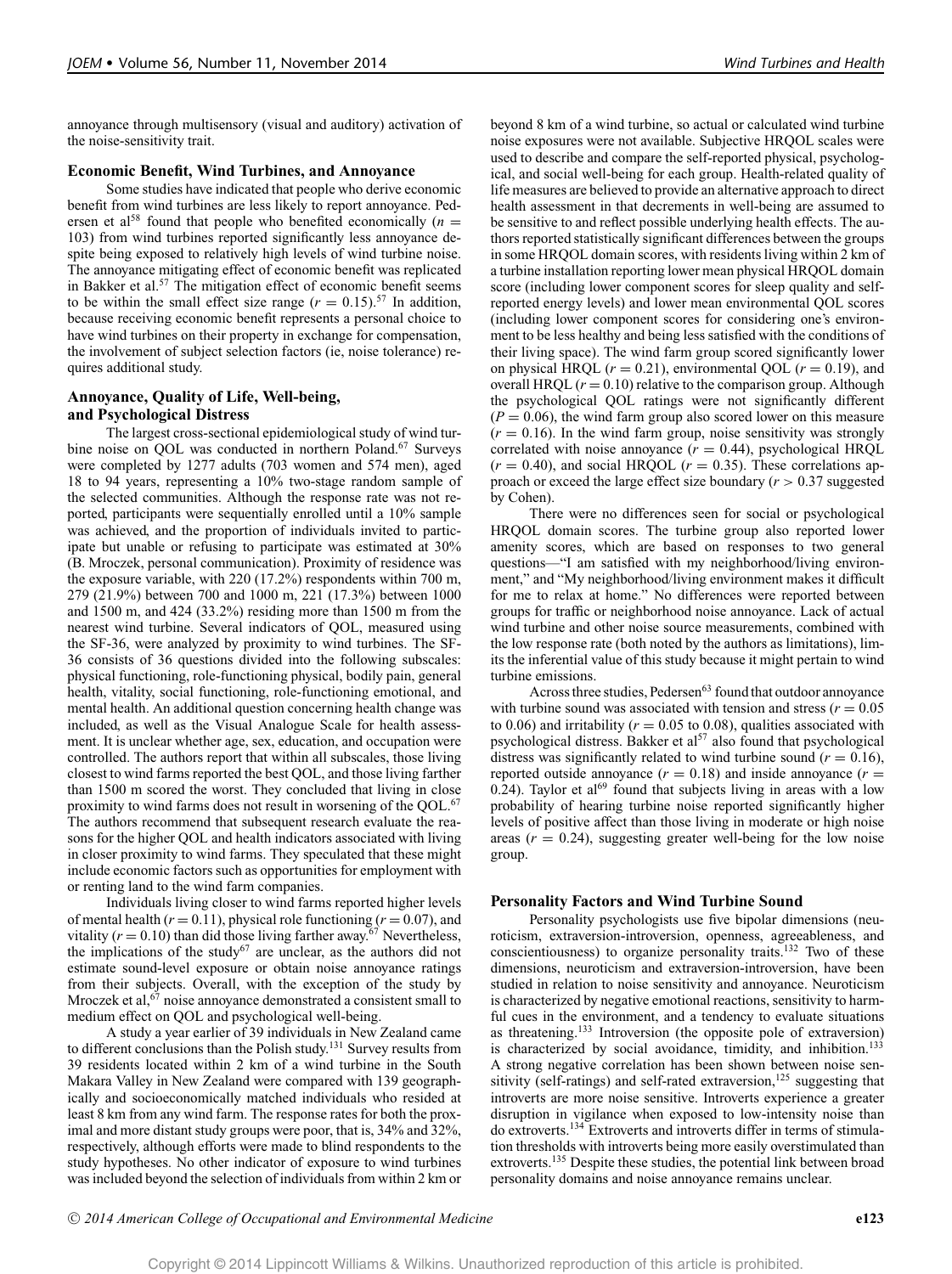Taylor et  $al^{69}$  explored the role of neuroticism, attitude toward wind turbines, negative oriented personality (NOP) traits (negative affectivity, frustration intolerance), and self-reported nonspecific somatic symptoms (NSS) in reaction to wind turbine noise. Despite one of the few peer-reviewed studies of personality and noise sensitivity, it only achieved a 10% response rate, which raises questions as to the representativeness of the findings. Nonetheless, the study sample reported a moderately positive attitude toward wind turbines in general and seemed representative of the local community. In the study by Taylor et al,<sup>69</sup> zero-order correlations showed that estimated sound levels were significantly related to perceived turbine noise  $(r = 0.33)$  and reduced positive affect  $(r = -0.32)$  but not to nonspecific symptoms  $(r = 0.002)$ , whereas neuroticism and NOP traits were significantly related to NSS (*r* of 0.44 and 0.34, respectively). Multivariate analysis suggested that high NOP traits moderated the relationship between perceived noise and the report of NSS; that is, subjects with higher NOP traits reported significantly more NSS than did subjects low in NOP across the range of perceived loudness of noise.

# **Nocebo Response**

The nocebo response refers to new or worsening symptoms produced by negative expectations.98,136 When negatively worded pretreatment information ("could lead to a slight increase in pain") was given to a group of chronic back pain patients, they reported significantly more pain  $(r = 0.38)$  and had worse physical performance  $(r = 0.36)^{98}$  These effect sizes are within the moderate to large ranges and reflect a meaningful adverse effect for the negative information contributing to the nocebo response. The effect of providing negative information regarding wind turbines prior to exposure to infrasound has been experimentally explored. Crichton et al<sup>137</sup> exposed college students to sham and true infrasound under high-expectancy (ie, adverse health effects from wind turbines) and low-expectancy (ie, no adverse health effects) conditions. The high-expectancy group received unfavorable information from TV and Internet accounts of symptoms associated with wind farm noise, whereas the low-expectancy group heard experts stating that wind farms would not cause symptoms. Symptoms were assessed pre- and postexposure to actual and sham infrasound. The high-expectancy group reported significantly more symptoms  $(r =$ 0.37) and greater symptom intensity  $(r = 0.37)$  following both sham and true infrasound exposure  $(r = 0.65$  and 0.48, respectively). The effect sizes were similar to those found in medical research on the nocebo response. These findings demonstrate that exposing individuals to negative information can increase symptom reporting immediately following exposure. The inclusion of information from TV and the Internet suggests that similar reactions may occur in real-world settings.

A study by Deignan et al<sup>138</sup> analyzed newspaper coverage of wind turbines in Canada and found that media coverage might contribute to nocebo responses. Newspaper coverage contained fright factor words like "dread," "poorly understood by science," "inequitable," and "inescapable exposure"; the use of "dread" and "poorly understood by science" had increased from 2007 to 2011. These results document the use of fright factor words in the popular coverage of wind turbine debates; exposure to information containing these words may contribute to nocebo reactions in some people.

Wind turbines, similar to multiple technologies, such as power lines, cell phone towers, and WiFi signals, among others, have been associated with clusters of unexplained symptoms. Research suggests that people are increasingly worried about the effect of modern life (in particular emerging technologies) on their health (modern health worries [MHW]).<sup>140</sup>) Modern Health Worries are moderately correlated with negative affect  $(r = 0.23)$  and, like the nocebo response, are considered psychogenic in origin. The expansion of wind turbine energy has been accompanied by substantial positive and negative publicity that may contribute to MHW and nocebo responses among some people exposed to this information. Health concerns have also been raised about the potential of electromagnetic fields associated with wind turbine operations; however, a recent study indicated that magnetic fields in the vicinity of wind turbines were lower than those produced by common household items.<sup>140</sup>

Chapman et  $a^{52}$  explored the pattern of formal complaints (health and noise) made in relation to 51 wind farms in Australia from 1993 to 2012. The authors suggest that their study is a test of the psychogenic (nocebo or MHW) hypothesis. The findings showed that very few complaints were formally lodged; only 129 individuals in Australia formally or publically complained during the time period studied, and the majority of wind farms had no complaint made against them. The authors found that complaints increased around 2009 when "wind turbine syndrome" was introduced. On the basis of these findings, the authors conclude that nocebo effects likely play an important role in wind farm health complaints. But the authors do report that the vast majority of complaints (16 out of 18) were filed by individuals living near large wind farms  $(r = 0.32)$ . So while few individuals complain, those who do almost exclusively live near large wind farms. Nevertheless, it is important to note that filing a formal or public complaint is a complex sociopolitical action, not a health-related outcome. Furthermore, analysis of data provided in Table 2 of the Chapman<sup>54</sup> study shows that the strongest predictor of a formal complaint was the presence of an opposition group in the area of the wind farm. A review of Table 2 shows that opposition groups were present in 15 of the 18 sites that filled complaints, whereas there was only one opposition group in the 33 areas that did not file a complaint  $(r = 0.82)$ . Therefore, the relevance of this study for understanding health effects of wind turbines is limited. Chapman has also addressed the multitude of reasons why some Australian home owners may have left their homes and attributed the decision to wind turbines.<sup>54</sup> Gross<sup>140</sup> provides a community justice model designed to counter the potential for nocebo or psychogenic response to wind farm development. This method was pilot tested in one community and showed the potential to increase the sense of fairness for diverse community members. No empirical data were gathered during the pilot study so the effect of method cannot be formally evaluated.

# **Conclusions**

Annoyance is a recognized health outcome measure that has been used in studies of environmental noise for many decades. Noise levels have been shown to account for only a modest portion of selfreported annoyance in the context of wind turbines  $(r = 0.35)$ .<sup>4</sup> Noise sensitivity, a stable psychological trait, contributes equally to exposure in explaining annoyance levels  $(r = 0.37)$ . Annoyance associated with wind turbine noise shows a consistent small to medium adverse effect on self-rated QOL and psychological well-being. Given the coarseness of measures used in many studies, the magnitude of these findings are likely attenuated and underestimate the effect of annoyance on QOL. Visual effect increases annoyance beyond sound exposure and noise sensitivity, but at present there is insufficient research to conclude that visual effect operates separately from noise sensitivity because the two variables are correlated. Wind turbine development is subject to the same global psychogenic health worries and nocebo reactions as other modern technologies.<sup>139</sup>

Economic benefit mitigates the effect of wind turbine sound; however, research is needed to clarify the potential confounding role of (self) selection in this finding. The most powerful multivariate model reviewed accounted for approximately  $50\%$  ( $r = 0.69$ ) of the variance in reported annoyance, leaving 50% unexplained. Clearly other relevant factors likely remain unidentified. Nevertheless, it is not unusual for there to be a significant percentage of unexplained variance in biomedical or social science research. For example, a meta-analysis of postoperative pain (a subjective experience),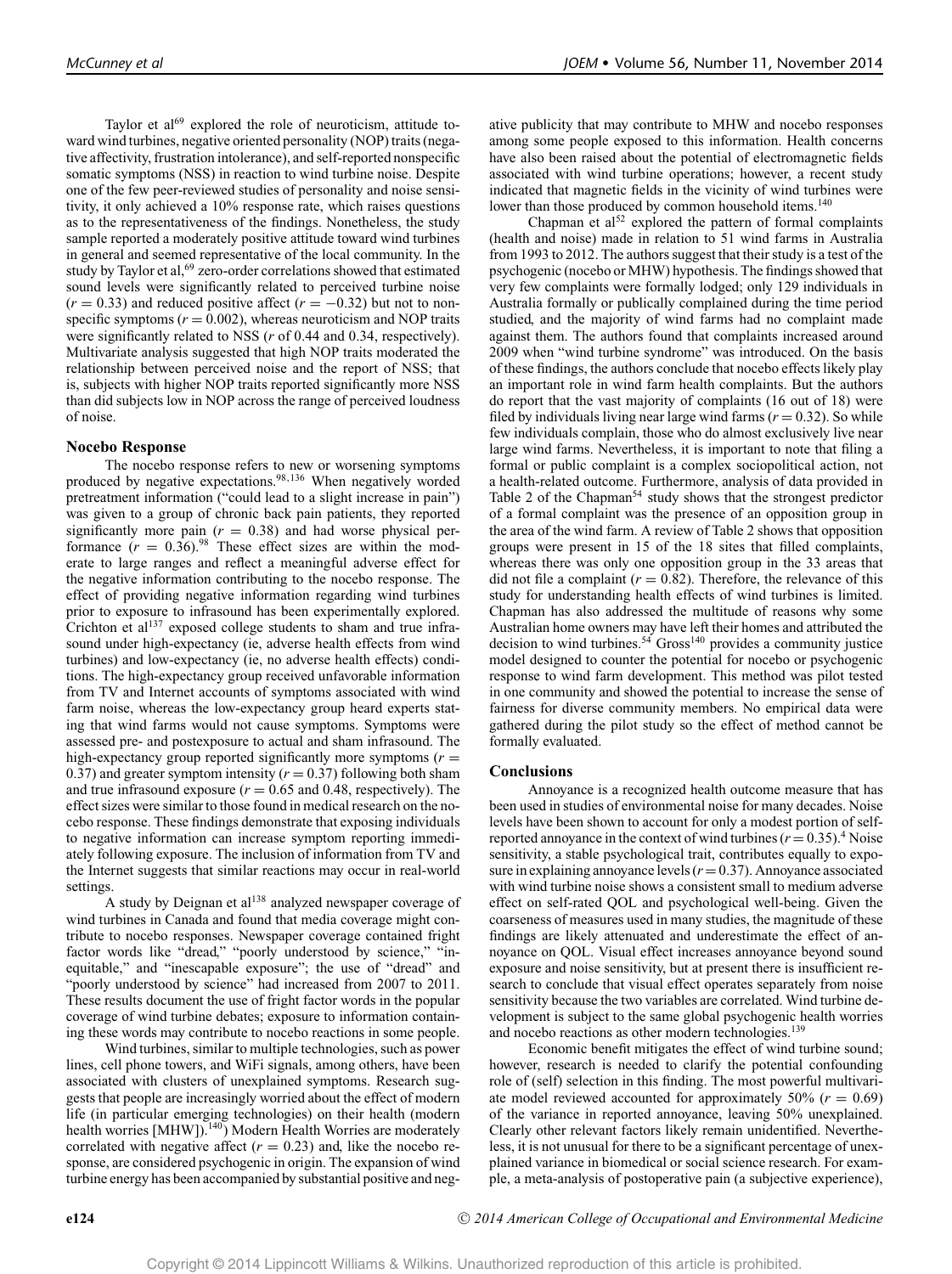covering 48 studies and 23,037 subjects, found that only 54% ( $r =$ 0.73) of the variance in pain ratings could be explained by the variables included in the studies.<sup>144</sup> Wind turbine development is subject to the same global psychogenic health worries and nocebo reactions as other modern technologies. Therefore, communities, government agency, and companies would be well advised to adopt an open, transparent, and engaging process when debating the potential effect of wind turbine sites. The vast majority of findings reviewed in this section were correlational and, therefore, do not imply causality, and that other as of yet unidentified (unmeasured) factors may be associated with or responsible for these findings.

# **DISCUSSION**

Despite the limitations of available research related to wind turbines and health, inferences can be drawn from this information, if used in concert with available scientific evidence from other environmental noise studies, many of which have been reviewed and assessed for public policy in the WHO's Nighttime Noise Guidelines.<sup>104</sup> A substantial database on environmental noise studies related to transportation, aviation, and rail has been published.147 Many of these studies have been used to develop worldwide regulatory noise guidelines, such as those of the WHO,<sup>104</sup> which have proposed nighttime noise levels primarily focused on preventing sleep disturbance.

Because sound and its components are the potential health hazards associated with living near wind turbines, an assessment of other environmental noise studies can offer a valuable perspective in assessing health risks for people living near wind turbines. For example, one would not expect adverse health effects to occur at lower noise levels if the same effects do not occur at higher noise levels. In the studies of other environmental noise sources, noise levels have been considerably higher than those associated with wind turbines. Noise differences as broad as 15 dBA (eg, 55 dBA in highways vs 40  $dBA$  from wind turbines) have been regularly reported.<sup>147</sup> In settings where anthropogenic changes are perceived, indirect effects such as annoyance have been reported, and these must also be considered in the evaluation of health effects.

We now attempt to address three fundamental questions posed at the beginning of this review related to potential health implications of wind turbines.

*Is there available scientific evidence to conclude that wind turbines adversely affect human health? If so, what are the circumstances associated with such effects and how might they be prevented?*

The epidemiological and experimental literature provides no convincing or consistent evidence that wind turbine noise is associated with any well-defined disease outcome. What is suggested by this literature, however, is that varying proportions of people residing near wind turbine facilities report annoyance with the turbines or turbine noise. It has been suggested by some authors of these studies that this annoyance may contribute to sleep disruption and/or stress and, therefore, lead to other health consequences. This selfreported annoyance, however, has not been reported consistently and, when observed, arises from cross-sectional surveys that inherently cannot discern whether the wind turbine noise emissions play any direct causal role. Beyond these methodological limitations, such results have been associated with other mediating factors (including personality and attitudinal characteristics), reverse causation (ie, disturbed sleep or the presence of a headache increases the perception of and association with wind turbine noise), and personal incentives (whether economic benefit is available for living near the turbines).

There are no available cohort or longitudinal studies that can more definitively address the question about causal links between wind turbine operations and adverse health effects. Nevertheless, results from cross-sectional and experimental studies, as well as

studies of other environmental noise sources, can provide valuable information in assessing risk. On the basis of the published crosssectional epidemiological studies, "annoyance" is the main outcome measure that has been raised in the context of living in the vicinity of wind turbines. Whether annoyance is an adverse health effect, however, is disputable. "Annoyance" is not listed in the International Classification of Diseases (10th edition), although it has been suggested by some that annoyance may lead to stress and to other health consequences, such as sleep disturbance. This proposed mechanism, however, has not been demonstrated in studies using methods capable of elucidating such pathways.

The authors of this review are aware of the Internet sites and non–peer-reviewed reports, in which some people have described symptoms that they attribute to living near wind turbines. The quality of this information, however, is severely limited such that reasonable assessments cannot be made about direct causal links between the wind turbines and symptoms reported. For example, inviting only people who feel they have symptoms because of wind turbines to participate in surveys and asking people to remember events in the past in the context of a current concern (ie, postturbine installation) introduce selection and recall biases, respectively. Such major biases compromise the reliability of the information as used in any rigorous causality assessment. Nonetheless, consistent associations have been reported between annoyance, sleep disturbance, and altered QOL among some people living near wind turbines. It is not possible to properly evaluate causal links of these claims in the absence of a thorough medical assessment, proper noise studies, and a valid study approach. The symptoms reported tend to be nonspecific and associated with various other illnesses. Personality factors, including self-assessed noise sensitivity, attitudes toward wind energy, and nocebo-like reactions, may play a role in the reporting of these symptoms. In the absence of thorough medical evaluations that include a characterization of the noise exposure and a diagnostic medical evaluation, confirmation that the symptoms are due to living near wind turbines cannot be made with any reliability. In fact, the use of a proposed case definition that seemed in a journal not indexed by PubMed can lead to misleading and incorrect assessments of people's health, if performed in the absence of a thorough diagnostic evaluation.<sup>143</sup> We recommend that people who suspect that they have symptoms from living near wind turbines undergo a thorough medical evaluation to identify all potential causes of and contributors to the symptoms. Attributing symptoms to living near wind turbines in the absence of a comprehensive medical evaluation is not medically appropriate. It is in the person's best interest to be properly evaluated to ensure that recognized and treatable illnesses are recognized.

Available scientific evidence does not provide support for any bona fide–specific illness arising out of living in the vicinity of wind turbines. Nonetheless, it seems that an array of factors contribute to some proportion of those living in proximity to wind turbines, reporting some degree of annoyance. The effect of prolonged annoyance—regardless of its source or causes—may have other health consequences, such as increasing stress; however, this cannot be demonstrated with the existing scientific literature on annoyance associated with wind turbine noise or visibility.

*Is there available scientific evidence to conclude that psychological stress, annoyance, and sleep disturbance can occur as a result of living in proximity to wind turbines? Do these effects lead to adverse health effects? If so, what are the circumstances associated with such effects and how might they be prevented?*

Available research is not suitable for assessing causality because the major epidemiological studies conducted to date have been cross-sectional, data from which do not allow the evaluation of the temporal relationship between any observed correlated factors.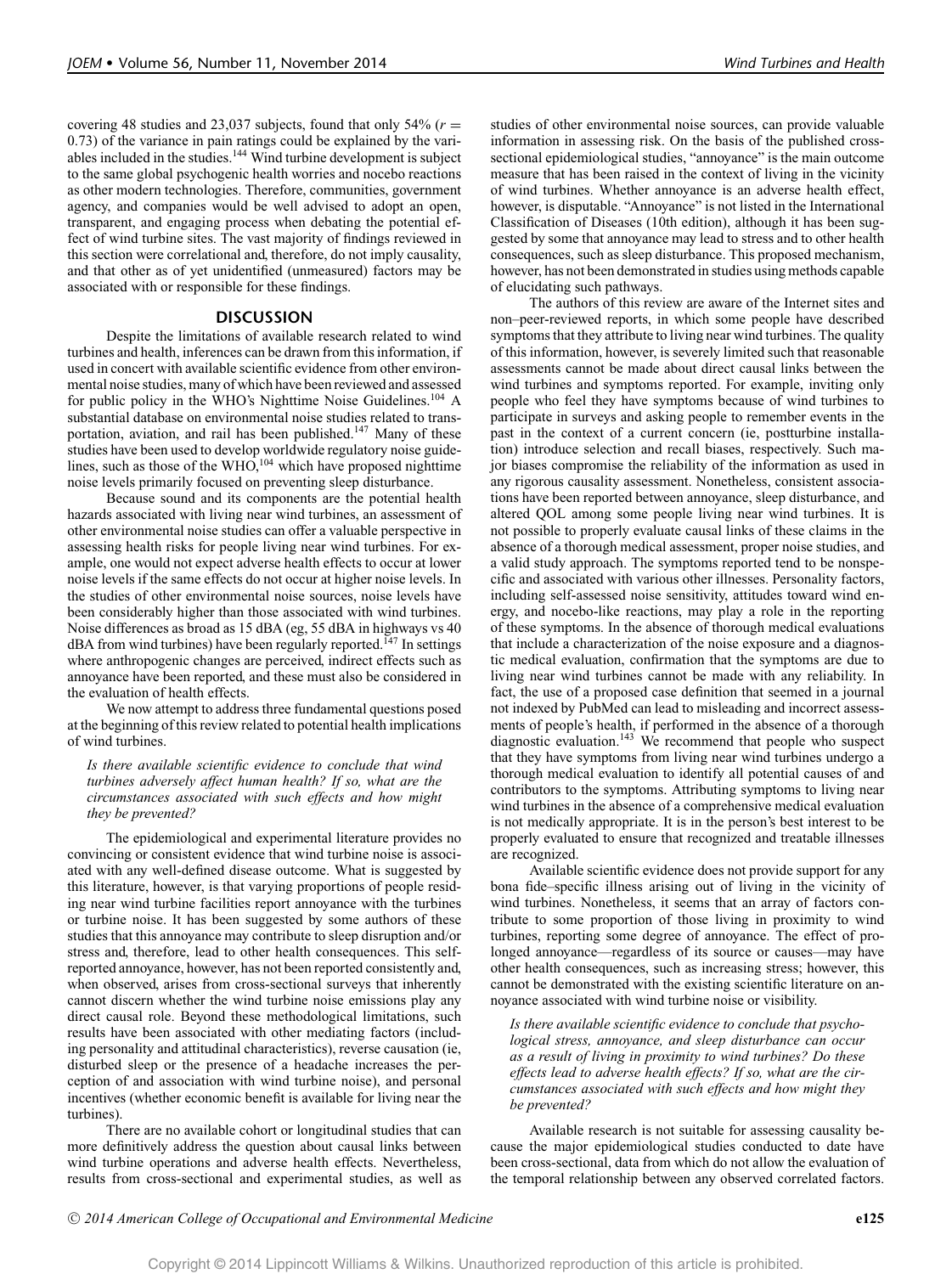Cross-sectional studies, despite their inherent limitations in assessing causal links, however, have consistently shown that some people living near wind turbines are more likely to report annoyance than those living farther away. These same studies have also shown that a person's likelihood of reporting annoyance is strongly related to their attitudes toward wind turbines, the visual aspect of the turbines, and whether they obtain economic benefit from the turbines. Our review suggests that these other risk factors play a more significant role than noise from wind turbines in people reporting annoyance.

The effect of annoyance on a person's health is likely to vary considerably, based on various factors. To minimize these reactions, solutions may include informative discussions with area residents before developing plans for a wind farm along with open communications of plans and a trusted approach to responding to questions and resolving noise-related complaints.

*Is there evidence to suggest that specific aspects of wind turbine sound such as infrasound and low-frequency sound have unique potential health effects not associated with other sources of environmental noise?*

Both infrasound and low-frequency sound have been raised as possibly unique health hazards associated with wind turbine operations. There is no scientific evidence, however, including results from field measurements of wind turbine–related noise and experimental studies in which people have been purposely exposed to infrasound, to support this hypothesis. Measurements of low-frequency sound, infrasound, tonal sound emission, and amplitude-modulated sound show that infrasound is emitted by wind turbines, but that the levels at customary distances to homes are well below audibility thresholds, even at residences where people have reported symptoms that they attribute to wind turbines. These levels of infrasound—as close as 300 m from the turbines—are not audible. Moreover, experimental studies of people exposed to much higher levels of infrasound than levels measured near wind turbines have not indicated adverse health effects. Because infrasound is associated more with vibratory effects than high-frequency sound, it has been suggested that the vibration from infrasound may be contributing to certain physical sensations described by some people living near wind turbines. These sensations are difficult to reconcile in light of field studies that indicated that infrasound at distances more than 300 m for a wind turbine meet international standards for preventing rattling and other potential vibratory effects.<sup>14</sup>

# **Areas for Further Inquiry**

In light of the limitations of available studies for drawing definitive conclusions and the need to address health-related concerns associated with wind turbines raised by some nearby residents, each author discussed potential areas of further inquiry to address current data gaps. These recommendations primarily address exposure characterization, health endpoints, and the type of epidemiological study most likely to lead to informative results regarding potential health effects associated with living near wind turbines.

# **Noise From Wind Turbines**

As with any potential occupational or environmental hazard, further efforts at exposure characterization, that is, noise and its components such as infrasound and low-frequency sound, would be valuable. Ideally, uniform equipment and standardized methods of measurement can be used to enable comparison with results from published studies and evaluate adherence to public policy guidelines.

Efforts directed at evaluating models used to predict noise levels from wind turbines—in contrast to actual measured noise levels would be valuable and may be helpful in informing and reassuring residents involved in public discussions related to the development of wind energy projects. Efforts at fine tuning noise models for accuracy to real-world situations can be reassuring to public health officials charged with evaluating potential health effects of noise. The development and the use of reliable and portable noise measuring devices to address components of noise near residences and evaluating symptoms and compliance with noise guidelines would be valuable.

# **Epidemiology**

Prospective cohort studies would be most informative for identifying potential health effects of exposure to wind turbine noise before and after wind turbines are installed and operating. Ideally, substantially large populations would be evaluated for baseline health status, and subsequently part of the population would become exposed to wind turbines and part would remain unexposed, as in an area where large wind turbine farms are proposed or planned. The value of such studies is in the avoidance of several forms of bias such as recall bias, where study participants might, relying on recall, under- or overreport risk factors or diseases that occurred sometime in the past. As has been noted by several authors, the level of attention given the topic of wind turbines and possible health effects in the news and the Internet makes it difficult to study any population truly "blinded" to the hypotheses being evaluated. The main advantage of prospective cohort studies with a pre- and post–wind turbine component is the direct ability to compare changes in disease and health status among individuals subsequently exposed to wind turbine noise with those among similar groups of people not exposed. These conditions are not readily approximated by any other study approach. A similar but more complex approach could include populations about to become exposed to other anthropogenic stimuli, such as highways, railroads, commercial centers, or other power generation sources.

We note that additional cross-sectional studies may not be capable of contributing meaningfully and in fact might reinforce biases already seen in many cross-sectional studies and surveys.

#### **Sound and Its Components**

Several types of efforts can be undertaken to test hypotheses proposed about inaudible sound being a risk for causing adverse health effects. It would be simple, at least conceptually, to expose blinded subjects to inaudible sounds, especially in the infrasound range, to determine whether they could detect the sounds or whether they developed any unpleasant symptoms. Ideally, these studies would use infrasound levels that are close to hearing thresholds and comparable with real-world wind turbine levels at residential distances. Crichton et al<sup>137,149</sup> have begun such studies, finding that subjects could not detect any difference between infrasound and sham "exposures." The infrasound stimulus used, however, was only 40 dB at 5 Hz, more than 60 dB lower than hearing threshold and lower than levels measured at some residences near wind turbines.

The possibility of adverse effects from inaudible sound could also be tested in humans or animals in long-term studies. To date, there seem to be no reports of adverse effects in people exposed to wind turbine noise that they could never hear (such reports would require careful controls), nor are any relevant animal studies known to the authors of this review.

Controlled human exposure studies have been used to gain insight into the effects of exposure to LFN from wind turbines. Human volunteers are exposed for a short amount of time under defined conditions, sometimes following various forms of preconditioning, and different response metrics evaluated. Most of these studies addressed wind turbine noise annoyance but no direct health indicator; however, one study addressed visual reaction to the color of wind turbines in pictures, $\bar{7}$ <sup>3</sup> and another evaluated physical symptoms in response to wind turbine noise. $137,149$ 

Efforts to document a potential effect of infrasound on health have been unsuccessful, including searches for responses to sound from cochlear type II afferent neurons or responses to inaudible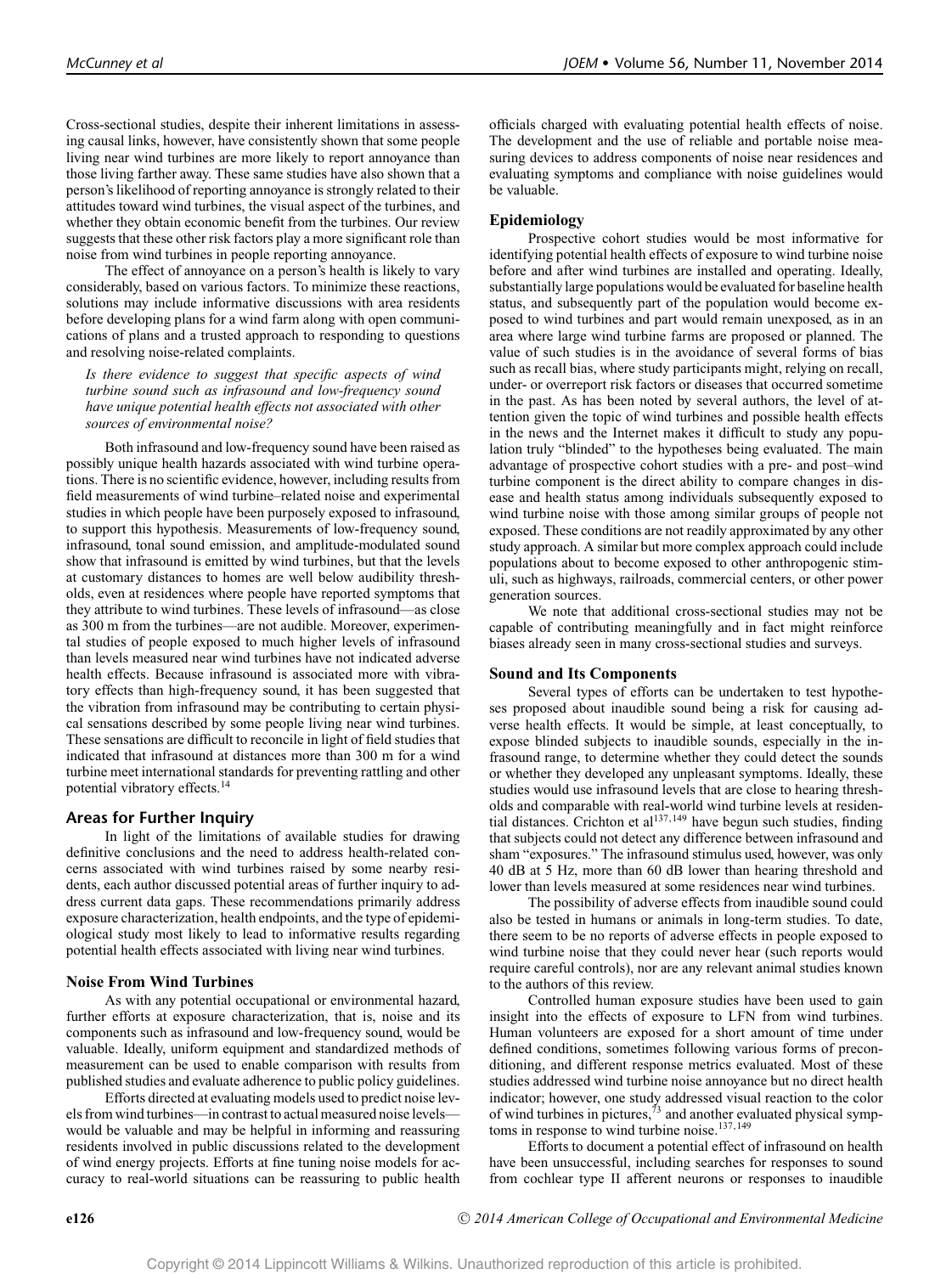airborne sound from the vestibular system. But in other cases, the relevant experiments (can inaudible sound cause endolymphatic hydrops?) seem not to have been conducted to date. This seemingly improbable hypothesis, however, could be tested in guinea pigs, which reliably develops endolymphatic hydrops in response to other experimental interventions.

#### **Psychological Factors**

This review has demonstrated that a complex combination of noise and personal factors contributes to some people reporting annoyance in the context of living near wind turbines. Further efforts at characterizing and understanding these issues can be directed to improvements in measurement of sound perception, data analysis, and conceptualization.

We suggest improvements in the quality and standardization of measurement for important constructs like noise sensitivity and noise annoyance across studies. We also suggest eliminating the use of single-item "measures" for primary outcomes.

Data analysis should ideally include effect size measures in all studies to supplement the significance testing (some significant differences are small when sample sizes are large). This will help improve the comparability of findings across studies.

Integrate noise sensitivity, noise annoyance, and QOL into a broader more comprehensive theory of personality or psychological functioning, such as the widely accepted five-factor model of personality.

#### **SUMMARY**

- 1. Measurements of low-frequency sound, infrasound, tonal sound emission, and amplitude-modulated sound show that infrasound is emitted by wind turbines. The levels of infrasound at customary distances to homes are typically well below audibility thresholds.
- 2. No cohort or case–control studies were located in this updated review of the peer-reviewed literature. Nevertheless, among the cross-sectional studies of better quality, no clear or consistent association is seen between wind turbine noise and any reported disease or other indicator of harm to human health.
- 3. Components of wind turbine sound, including infrasound and lowfrequency sound, have not been shown to present unique health risks to people living near wind turbines.
- 4. Annoyance associated with living near wind turbines is a complex phenomenon related to personal factors. Noise from turbines plays a minor role in comparison with other factors in leading people to report annoyance in the context of wind turbines.

#### **ACKNOWLEDGMENTS**

*The authors are most appreciative of the guidance of Professor William Thilly, of MIT's Department of Biological Engineering, who participated in the development of the outline and review and selection of contributors. He also conducted a comprehensive review of the manuscript with commentary addressed by all of the coauthors.*

#### **REFERENCES**

- 1. Knopper LD, Ollson CA, McCallum LC, et al. Wind turbines and human health. *Front Public Health.* 2014;2:1–20.
- 2. Roberts JD, Roberts MA. Wind turbines: is there a human health risk? *J Environ Health*. 2013;75:8–13.
- 3. Kurpas D, Mroczek B, Karakiewicz B, Kassolik K, Andrzejewski W. Health impact of wind farms. *Ann Agric Environ Med.* 2013;20:595–604.
- 4. Knopper LD, Ollson CA. Health effects and wind turbines: a review of the literature. *Environ Health*. 2011;10:78. doi:10.1186/1476-06X-10-78.
- 5. Jeffery R, Krough C, Horner B. Adverse health effects of industrial wind turbines. *Can Fam Physician*. 2013;59:923–925.
- 6. Arra I, Lynn H, Barker K, et al. Systematic Review 2013: Association between wind turbines and human distress. *Cureus*. 2014;6:1–14.
- 7. Colby DC, Dobie R, Leventhall G, et al. *Wind Turbine Sound and Health Effects an Expert Panel Review*. Washington, DC: American Wind Energy Association; Canadian Wind Energy Association; 2009.
- 8. International Agency for Research on Cancer. Preamble. In: *IARC Mono-graphs on the Evaluation of Carcinogenic Risks to Humans*. Lyon, France: IARC; 2006.
- 9. Bowlder D, Leventhal D. *Wind Turbine Noise*. Essex, England: Multi-Science Publishing; 2011.
- 10. Ohlund O, Larsson C. Sound propagation from wind turbines under various weather conditions. Fifth International Conference on Wind Turbine Noise; 2013; Denver, CO.
- 11. International Organization for Standardization. *Acoustics—Attenuation of sound during propagation outdoors—Part 2: General Method of Calculation*. Geneva, Switzerland: International Organization for Standardization; 1996.
- 12. Tachibana H, Yano H, Fukushima A. Assessment of wind turbine noise in immission areas. Fifth International Conference on Wind Turbine Noise; 2013; Denver, Colorado.
- 13. Hessler DM, Hessler G. Recommended noise level design goals and limits at residential receptors for wind turbine developments in the United States. *Noise Control Eng J*. 2011;59:94–104.
- 14. O'Neal R, Hellweg R, Lampeter R. Low-frequency noise and infrasound from wind turbines. *Noise Control Eng*. 2011;59:135–157.
- 15. O'Neal R, Hellweg R, Lampeter R. A study of low frequency noise and infrasound from wind turbines. July 2009. Available at [http://www.](http://www.nexteraenergycanada.com/pdf/Epsilon_study.pdf) [nexteraenergycanada.com/pdf/Epsilon](http://www.nexteraenergycanada.com/pdf/Epsilon_study.pdf) study.pdf. Accessed September 29, 2014.
- 16. Bullmore A, Adcock J, Jiggins M, Cand M. Wind farm noise predictions and comparison with measurements. Third International Meeting on Wind Turbine Noise; 2009; Aalborg, Denmark.
- 17. Moeller H, Pedersen CS. Low-frequency noise from large wind turbines. *J Acoust Soc Am.* 2011;129:3727–3744.
- 18. Turnbull C, Turner J, Walsh D. Measurement and level of infrasound from wind farms and other sources. *Acoust Australia.* 2012;40:45–50.
- 19. Department of Trade and Industry. *The Measurement of Low-Frequency Noise at Three UK Wind Farms*. London, UK: Department of Trade and Industry; 2006.
- 20. Ochiai H, Inoue Y. Recent field measurements of wind turbine noise in Japan. *Fourth International Meeting on Wind Turbine Noise*; 2011; Rome, Italy.
- 21. Howe B, McCabe N. Assessment of sound and infrasound at the Pubnico point wind farm, Nova Scotia. Second International Meeting on Wind Turbine Noise; 2007; Lyon, France.
- 22. Evans T, Cooper T, Lenchine V. *Infrasound Levels Near Windfarms and in Other Environments*. Adelaide, South Australia: Environment Protection Authority—Australia; 2013.
- 23. Ambrose SE, Rand RW, Krogh CM. Wind turbine acoustic investigation: Infrasound and low-frequency noise—a case study. *Bulletin Sci Technol Soc.* 2012;32:128–141.
- 24. Stigwood M, Large S, Stigwood D. Audible amplitude modulation—results of field measurements and investigations compared to psychoacoustical assessment and theoretical research. Fifth International Conference on Wind Turbine Noise; 2013; Denver, CO.
- 25. McCabe J. Detection and quantification of amplitude modulation in wind turbine noise. Fourth International Meeting on Wind Turbine Noise; 2011; Rome, Italy.
- 26. Cooper J, Evans T, Petersen D. Tonality assessment at a residence near a wind farm. Fifth International Conference on Wind Turbine Noise; 2013; Denver, CO.
- 27. Di Napoli C. Case study: wind turbine noise in a small and quiet community in Finland. Third International Meeting on Wind Turbine Noise; 2009; Aalborg, Denmark.
- 28. Selenrich N. Wind turbines: a different breed of noise? *Environ Health Perspect*. 2014;122:20–25.
- 29. Walker B, Schomer P, Hessler G, Hessler D, Rand R. *Low Frequency Acoustic Measurements at Shirley Wind Park*. Madison, Wisconsin: Clean Wisconsin; 2012.
- 30. Gabriel J, Vogl S, Neumann T, Hubner G. Amplitude modulation and complaints about wind turbine noise. Fifth International Conference on Wind Turbine Noise; 2013; Denver, CO.
- 31. van den Berg F, Pedersen E, Bouma J, Bakker R. *Project WINDFARMperception: Visual and Acoustic Impact of Wind Turbine Farms on Residents*.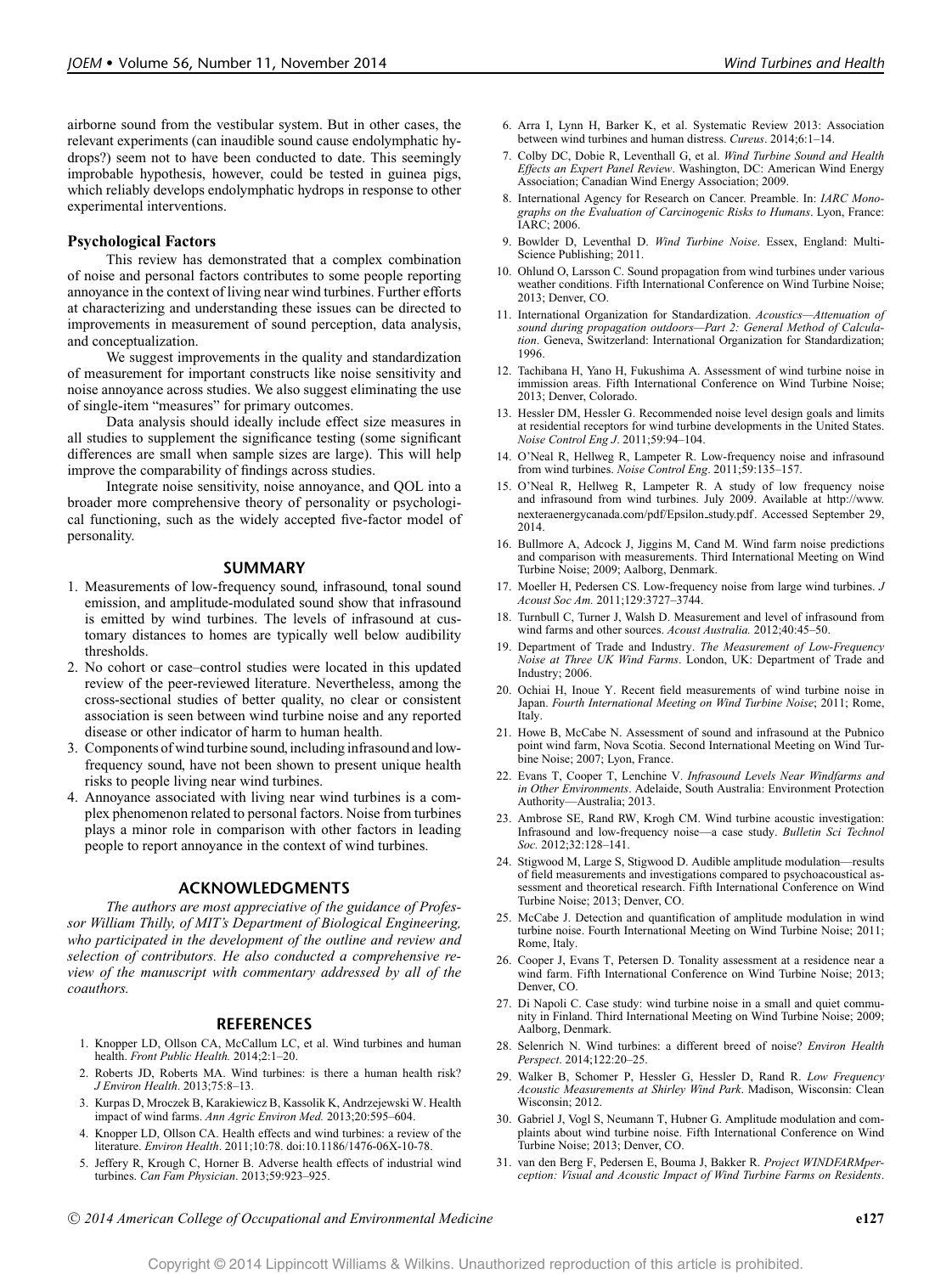University of Gothenburg, Sweden: FP6-2005-Science and Society Final Report; project no. 044628;2008.

- 32. Jakobsen J. Infrasound emission from wind turbines *J Low Freq Noise Vib.* 2004;145–155.
- 33. Kaliski K, Neeraj G. Prevalence of complaints related to wind turbines in Northern New England. In: Proceedings of Meeting on Acoustics; June 2–7, 2013. Montreal, Canada.
- 34. ANSI 12.9. *ANSI 12.9-2003 Part 2 Quantities and Procedures for Description and Measurement of Environmental Sound. Part 2: Measurement of Long-Term, Wide-Area Sound*. New York: American National Standards Institute; 2003.
- 35. International Electrotechnical Commission. *IEC 61400-11 Wind Turbine Generator Systems—Part 11: Acoustic Noise Measurement Techniques*. Geneva, Switzerland: International Electrotechnical Commission; 2012.
- 36. Sondergaard B, Hoffmeyer D, Plovsing B. Low-frequency noise from large wind turbines. Second International Meeting on Wind Turbine Noise; 2007; Lyon, France.
- 37. ANSI 12.18. *ANSI12.18-2009 Procedures for Outdoor Measurement of Sound Pressure Level*. New York, NY: American National Standards Institute; 2009.
- 38. Tachibana H, Yano H, Sakamoto S, Sueoka S. *Synthetic Research Program on Wind Turbine Noise in Japan*. New York, NY: Inter-Noise; 2012.
- 39. Hessler G. Measuring and analyzing wind turbine infrasound and audible imissions at a site experiencing adverse community response. Fifth International Conference on Wind Turbine Noise; 2013; Denver, CO.
- Hansen K, Zajamsek B, Hansen C. Evaluation of secondary windshield designs for outdoor measurement of low-frequency noise and infrasound. Fifth International Conference on Wind Turbine Noise; 2013; Denver, CO.
- 41. Thibault B. *Survey of Complaints Received by Relevant Authorities Regarding Operating Wind Energy in Alberta*. Calgary, Alberta, Canada: Pembina Institute; 2013.
- 42. Hennekens CH, Buring JE. *Epidemiology in Medicine*. Boston, MA: Little, Brown and Company; 1987.
- 43. Keith SE, Michaud DS, Bly SHP. A proposal for evaluating the potential health effects of wind turbine noise for projects under the Canadian Environmental Assessment Act. *J Low Freq Noise Vib Active Control.* 2008;27:253– 265.
- 44. Bolin K, Bluhm G, Eriksson G, Nilsson ME. Infrasound and low-frequency noise from wind turbines: exposure and health effects. *Environ Res Lett*. 2011;6:035103.
- 45. Salt A, Kaltenbach J. Infrasound from wind turbines could affect humans. *Bulletin Sci Technol Soc*. 2011;31:296–302.
- 46. Bronzaft AL. The noise from wind turbines: potential adverse impacts on children's well-being. *Bulletin of Sci Technol Soc*. 2011;31:291–295.
- 47. Harrison J.P. 2011. Wind turbine noise. Bull Sci Technol Soc*.* 31: 256–261.
- 48. Krogh CME, Gillis L, Kouwen N, Aramini J. WindVOiCe, a self-reporting survey: adverse health effects, industrial wind turbines, and the need for vigilance monitoring. *Bull Sci Technol Soc*. 2011;31:334–345.
- 49. Phillips CV. Properly interpreting the epidemiologic evidence about the health effects of industrial wind turbines on nearby residents. *Bull Sci Technol Soc*. 2011;31:303–315.
- 50. Shain M. Public health ethics, legitimacy, and the challenges of industrial wind turbines: the case of Ontario, Canada. *Bull Sci Technol Soc*. 2011;31:346–353.
- 51. Farboud A, Crunkhorn R, Trinidade A. Wind turbine syndrome: fact or fiction? *J Laryngol Otol.* 2013;127:222–226.
- 52. Chapman S, St George A, Waller A, Cakic A. The pattern of complaints about Australian wind farms does not match the establishment and distribution of turbines: support for the psychogenic, "communicated disease" hypothesis. *PLOS One*. 8:e76584.
- 53. Mulvaney KK, Woodson P, Prokopy LS. Different shades of green: a case study of support for wind farms in the rural midwest. *Environ Manage.* 2013;51:1012–1024.
- 54. Chapman S. Factoid forensics: Have "more than 40" Australia families abandoned their homes because of wind turbines? *Noise and Health*. 2014;16:208–212.
- 55. Wolsink M, Sprengers M, Krreuper A, Pedersen TH, Westra CA. Annoyance from wind turbine noise on sixteen sites in three countries. In: *European Community Wind Energy Conference*. Germany: Lubeck-Travemunde; 1993.
- 56. Pedersen E, van den Berg F, Bakker R, Bouma J. Can road traffic mask sound from wind turbines? Response to wind turbine sound at different levels of road traffic sound. *Energy Policy.* 2010;38:2520–2527.
- 57. Bakker RH, Pedersen E, Van den berg GP, Stewart RE, Lok W, Bouma J. Impact of wind turbine sound on annoyance, self-reported sleep disturbance and psychological distress. *Sci Total Environ*. 2012;425:42–51. doi:10.1016/j.enpol.2010.001.
- 58. Pedersen E, van den Berg F, Bakker R, Bouma J. Response to noise from modern wind farms in the Netherlands. *J Acoust Soc Am.* 2009;126:634–643.
- 59. Pedersen E, Larsman P. The impact of visual factors on noise annoyance among people living in the vicinity of wind turbines. *J Environ Psychol.* 2008;28:379–389.
- 60. Pedersen E, Waye K. Wind turbines—low level noise sources interfering with restoration? *Environ Res Lett.* 2008;3:1–5.
- 61. Pedersen E, Waye KP. Perception and annoyance due to wind turbine nose—a dose-response relationship. *J Acoust Soc Am*. 2004;16:3460–3470.
- 62. Pedersen E, Waye KP. Wind turbine noise, annoyance and self-reported health and well-being in different living environments. *Occup Environ Med.* 2007;64:480–486.
- 63. Pedersen E. Health aspects associated with wind turbine noise—results from three field studies. *Noise Control Eng J.* 2011;59:47–53.
- 64. Janssen S, Vos H, Eisses A, Pedersen E. A comparison between exposureresponse relationships for wind turbine annoyance and annoyance due to other noise sources. *J Acoust Soc Am*. 2011;130: 3746–3753.
- 65. Pedersen E, Hallberg L-M, Persson Waye K. Living in the vicinity of wind turbines—a grounded theory study. *Qual Res Psychol.* 2007;4:49–63.
- 66. Shepherd D, McBride D, Welch D, Dirks KN, Hill EM. Evaluating the impact of wind turbine noise on health-related quality of life. *Noise Health.* 2011;13:333–339.
- 67. Mroczek B, Kurpas D, Karakiewicz B. Influence of distances between places of residence and wind farms on the quality of life in nearby areas. *Ann Agric Environ Med.* 2012;19:692–696.
- 68. Nissenbaum M, Aramini J, Hanning CD. Effects of industrial wind turbine noise on sleep and health. *Noise & Health*. 2012;14:237–243.
- 69. Taylor J, Eastwick C, Wilson R, Lawrence C. The influence of negative oriented personality traits on the effects of wind turbine noise. *Pers Individ Differ.* 2013;54:338–343.
- 70. Magari SR, Smith CE, Schiff M, Rohr AC. Evaluation of community response to wind turbine related noise in Western New York State. *Noise and Health*. 2014;16:228–239.
- 71. Pawlaczyk-Luszczyriska M, Dudarewicz A, Zaborowski K, Zamojska-Daniszewska M, Waszkowska M. Evaluation of annoyance from the wind turbine noise: a pilot study. *Int J Occup Med Environ Health*. 2014;27:364– 388.
- 72. Crichton F, Dodd G, Schmid G, Gamble G, Petrie KJ. Can expectations produce symptoms from infrasound associated with wind turbines? *Health Psychol*. 2014;33:360–364.
- 73. Crichton F, Dodd G, Schmid G, et al. The power of positive and negative expectations to influence reported symptoms and mood during exposure to wind turbine sound. *Health Psychol*. 2013 Nov 25 [Epub ahead of print].
- 74. Maffei L, Iachini T, Masullo M, et al. The effects of vision-related aspects on noise perception of wind turbines in quiet areas. *Int J Environ Res Public Health.* 2013;10:1681–1697.
- 75. Hill AB. Observation and experiment. *N Engl J Med.* 1953;248:995–1001.
- 76. Leventhall HG, Benton S, Pelmear P. A review of published research on low-frequency noise and its effects. Available at: [http://www.defra.gov.uk/](http://www.defra.gov.uk/environment/noise/research/lowfrequency/pdf/lowfreqnoise.pdf) [environment/noise/research/lowfrequency/pdf/lowfreqnoise.pdf.](http://www.defra.gov.uk/environment/noise/research/lowfrequency/pdf/lowfreqnoise.pdf) Published 2003. Accessed March 24, 2014.
- 77. Kaldellis JK, Garakis K, Kapsali M. Noise impact assessment on the basis of onsite acoustic noise immission measurements for a representative wind farm. *Renewable Energy*. 2012;41:306–314.
- 78. National Research Council. *Environmental Impacts of Wind Energy Projects*. Washington, DC: National Academies Press; 2007.
- 79. National Health and Medical Research Council. *Wind Turbines and Health: A Rapid Review of the Evidence*. Melbourne, Australia: Australian Government; 2010.
- 80. Møller H, Pedersen CS. Low-frequency noise from large wind turbines. *J Acoust Soc Am.* 2011;129:3727–3744.
- 81. Leventhall G. Infrasound from wind turbines—fact, fiction or deception? *Can Acoust.* 2006;34:29–36.
- 82. American Conference of Governmental Industrial Hygienists. Cincinnati, Ohio, 2014.
- 83. Salt A, Hullar TE. Responses of the ear to low-frequency sounds, infrasound and wind turbines. *Hear Res.* 2010;268:12–21.
- 84. Pierpont N. *Wind Turbine Syndrome: A Report on a Natural Experiment*. Santa Fe, NM: K-Selected Books; 2009.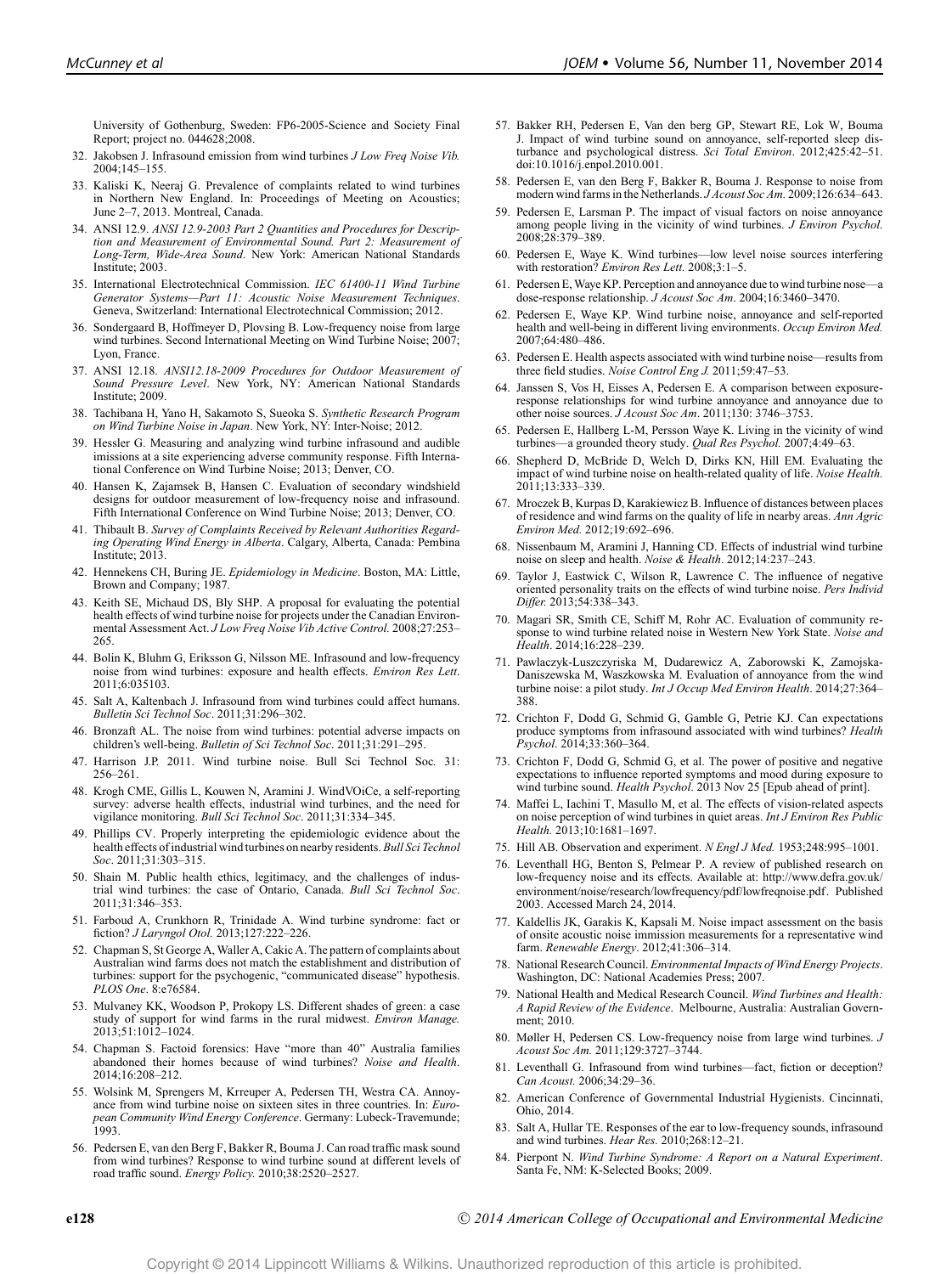- 85. Schomer PD, Erdreich J, Boyle J, Pamidighantam P. A proposed theory to explain some adverse physiological effects of the infrasonic emissions at some wind farm sites. Presented at 5th International Conference on Wind Turbine Noise; August 2013; Denver, CO.
- 86. Nageris BI, Attias J, Shemesh R, Hod R, Preis M. Effect of cochlear window fixation on air- and bone-conduction thresholds. *Otol Neurotol.* 2012;33:1679–1684.
- 87. Berglund AM, Brown MC. Central trajectories of type II spiral ganglion cells from various cochlear regions in mice. *Hear Res.* 1994;75:121–130.
- 88. Robertson D, Sellick PM, Patuzzi R. The continuing search for outer hair cell afferents in the guinea pig spiral ganglion. *Hear Res.* 1999;136:151–158.
- 89. Bowdler D. Wind turbine syndrome—an alternative view. *Acoustics Australia*. 2012;40:67–71.
- 90. Todd N, Rosengren SM, Colebatch JG. Tuning and sensitivity of the human vestibular system to low-frequency vibration. *Neurosci Lett.* 2008;444:36– 41.
- 91. Welgampola MS, Rosengren SM, Halmagyi GM, et al. Vestibular activations by bone conducted sound. *J Neurosurg Psychiatry*. 2003;74:771–778.
- 92. Todd N, Rosengren SM, Colebatch JG. A source analysis of short-latency evoked potentials produced by air- and bone-conducted sound. *J Clin Neurophysiol.* 2008;119:1881–1894.
- 93. Krause E, Mayerhofer A, Gürkov R, et al. Effects of acoustic stimuli used for vestibular evoked myogenic potential studies on the cochlear function. *Otol Neurotol.* 2013;34:1186–1192.
- 94. Salt A. Acute endolymphatic hydrops generated by exposure of the ear to nontraumatic low-frequency tones. *JARO.* 2004;5:203–214.
- 95. Yamada S, Ikuji M, Fujikata S, Watanabe T, Kosaka T. Body sensations of low-frequency noise of ordinary persons and profoundly deaf persons. *J Low Freq Noise Vibrat.* 1983;2:32–36.
- 96. Mittelstaedt H. Somatic graviception. *Biol Psychol*. 1996;42:53–74.
- 97. Mittelstaedt H. The role of otoliths in perception of the verticle and in path integration. *Ann NY Acad Sci*. 1999;871:334–344.
- Takahashi Y, Kanada K, Yonekawa Y, Harada N. A study on the relationship between subjective unpleasantness and body surface vibrations induced by high- level low-frequency pure tones. *Ind Health.* 2005;43:580–587.
- 99. Hauser W, Hansen E, Enck P. Nocebo phenomena in medicine: their relevance in everyday clinical practice. *Dtsch Arztebl Int.* 2012;109:459– 465.
- 100. Persson Waye K, Ohrstrom E. Psycho-acoustic characters of relevance for annoyance of wind turbine noise. *J Sound Vibrat.* 2002;250:65–73.
- 101. Lee S, Kim K, Choi W, Lee S. Annoyance caused by amplitude modulation of wind turbine noise. *Noise Control Eng J*. 2011;59:38–46.
- 102. Fisher RS, Harding G, Erba G, et al. Photic and pattern induced seizures: a review for the Epilepsy Foundation of America Working Group. *Epilepsia*. 2005;46:1426–1441.
- 103. Harding G, Harding P, Wilkins A. Wind turbines, flicker, and photosensitive epilepsy: characterizing the flashing that my precipitate seizures and optimizing guidelines to prevent them. *Epilepsia*. 2008;49:1095–1098.
- 104. Smedley AR, Webb AR, Watkins AJ. Potential of wind turbines to elicit seizures under various meteorological conditions. *Epilepsia*. 2009;51:1146– 1151.
- 105. World Health Organization.*Night Noise Guidelines for Europe*. Copenhagen, Denmark: World Health Organization; 2009.
- 106. Hanning C. Wind turbine noise [editorial]. *BMJ*. 2012;344:e1527. doi: 1136/bmj.e1527 (March 8, 2012).
- 107. Chapman S. Editorial ignored 17 reviews on wind turbines and health. *BMJ*. 2012;344:e3366.
- 108. Pedersen E, Waye KP. Wind turbines: low level noise sources interfering with restoration? *Environ Res Lett*. 2008;3:1–5.
- 109. Muzet A. Environmental noise, sleep and health. *Sleep Med Rev*. 2007;11:135–142.
- 110. Szalma JL, Hancock PA. Noise effects on human performance: a metaanalytic synthesis. *Psychol Bull*. 2011;137:682–707.
- 111. Basner M, Babisch W, Davis A, et al. Auditory and non-auditory effects of noise on health. *Lancet.* 2014;393:1325–1332.
- 112. Niemann H, Maschke C. *WHO LARES: Report on Noise Effects and Morbidity*. Geneva, Switzerland: World Health Organization; 2004.
- 113. World Health Organization. *Burden of Disease from Environmental Noise: Quantification of Healthy Life Years Lost in Europe*. Copenhagen: World Health Organization; 2011.
- 114. World Health Organization. World Health Organization quality of life assessment (WHOQOL): position paper from the World Health Organization. *Soc Sci Med*. 1995;41:1403–1409.
- 115. Ware JE, Kosinski M, Keller SD. *SF-36 Physical and Mental Health Summary Scales: A User's Manual*. Boston, MA: The Health Institute; 1994.
- 116. Skevington SM, Lotfy M, O'Connell KA. The World Health Organization's WHOQOL-BREF quality of life assessment: psychometric properties and results of the international field trial—a report from the WHOQOL group. *Qual Life Res*. 2004;13:299–310.
- 117. Rosenthal R. Progress in clinical psychology: is there any? *Clin Psychol Sci Pract.* 1995;2:133–150.
- 118. McGrath RE, Meyer GJ. When effect sizes disagree: the case of r and d. *Psychol Methods*. 2006;11:386–401.
- 119. Cohen J. *Statistical Power and Analysis for the Behavioral Sciences*. 2nd ed. Hillsdale, NJ: Lawrence Erlbaum Associates; 1988.
- 120. Rosenthal R. How are we doing in soft psychology? *Am Psychol.* 1990;45:775–777.
- 121. Zimmer K, Ellermeier W. Psychometric properties of four measures of noise sensitivity: a comparison. *J Environ Psychol*. 1999;19:295–302.
- 122. Botteldooren D, Verkeyn A. A fuzzy rule based framework for noise annoyance modeling. *J Acoust Soc Am*. 2003;114:1487–1498.
- 123. Job RFS. Noise sensitivity as a factor influencing human reaction to noise. *Noise Health*. 1999;1:57–68.
- 124. Miedema HME, Vos H. Demographic and attitudinal factors that modify annoyance from transportation noise. *J Soc Am*. 1999;105:3336–3344.
- 125. Stansfeld SA. Noise sensitivity and psychiatric disorders: epidemiological and psycho physiological studies. *Psychol Med Monogr Suppl.* 1992;22:  $1-44.$
- 126. Belojevic G, Jalovljevic B, Slepcevic V. Noise and mental performance: personality attributes and noise sensitivity. *Noise Health*. 2003;6:77–89.
- 127. Guski R, Felscher-Suhr U, Schuemer R. The concept of noise annoyance: how international experts see it. *J Sound Vibr.* 1999;223:513-527.
- 128. van den Berg F. Low frequency noise and phantom sounds. *J Low Frequency, Noise, Vibration and Active Control*. 2009;28:105–116.
- 129. Pedersen E, Persson Waye K. 2007a. Wind turbine noise, annoyance and self-reported health and well-being in different living environments. *Occup Environ Med*. 64:480–486.
- 130. Miedema HME, Oudshoorn CGM. Annoyance from transportation noise: relationship with exposure metrics DNL and DENL and their confidence interval. *Environ Health Persp*. 2001;109:409–416.
- 131. Johansson M, Laike T. Intention to respond to local wind turbines: the role of attitudes and visual perception. *Wind Energy*. 2007;10:435–445.
- 132. Shepherd D, McBride D, Welch D, et al. Evaluating the impact of wind turbine noise on health related quality of life. *Noise Health*. 2011;13:333– 339.
- 133. Goldberg LR. The structure of phenotypic personality traits. *Am Psychol*. 1993;48:26–34.
- 134. Costa PT, McCrae RR. *The Revised NEO Personality Inventory (NEO-PI-R) Professional Manual*. Odessa, FL: Psychological Assessment Resources; 1992.
- 135. Green RG, McCown EJ, Broyles JW. Effects of noise on sensitivity of introverts and extraverts to signals in a vigilance task. *Pers Individ Dif*. 1985;6:237–241.
- 136. Wright CI, Williams D, Feczko E, et al. Neuroanatomical correlates of extraversion and neuroticism. *Cerebral Cortex.* 2006;16:1809–1819.
- 137. Colloca L, Finniss D. Nocebo effects, patient-clinician communication and therapeutic outcomes. *JAMA.* 2012;307:567–568.
- 138. Crichton F, Dodd G, Schmid G, Gamble G, Cundy T, Petrie KJ. The power of positive and negative expectations to influence reported symptoms and mood during exposure to wind farm sound. *Health Psychol*. 2013.
- 139. Deignan B, Harvey E, Hoffman-Goetz L. Fright factors about wind turbines and health in Ontario newspapers before and after the Green Energy Act, Health, Risk & Society. 2013. doi:Htt://dx.doi.org/10.1080/ 13698575.2013.776015.
- 140. Petrie KJ, Sivertsen B, Hysing M, et al. Thoroughly modern worries: the relationship of worries about modernity to reported symptoms, health and medical care utilization. *J Psychosom Res*. 2001;51:395–401.
- 141. McCallum LC, Aslund ML, Knopper L, Ferguson GM, Ollson C. Measuring electromagnetic fields (EMF) around wind turbines in Canada: is there a human health concern? *Environ Health*. 2014;13:2–8.
- 142. Gross C. Community perspectives of wind energy in Australia: the application of a justice and community fairness framework to increase social acceptance. *Energy Policy.* 2007;35:2727–2736.
- 143. Aguinis H, Pierce CA, Culpepper SA. Scale coarseness as a methodological artifact: correcting correlation coefficients attenuated form using coarse scales. *Organ Res Methods*. 2009;12:623–652.
- -<sup>C</sup> *2014 American College of Occupational and Environmental Medicine* **e129**